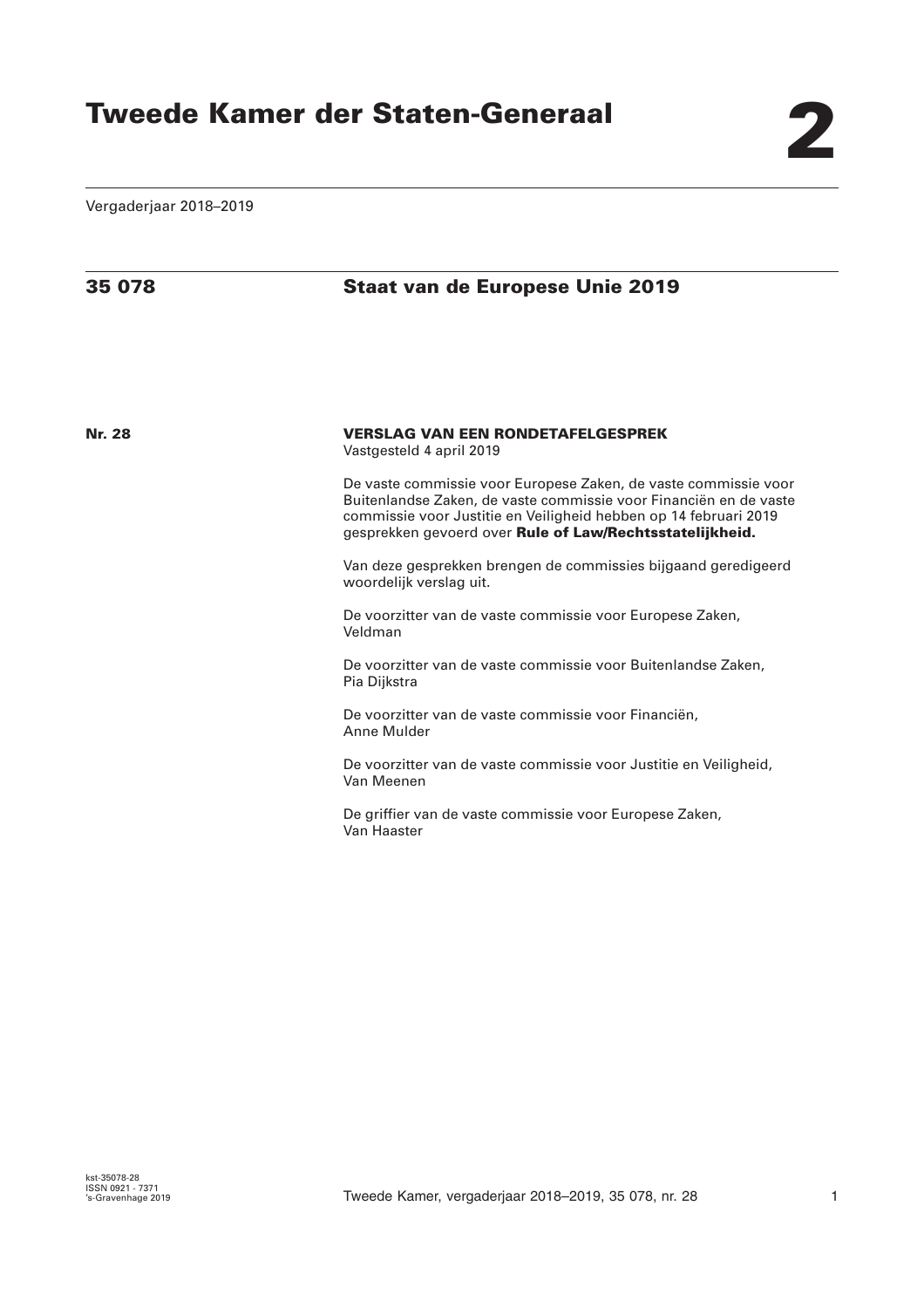## **Voorzitter: Van Oosten Griffier: Van Haaster**

Aanwezig zijn zes leden der Kamer, te weten: Buitenweg, Van der Graaf, Anne Mulder, Omtzigt, Van Oosten en Verhoeven.

Aanvang 15.07 uur.

## De **voorzitter**:

Dear colleagues, ladies and gentlemen, welcome to these round-table talks on the rule of law. I extend a special welcome to the experts who participate in this afternoon's meeting.

Because we have guests from abroad, the language used in this meeting is English. We thank our guests for accepting our invitation and for making the journey to The Hague in order to be with us today. We also thank our guests for sending us their position papers in advance. The House's standing committee on European Affairs has organized this meeting because the rule of law in the European Union is one of its chosen priorities for 2019. These round-table talks serve the purpose of gathering information and exchanging views. The standing committee will use all information in preparation for the debate on the rule of law with the Dutch Minister of Foreign Affairs scheduled for 14 March 2019. Today's round-table talks consist of three sessions: the first on academia, the second on the legal system and the third on civil society. In each session the invited speakers may deliver a brief introduction, to be followed by an exchange of views with all participants. I will «collect» the questions asked by my colleagues and, of course, invite our guests to answer them.

Unfortunately, I have to inform you that Mr Szánthó, one of our guests for the second session, is unable to participate due to personal circumstances.

## **Academia**

- Dr Petra Bard, Associate Professor ELTE School of Law, Hungary, and Visiting Professor at Central European University
- Professor Rick Lawson, Professor of European Law, Leiden University
- Professor Laurent Pech, Professor of European Law, Middlesex University, London
- Dr Jonathan Price, Junior Research Fellow, Aquinas Institute, University of Oxford
- Dr Anikó Raisz, Associate Professor, University of Miskolc, Hungary

## De **voorzitter**:

I suggest we start with the first session. Let me introduce our guests for this session. First of all, Dr Petra Bard, Associate Professor ELTE School of Law, Hungary, and Visiting Professor at Central European University. Professor Rick Lawson, Professor of European Law, Leiden University. Professor Laurent Pech, Professor of European Law, Middlesex University, London. Dr Jonathan Price, Junior Research Fellow, Aquinas Institute, University of Oxford. And Dr Anikó Raisz, Associate Professor, University of Miskolc, Hungary.

I give the floor to Dr Petra Bard for her brief introduction. A few minutes, please.

## Ms **Bard**:

Thank you for your kind invitation and for introducing us. Let me say a few words about the state of the art in the two respective countries under scrutiny here today and about EU values. Let me then say a few words defending EU action in cases of rule of law backsliding.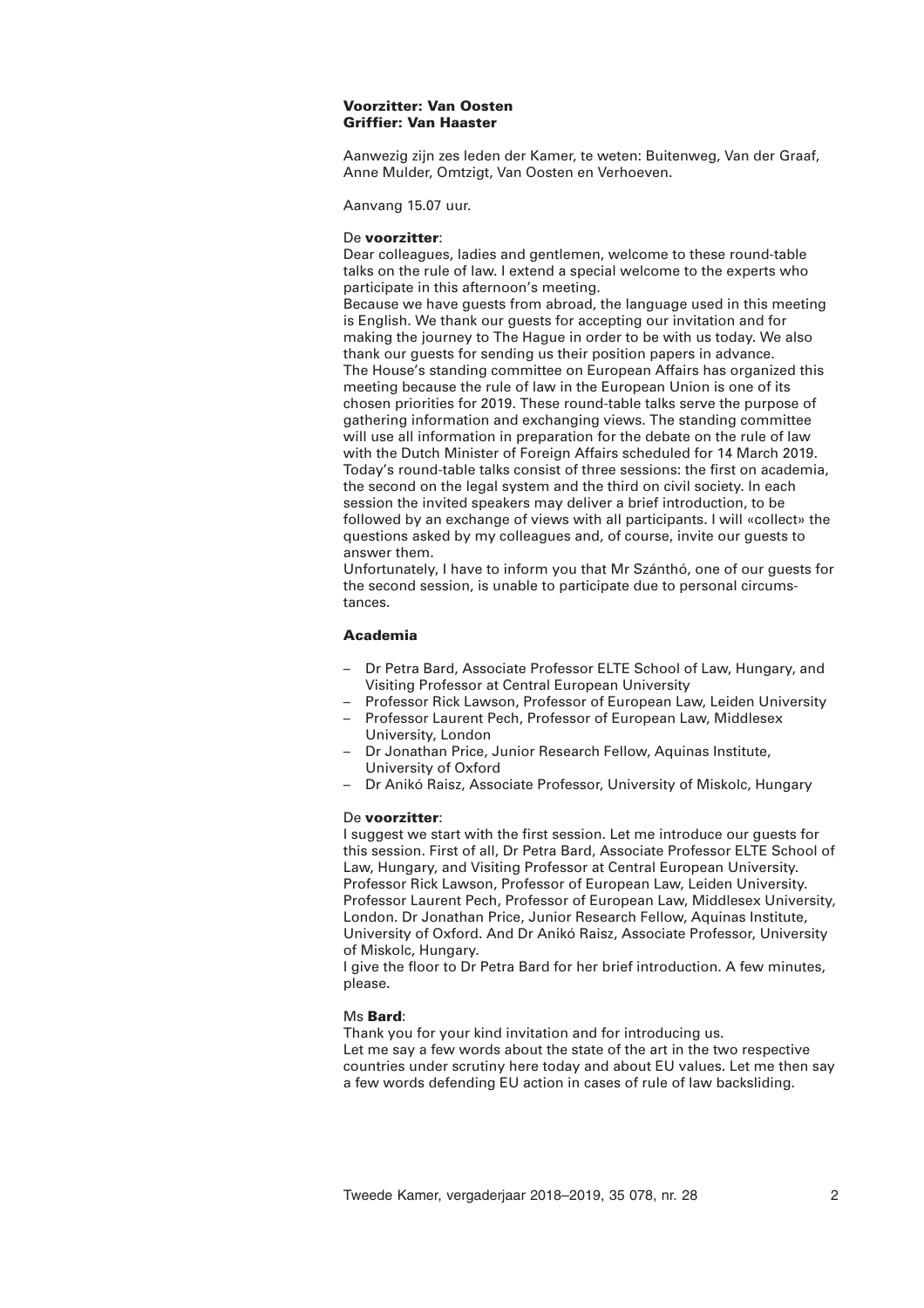So often regimes change. Hungary and Poland were the first post-communist countries to join the Council of Europe and to abide by the European Convention on Human Rights. They started negotiations with NATO and the European Union rather early in the 1990s and joined these organizations back in 1999 and 2004 respectively. They had accession talks completing the transition to a democracy. Retrospectively, in case of these two countries there was just one presumption that proved to be wrong: once a democracy, always a democracy.

Fast forward to 2010 and the Fidesz government. The conservative Fidesz party and the smaller Christian Democratic People's Party got 53% of the vote in free and fair elections. This translated into two thirds of the seats in the Hungarian parliament, a unicameral parliament. They used this super majority to adopt a new constitution and some two thirds of the laws, which were used to create both the system of national cooperation and the state based on what was later labelled by the prime minster as a liberal democracy. In essence, they managed to curb all institutions and procedures that were supposed to be the checks and balances, that were supposed to oversee the use of powers by the government. Tools that were used were for example changes in the election laws. Some commentators tend to say that today, elections in Hungary are free, but no longer fair. If this is true, it means that Hungary does not even satisfy the thinnest understanding of the rule of law according to which, periodically at least, people should be able to change the government if they are dissatisfied.

Because of those attacks on the Hungarian constitutional core and judicial independence, the ombudsman system as we used to know it has ceased to exist. There were distortions of the media and media pluralism. Now, there is a lack of public information, which makes a meaningful public debate impossible and weakens the chances of a fair and liberal democracy. Traditionally disadvantaged groups were further oppressed and new enemies have been created such as NGOs, academia, Brussels or the United Nations.

In 2015, Poland followed suit when the Law and Justice Party got into the government. Both the tools employed and the outcomes were very similar to those in Hungary, but certain elements make the Polish case distinct. This proves that this is neither a central European phenomenon nor a Visegrád pattern. Just let me name one fundamental difference from a legal perspective. The Polish government does not have a constitutionmaking majority. This means that they have to curb the rule of law by amending ordinary laws using the back door, so to say. So the Polish situation is much more obvious.

The process is very well documented by renowned international organizations such as the OECD or the UN Venice Commission, but is also reflected in the Commission's recent proposal and the European Parliament's resolution triggering article-7 procedures against the two respective countries. But there is also an increasing number of influential cases with a rule-of-law element. All these facts prove the point that the countries under scrutiny do not respect and promote the values that they agreed to promote when they signed the Lisbon Treaty and that are enshrined in article 2 of the Treaty on the European Union. Among these values, the rule of law, democracy and fundamental rights stand out. In Hungary, this process has been going for a decade. But this year, a point has been reached where, according to the most recent Freedom House report, for the first time since the transition of Hungary to democracy in 1989–90 and for the first time in the history of European integration, an EU member state was downgraded from a free country to a partly free country. As a result, we face a situation today that was previously unimaginable, a situation in which the EU harbours member states that would probably not qualify for a European Union membership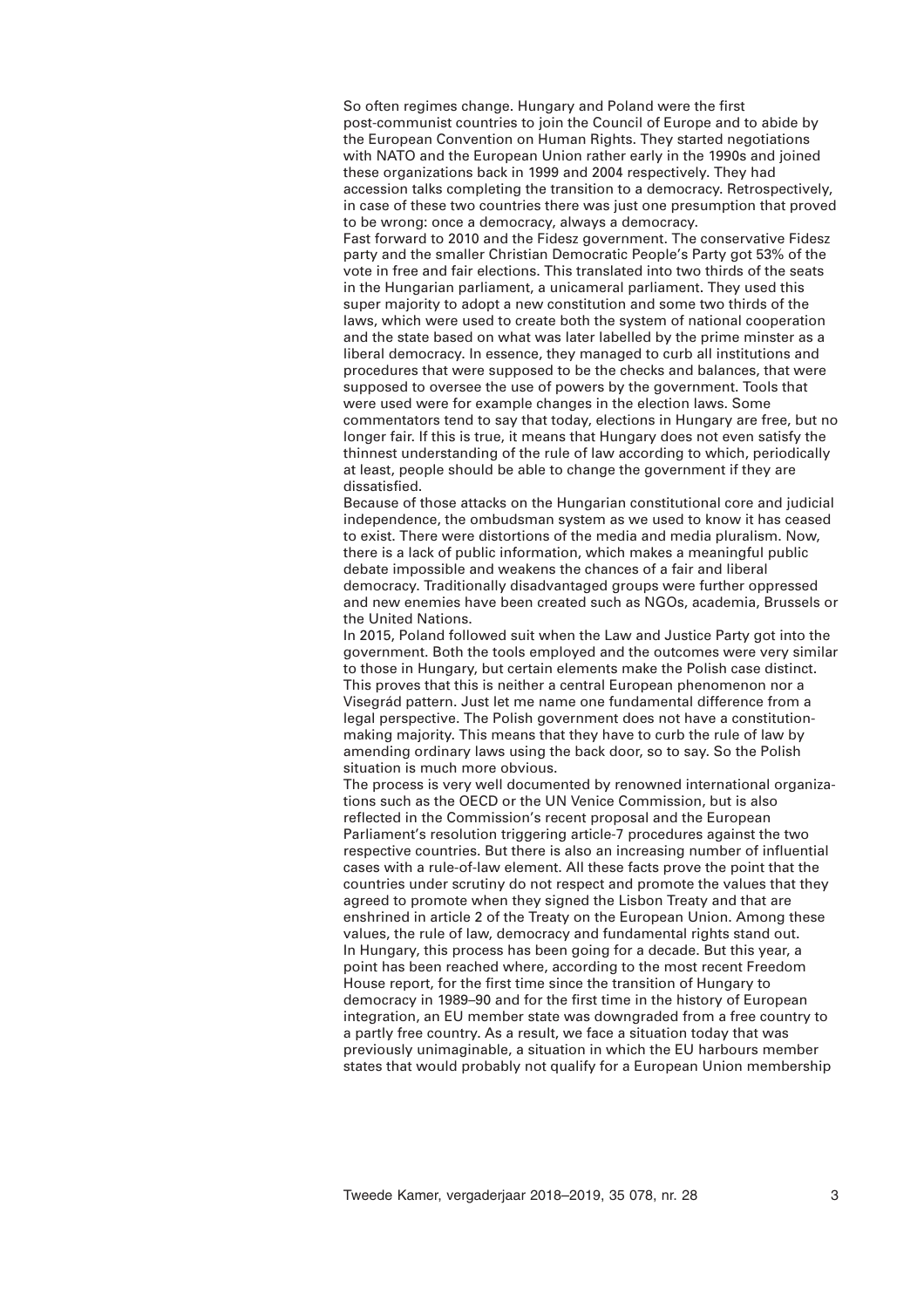if they were to apply today. It also means that the EU failed and failed big in addressing liberal development.

All I wish to say for the remaining half a minute or so is that we should acknowledge that violation of the rule of law, rule of law backsliding, is an EU matter. Beyond harming nationals of a given country, all EU citizens will be affected to some extend due to the EU's decision-making mechanism in which the rogue member states» representatives are participating. At the very minimum, the legitimacy of EU law making will be jeopardized.

Once article-2 values are not respected, the essential presumptions behind mutual recognition, for example recognition of judgements, do not hold. Especially in surrendered cases, we see immediate consequences. Most recently, a court of appeal in Karlsruhe abandoned the European Arrest Warrant model and returned to traditional usages of extradition making use of diplomatic channels. The court in Karlsruhe made the surrender of a Polish suspect dependent on the German embassy being allowed to take part in the trial in Poland and visit the defendant in custody to make sure that he would receive a fair trial and that prison conditions would be decent.

As far as I am informed, test cases are pending in the Netherlands. Of course, the European Arrest Warrant cases are not shattering in and of themselves, but surrendered cases may have spillover effects on civil cases. Traditionally, independence is equally important for the functioning of the single market and the euro zone, but also for EU legal concepts such as direct effect or the primacy of EU law. So I think I am not exaggerating when I say that the whole EU-law construct is at stake. Professor Pech and professor Kim Lane Scheppele once said: «The «values crisis» may not seem to be the most urgent one among the crises the EU is currently facing, but it has the most far-reaching consequences and implications for the European project, because without values shared by the member states, there are fewer reasons for the EU to exist.» Now is not the time to remain silent. Paraphrasing Albert Einstein: Europe is in greater peril from those who tolerate rule of law backsliding than from those who actually commit it. In this spirit, I very much appreciate and welcome the coming debate. Thank you.

# De **voorzitter**:

Thank you, Ms Bard. I give the floor to Mr Rick Lawson.

#### Mr **Lawson**:

Thank you, Mr chairman. Thank you for inviting me. Since time is limited, I do not intend to dwell on the facts. You have a lot of documentation at your disposal and my colleagues will no doubt further enlighten you on what is actually happening in the countries concerned. Let me just mention two things in this respect. I would like to remind you of a policy paper issued in 2017 by the AIV, the Advisory Council on International Affairs in the Netherlands: *De wil van het volk? Erosie van de democratische rechtsstaat in Europa*. Of course, you are aware of this paper, but I think it contains a useful framework of analyses. When it comes to facts, there is another thing I would like to mention here. Of course, we are aware of the high-profile situations such as the reforms of the judiciary, which are well documented, but I would argue that there are many developments out of the spotlights and that it may be important for you to get the full picture of the situation in the countries concerned. Academic freedom, for instance. Quite apart from the Central European University leaving Budapest – many things have been said about that – there are also concerns about the position of the Hungarian Academy of Sciences. Changes take place in the bureaucracy, in the army and in independent supervisory bodies that we rarely see from the outside, but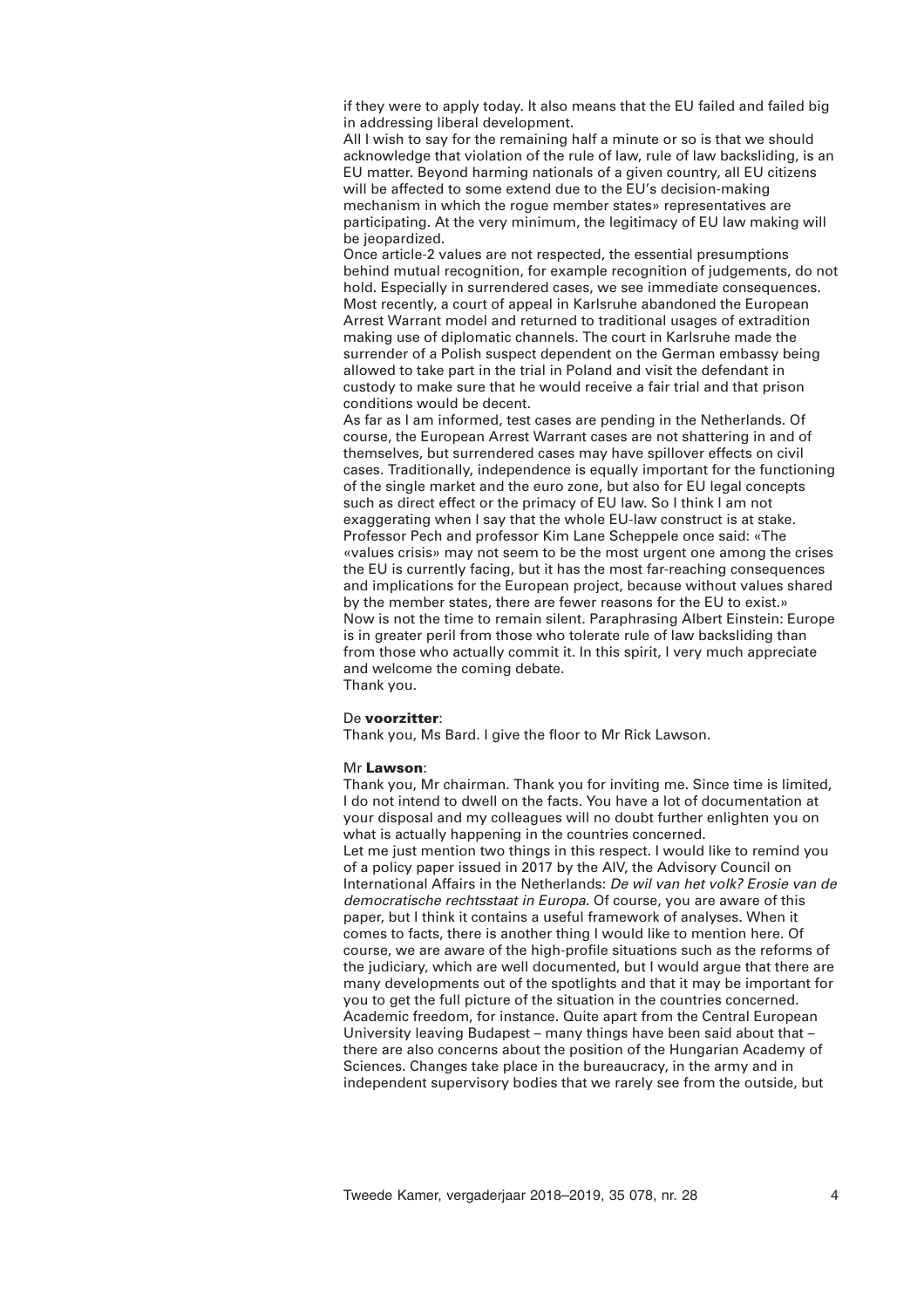sometimes we get a glimpse when the European Commission starts infringement procedures against countries such as Hungary or Poland because supervisors who were supposed to be independent are not. Then we realize that the political parties in charge may be tempted to post civil servants on positions where they operate not fully independently. This may have an impact on us as well. Sooner or later, somebody will raise the question whether it is safe to share data, intelligence, with services operating in certain countries, because the countries» mutual trust is not paramount. This may have a direct impact on our national security.

I will make a last note on these developments under the radar. Obviously I am not a diplomat, but I have the impression that diplomats in third countries who are used to having weekly meetings in order to exchange information, to coordinate positions and to adopt common approaches have started avoiding these meetings, have started avoiding sharing parts of information that they consider too sensitive and have started organizing parallel meetings in which not all EU members states participate. Again, I am not a diplomat, but if this is true, this is not only detrimental to the EU members» common external policies. It also suggests that Europe is actually falling apart.

I have only four minutes, so let me confine myself to making one real point. Quite apart from what is actually happening in Poland and Hungary, my great concern is that the post-war alarm bells we installed in Europe do not always seem to work. The Council of Europe, established in 1949 to defend democracy, human rights and the rule of law, is rather invisible in our discussions on for instance Hungary and Poland. Of course, the anticorruption agency GRECO is active in Poland. GRECO issued recommendations and Poland will need to reply to these by the end of March. And of course, in March, the Commissioner for Human Rights will visit Poland and talk about the independence of its judiciary and prosecuting services, but the jewel in the crown, the European Court of Human Rights, is actually absent. We have very few, if any, judgements of this Court on Hungary and Poland. To some extent, this has to do with the rights protected in the Convention. How to invoke rights in a meaningful way if academic freedom is under pressure? How to invoke rights if the irremovability of judges is under pressure? How can you frame a case before the European Court? Then, you will have to exhaust domestic remedies. Then, the European Court is overburdened and suffers from a lack of funding because of political developments in Russia and Turkey as well. This means that facts on the grounds are created. In the best of scenarios, the European Court of Human Rights would pass a judgement after five, six or seven years. Quite apart from whether violations actually occur or not – to be decided by the Court – we do not have a judgement. I think it is a matter of concern to reflect on the reasons why the European Court, which was set up to secure and safeguard our common values, is not in a position to have a meaningful impact these days.

Policy recommendations. It is tempting to outsource our concerns about the rule of law and human rights to European agencies and institutions: we do not have to address these in bilateral relationships, because we have professionals who have the authority, the resources and the procedures to do so. The Council of Europe does at least not meet all expectations.

This is why I would recommend that the Dutch authorities strengthen their knowledge base by strengthening the capacity of embassies and by strengthening the legal and political capacity of the Ministry of Foreign Affairs in order to be able to intervene in cases before the European Court of Human Rights in Strasbourg and the Court of Justice of the European Union in Luxembourg if the rule of law is at stake. I would recommend that the Ministry of Foreign Affairs have all the tools available to analyse developments and maintain contacts with these countries through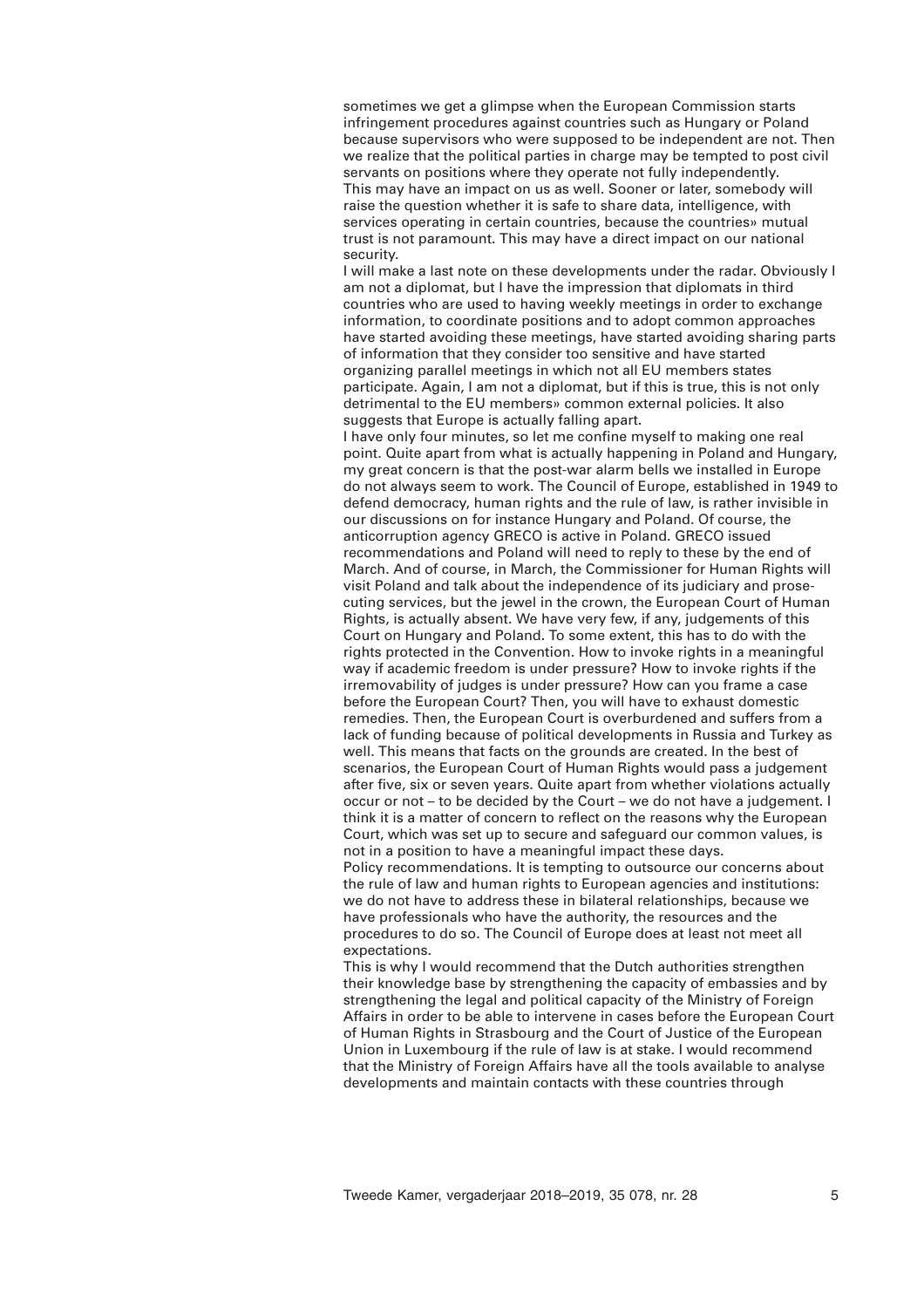training programmes and budgets such as the programme Matra for European Cooperation. Make them also available for EU member states, support academic exchanges and support NGOs working in and with these countries. Maintain peer pressure if you feel that developments are not going well. And finally, let us actively, and perhaps more actively than today, build coalitions with like-minded countries. The Netherlands has been very active in this domain. I am proud of that, but we should avoid the situation in which our country is an exception or isolated in this respect.

Thank you very much.

## De **voorzitter**:

Thank you, professon Lawson. Let us continue with professor Laurent Pech.

Mr Pech, the floor is yours.

## Mr **Pech**:

Thank you very much. My time is limited, so let me get straight to business. I have four minutes. What I would like to do in my four minutes, is try to describe the nature of the problem we are facing from my point of view.

If I may say as much, I think that a lot of people are in denial about the nature of the problem we are facing. What we are facing in a number of countries – by «countries» I mean, here and today, essentially Hungary and Poland – is what I call in my scholarship «rule of law backsliding». What do I mean by rule of law backsliding? We are not talking about the shortcomings seen from a rule-of-law point of view, which you may encounter in many countries. It is always a matter of degree when it comes to compliance with the rule of law here. What do I mean by rule of law backsliding and why is this an existential threat to the EU legal system? Rule of law backsliding is a deliberate process of dismantling checks and balances on the basis of a blueprint. The deliberate aspect and the systemic aspect of rule of law backsliding make the rule of law backsliding in Poland and Hungary a true existential issue for the EU. And if it is an existential issue for the EU, it is by definition also an existential issue for the Netherlands. At least, it is in the national interest of the Netherlands, because if rule of law backsliding does continue, it will completely undermine the functioning of the EU legal system. And if the EU system does not work, you can forget about a well-functioning EU internal market.

If I were to advise a would-be dictator in the EU, this is the blueprint I would describe in a few steps. It always starts like this. What do you do? You are freshly elected on the basis of free and fair elections, but it is the last time you will see free and fair elections, because as soon as you have been elected, as a first step, you capture the constitutional court, if you have a constitutional court in the country, or you capture the supreme court. You do not have to do this legally or lawfully. As soon as you have captured the constitutional court in breach of the constitution, who is left to tell you that you have violated the constitution? As soon as you have done that, you adopt state broadcasting legislation. Why is this important? You need to shape the narrative while you are essentially violating the constitution in plain sight. Once you have done that, you have much more time to adopt unconstitutional legislation or legislation in breach of EU law. Why do you have more time? Because essentially, there is no effective constitutional or EU legislation anymore. What is the first piece of legislation you are going to adopt? This is very easy to guess. You are going to adopt the so-called judiciary reforms. What do I mean? Essentially, you are going to appoint your own friendly judges who are going to do the ruling party's bidding in ordinary courts. Obviously, the EU may react, but if you are lucky, it will take two to three years before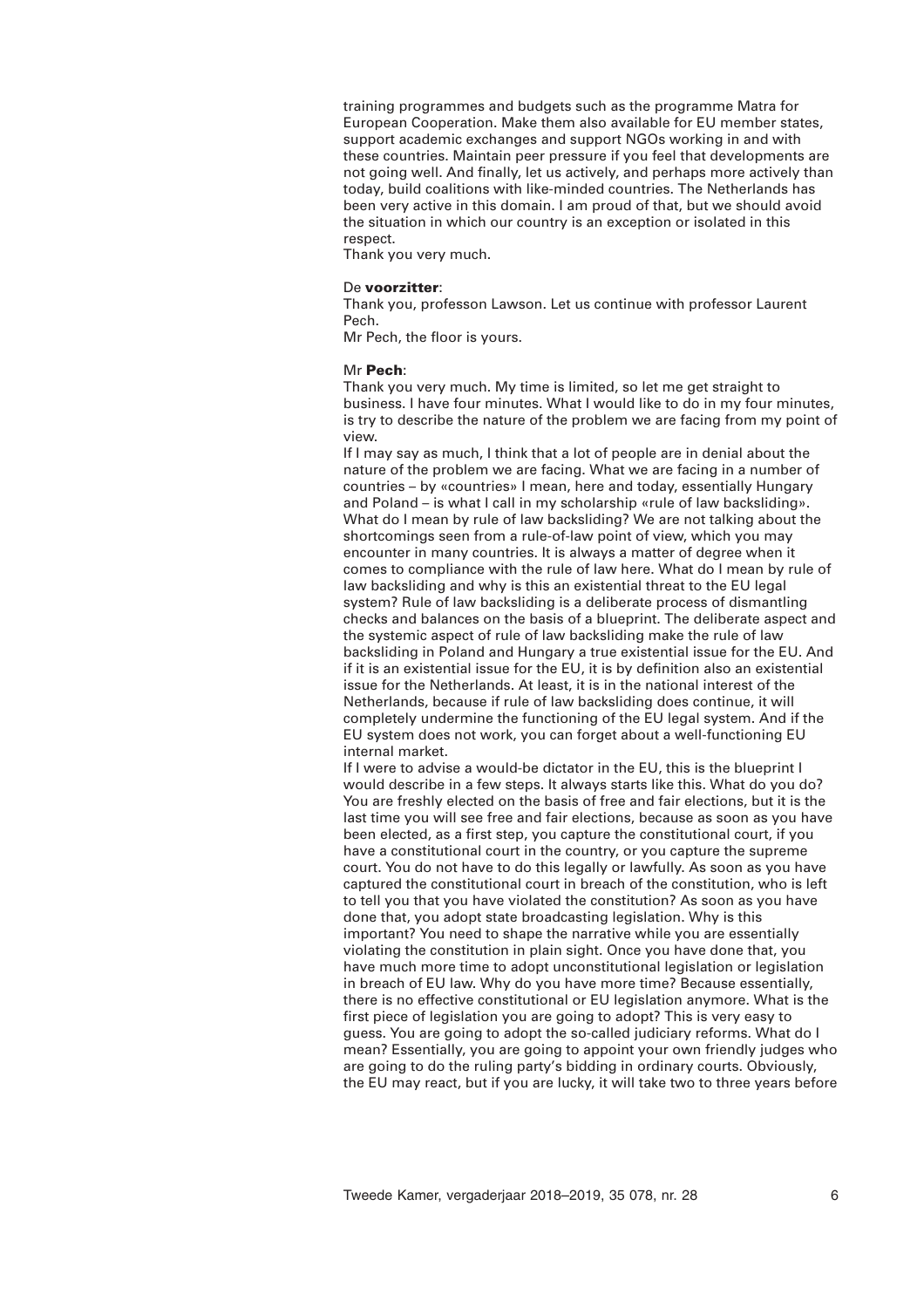an infringement action is initiated or a preliminary ruling request is sent to the Luxembourg Court.

So once you are done with ordinary judges, what do you do? Well, you are going to adopt legislation regarding civil society groups. Before the next election, you are going to adopt legislation especially regarding electoral rules. It is absolutely crucial that you rig the game before the next legislative elections. So, you will have free elections, but they will be unfair, as was the case in Hungary in 2014 and 2018. Essentially, a peaceful rotation of power is virtually impossible because the entire electoral structure has been rigged against you. Should you lose the elections, what will you do? Well, you are going to challenge some votes in the key constituencies, because you have your friendly judges in the electoral courts. Then you have nothing to be afraid of. If you are very smart, you are going to call the state tax officers and you are going to fine opposition parties in order to weaken the opposition parties just six to twelve months before the next elections, so as not to make it too obvious that, essentially, you are undermining the elections just before the elections usually take place. The key is to rig the electoral framework ahead, six months before the EU does send an electoral observation. Because you have essentially captured all the checks and balances, you can always **a posteriori** use legal avenues to gain elections that you have de facto lost in the polls.

Now, I am afraid this is where we are. You may not agree with me, but this is my diagnosis. This is the situation in at least two countries. More worrying news is that I can see this blueprint being used in an additional number of countries. I want to mention two: Rumania and Bulgaria. In these two countries, the rule-of-law situation was not good. This is why they have been subject to rule-of-law mechanisms since 2007. But what we are seeing now is a deliberate intent to make things worse. This is rule of law backsliding: you had a relatively stable situation before, but now you deliberately undermine checks and balances. What do you want to achieve at the end of this process? You want to create a de facto one-party state. What people call illiberal democracies should not be called illiberal democracies, but electoral autocracies. Elections are held, but it is impossible for the opposition parties to win these elections because the entire system has been rigged.

The EU institutions should be commended for trying to do something about it. It is just too bad that they woke up about six years too late. Thank you very much.

#### De **voorzitter**:

Thank you, Mr Pech. Let us continue with Dr Jonathan Price.

#### Mr **Price**:

Let me declare my interest first, in case there is any conflict. I also hold an assistant professorship in philosophy of politics at the University of Warsaw. I have three Polish children, two Polish cars an one Polish wife. I am also wearing cufflinks that are from Poland, but that was not a deliberate choice; they were the ones I had with me today. I am a legal philosopher, so I am going to deal with some philosophical issues for you all.

The Max Planck Institute currently has a research area addressing «systemic deficiency in the rule of law». I will read a quick quote from it. «In the last decade, EU integration has been marked by a number of existential crises that challenge its constitutional structures and touch upon the founding values of the Union as set out in article 2 of the Treaty of the European Union. Among them, a value that is served as the cornerstone of European integration seems particularly threatened: the rule of law. The rule-of-law crisis has many facets. On some occasions it is due to undue extension of government power such as in cases of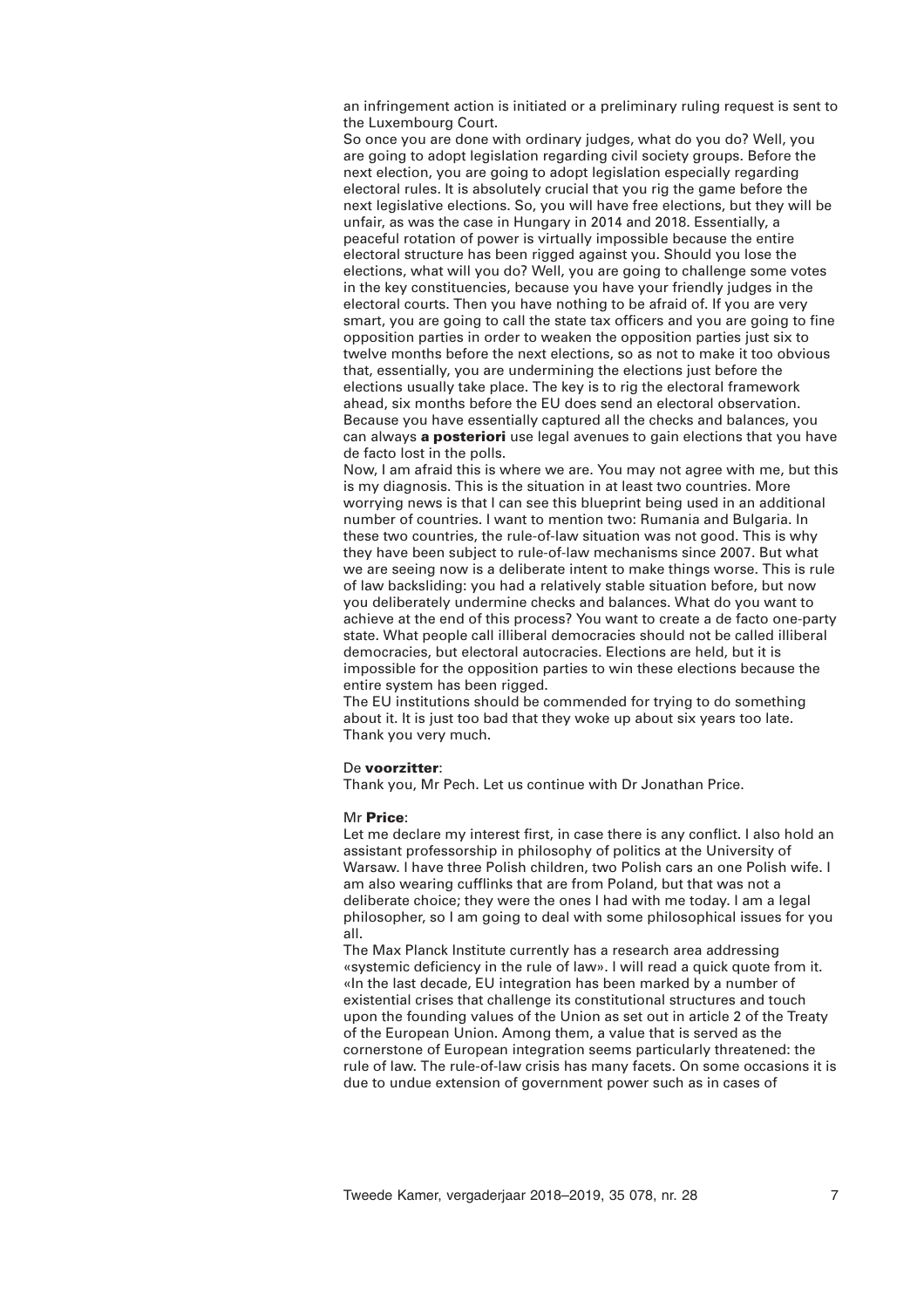interference with the judiciary or restrictions on media freedom, civil society organizations and academia.» Poland and Hungary are put in parenthesis there. The author goes on to talk about corruption; Bulgarians and some of the others that professor Pech has mentioned. He does not mention rule-of-law breaches at EU level, such as euro crisis, national debt and migration issues. Apparently, those are of no concern. Curiously for us though, the concept and practice of the rule of law itself I think are a contributing cause to the purported crisis. Whereas the positive assessment of the rule of law as a fundamental value in court principle of legal and political order is nearly universally upheld, what has actually been affirmed both doctrinally and in practice differs from land to land and from jurisdiction to jurisdiction. Professor Boudewijn Sirks RNL of All Souls College, Anna Budnik of the University of Bialystok and I wrote a chapter, which I can submit to you later, of a book that has been published entitled *Lost in translation: «rechtsstaat», «panstwo prawne» and other false equivalents of «rule of law» (and what to do about them)*. I am quoting know from this book. «Signatories of the Treaty of the European Union affirm that the rule of law is a «principle and a universal value».» Well, actually, the Dutch speakers agree that *rechtsstaat* is both a principle and a universal value. Polish speakers agree that *państwo prawne* is and French speakers agree that *l'Etat de droit* is, and so on. The problem is that these terms are not actually direct equivalents even if they have at times a great overlap in meaning and usage, and even if they are routinely meant to serve as equivalents by those who deploy them. But nor are they translation errors. The EU documents do the same as local lawyers, judges, legislators and juries do in their respective linguistic legal communities. This needs to be taken seriously and needs discussions. The English sense of rule of law, as a formal or procedural rule by pre-existing law rather than the King's will or other arbitrate powers, is not necessarily the same as *rechtsstaat*, used in the Netherlands, which is a constitutional government and/or a state under law. For one, the rule of law is historically developed in the English language. Law does not formally require either a written constitution or a state, even if those are almost universally obtained in practice. Again, neither rule of law nor *rechtsstaat* are the same as *państwo prawne*, the Polish word that is said to be an equivalent, which can have elements of the formal substance of rule of law coupled with constitutional government and constitutional supremacy. Compare the fact that judicial review is present as part of this in Poland, which is explicitly forbidden by article 120 of the Dutch constitution. Neither is the German sense of *Rechtsstaat* the same as what we speak about in the Netherlands. There are problems here. In short, rule of law now means too much, conceptually and practically. And I have not even addressed how fundamental rights, democratic norms and others have been packed into it. It is thus rendered a poor tool for assessment of other nations» constitutional orders, or at times even for an assessment of one's own. The conversation thus often pretends to be about procedures, about means, when what is needed, is a discussion of substance, of ends. That is much more difficult. If one wants to condemn one's neighbour's sins, then one needs to know much more about them than merely that said neighbours are rumoured to have breached the rule of law, whatever that might mean in a given place on a given day. Thank you.

#### De **voorzitter**:

Thank you, Mr Price. Finally, I give the floor to Ms Raisz.

#### Ms **Raisz**:

Thank you very much, Mr chairman. Members of the committee, ladies and gentlemen, first of all let me thank you for making it possible for me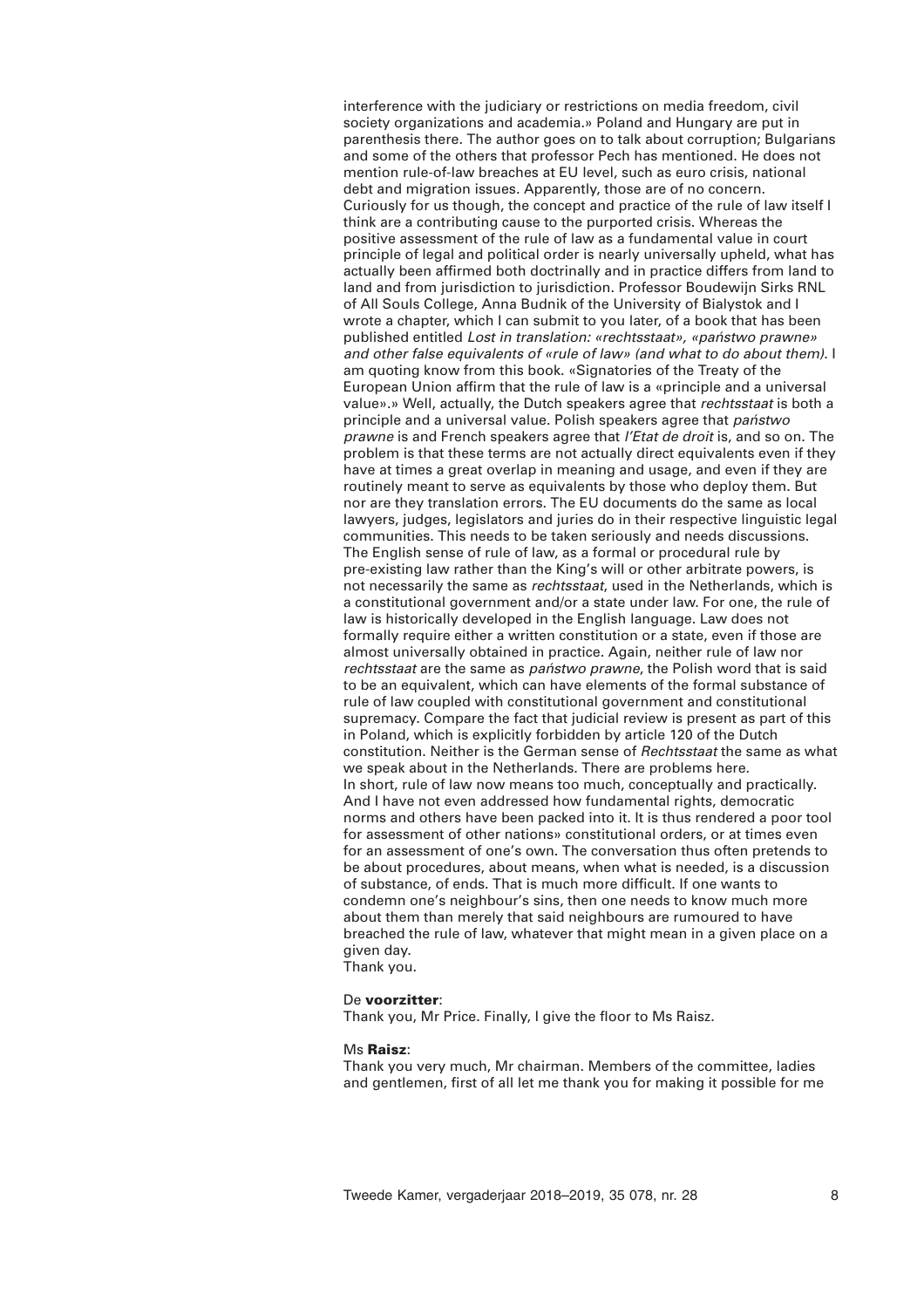to be here. If it had not been for your General De Ruyter, who freed one of my Protestant ancestors from galley slavery 350 to 400 years ago, I would surely not be sitting here today. We all have a long list of what we esteem in the Dutch people and I can assure you that we always keep that in mind. It is always a great pleasure to come to the Netherlands and we have always considered the Dutch people to be our friends. This is exactly why it is so hard to understand how it is possible that you have so much misinformation about us. The mere existence of this hearing or roundtable discussion is raising red flags. Both as a member of a friendly nation and as a lawyer with regard to the principle of non-intervention in matters within the domestic jurisdiction of another state, I see that I am completely not in line with professor Lawson. I could see that in the past few minutes.

Of course, it is understandable that you would like to get a clear picture. To be honest, I do appreciate that you consider the picture you currently have as one to be clarified. And so, you are open to hear different opinions. Nevertheless, I hope that you understand that it may raise concerns and, as such, may hardly be considered a friendly move. When Hungary entered the European Union – I deliberately did not say «Europe», because as a state we have been part of that for the past thousand years – we thought it would be a community of states within which equal rights and a mutual respect would prevail. After 40 years of communism, we had in part a terrible heritage, but we had dreams and hopes concerning Europe. Even after having entered the European Union, we had visions in this regard. As the new Fundamental Law, in force since 2012, states in the so-called European article: «Hungary shall take an active part in establishing a European unity in the pursuit of freedom, well-being and security for the peoples of Europe». However, certain acts in the recent past seem to have put this European unity and community of values in danger. The EU is facing a crisis, but its problems are more of an economic nature. I think it is a bad path to measure each other's laws in order to avoid the real questions. I understand that European elections are coming up, but using the, Hungarian's card is not really a good option. However, we still hope that what has happened a few times before – namely the western nations lecturing the eastern nations – is not going to happen again. I do not think that you would want this, because I know you are a polite nation.

What are we talking about? Many colleagues of mine have mentioned it before: there is no universally accepted definition for rule of law, but it is an apparently legal term used in a political context. You asked good questions and I will give you short answers. Is there rule of law in Hungary? Yes, there is. Do we have free elections? Yes, we do. Do we have an impartially functioning judicial system? Yes, we do. Are we a democracy? Putting aside the political markers, just democracy: Yes, indeed, we are a democracy. Do we have free press? Yes. A free civil society? Yes. Is there room for improvement in our legal system? Yes, there is. But it doesn't question whether we are a nation with a rule of law or not.

Looking back at your newspaper articles that have been published over the past few years, I am sorry to say that I am missing balance. When I am reading your articles, I hardly ever see the position of the present Hungarian government or the Hungarian right-wing parties mentioned. I know and admit we have a really complicated language that is hard to learn. Apparently, apart from the Hungarians, no one speaks Hungarian. This means that you are receiving all your information from secondary sources. Barely any of you has read our laws and acts in our own language. You receive them from somebody who has already interpreted them. I see a great, great concern there, because this inevitably means that you are not tapping into the right source. You are getting something that has already been interpreted.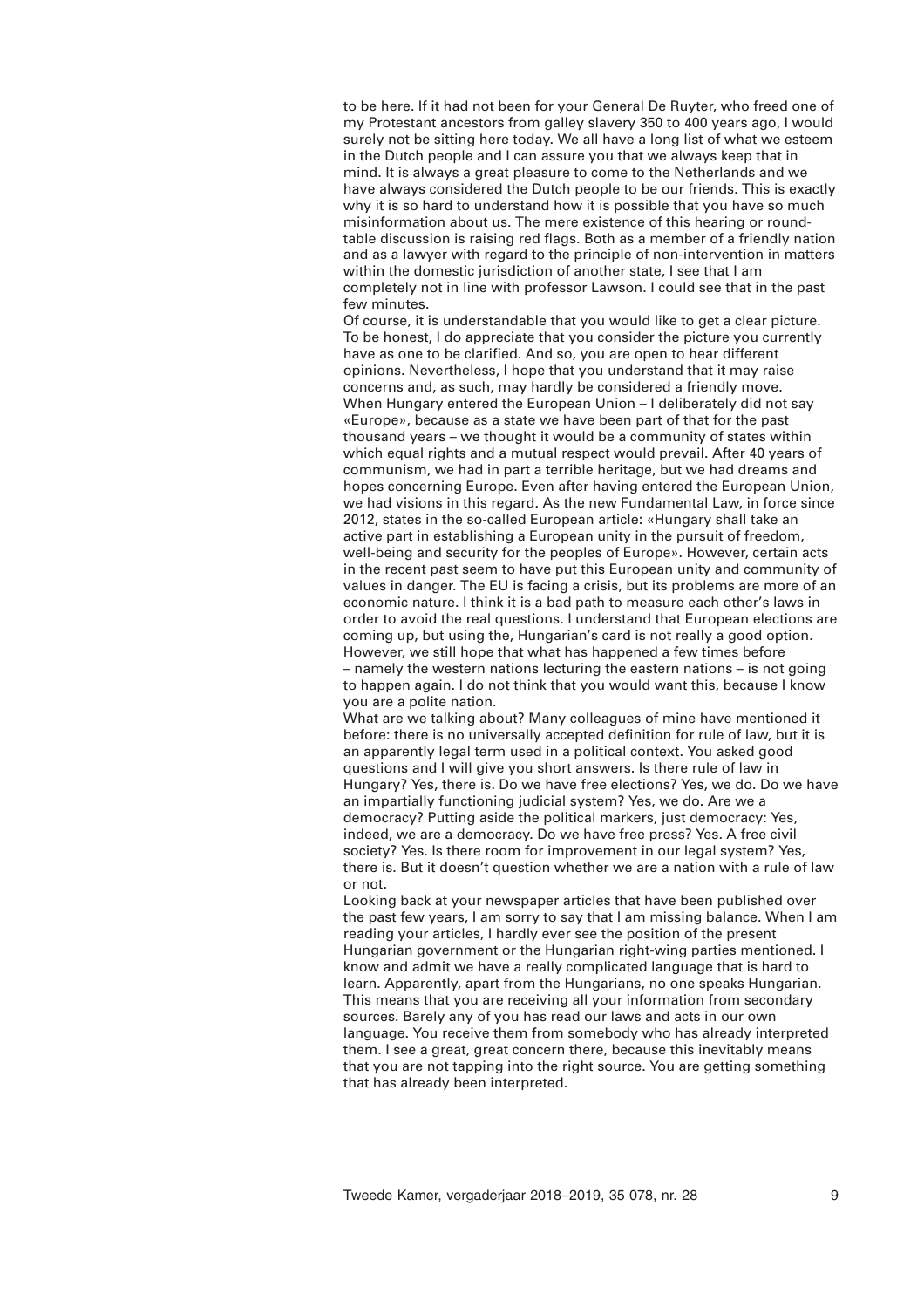I have but a few minutes left, so I cannot go over every part of the rule of law. You are believed to be an open nation. At least in Hungary, Dutch people are considered to have formed such a nation. So I hope you are going to listen and be receptive to other voices, other than those voices that, although really loud, are not necessarily reflecting things that are founded.

Our nations, our societies, differ significantly. We have different historical contexts, but several solutions may be good. In Europe we have different solutions for the same legal institutions. There are people in Europe who think we should be unified. I think that is a horrid mistake. The strengths of Europe and the European Union are to be found in their states» diversity. If we accept our differences peacefully and wisely, we are going to go strong. Otherwise, we will go down.

Let memention one problem that we are facing. Actually, it has happened many times. Namely that solutions we have borrowed from western Europe start to raise concern when applied in our countries. This is called «double standard». It is a dangerous path. Apart from politicians – also Dutch politicians – even the Venice Commission dared to saysomehing like that in some of its opinions. But I do not think it is fair when people are being judged on the basis of falsified, half-true or exaggerated information, on the basis of plain statements or, as I read in a EU country's report, on the basis of the perception of some actors. I am a lawyer and thus striving for proof before judging something. I can only hope, and I truly do, that you are going to do the same. Thank you very much.

#### De **voorzitter**:

Thank you very much, Dr Raisz.

It is now time for my colleagues to ask you some questions. Let me first introduce them to you. From left to right: Ms Van der Graaf (Christian Union), Mr Anne Mulder (People's Party for Freedom and Democracy, VVD), Ms Buitenweg (GreenLeft), Mr Verhoeven (Democrats 66) and Mr Omtzigt (Christian Democratic Appeal). Sitting next to me is the clerk of this committee and I am Mr Van Oosten, acting Chairman of the committee. I will keep an eye on the clock.

I suggest the Members of Parliament start with two questions each. I would like to ask our guests to write down the questions put to them and I kindly ask my colleagues to point out to whom they are addressing their questions. Otherwise, we will run out of time. Ms Van der Graaf. You have the floor.

## Ms **Van der Graaf** (ChristenUnie):

Thank you, Mr chairman. I have one question that I would want to address to two speakers. That is my solution for this situation.

Thank you very much. Professor Pech, you described a blueprint, as you called it, or a path to undermine the rule of law. This is cause for considerable concern. The risk that this blueprint or path will be copied elsewhere is serious. Bearing this in mind, do you think that the current EU instruments on the rule of law are adequate to protect and promote rule of law in the European Union? Do we have enough instruments? I would like to address the same question to professor Lawson.

### Mr **Anne Mulder** (VVD):

Thanks for the introductions. Two of the professors here are from Hungary. Could they please respond to each other's statements? Ms Raisz, could you please respond to the statements of Ms Bard? And Ms Bard, could you please respond to the statements of Ms Raisz?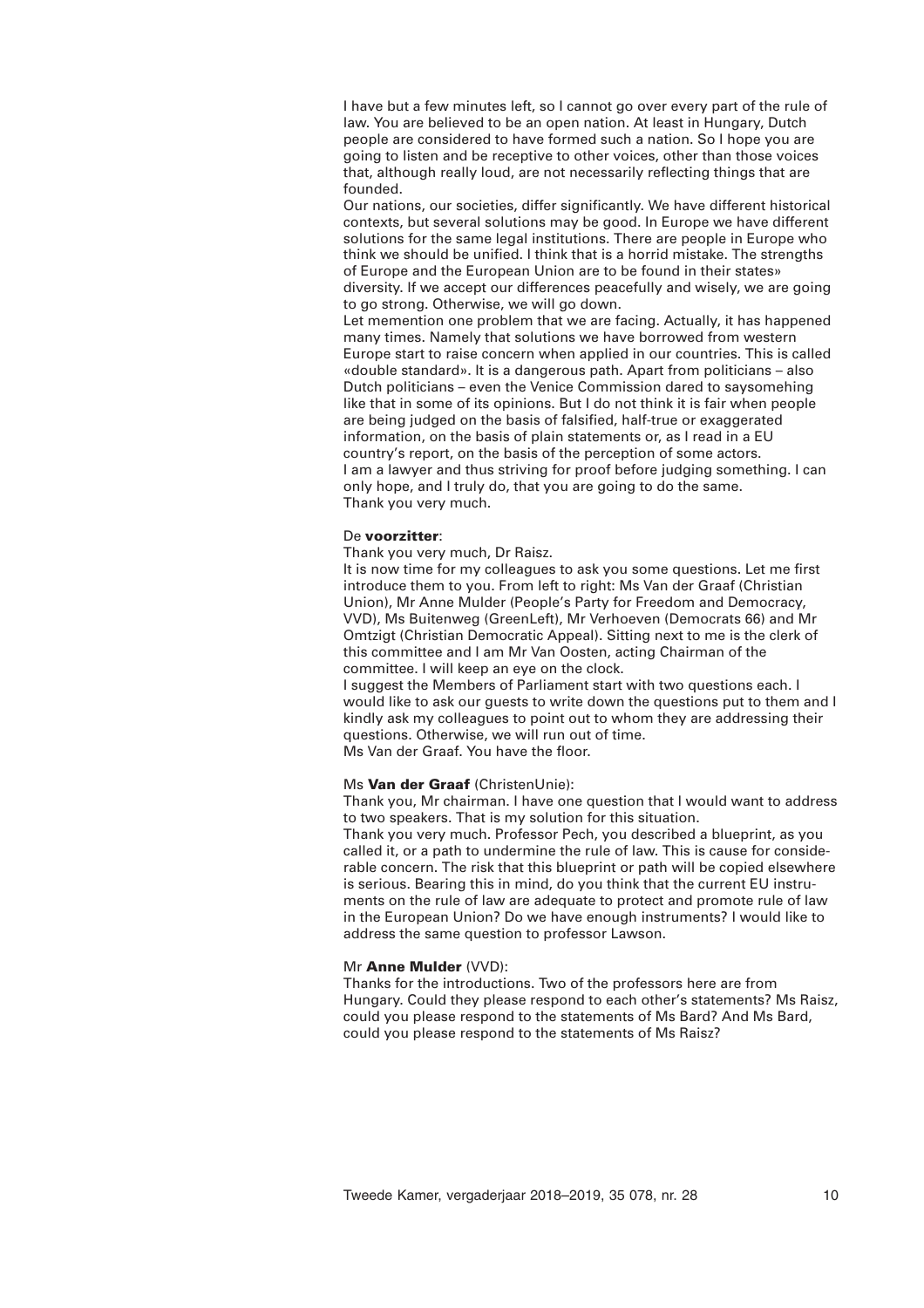## Ms **Buitenweg** (GroenLinks):

I would like to ask Mr Pech a question. I believe Mr Pech makes a lot of requests to the Council in order to get documents published. He is doing important work in this field. I understand that the majority of the member states have to approve in order to proceed with the hearings in Hungary. But as I understood it, there is no such majority. How is this possible? Have you found out anything about the progress regarding these hearings?

Of course, I am a bit triggered by Mr Lawson's words. He said that the alarm bells do not work. He also mentioned the European Court of Human Rights and its current position. Is there anything we could do that would put this European Court in the right position immediately? Would this actually be helpful in the current situation? Will verdicts of this European Court actually make a difference in a country that is by now straying a bit off the path?

## Mr **Verhoeven** (D66):

Please excuse me, Mr chairman, for arriving a little bit late. Because of that, I was only able to hear the last two speakers. It seems quite logical to me that I address my questions to them.

Mr Price, what should we do? We are all using severe words when stating the problems and making an analysis. I am sure that we all have heard a lot of these stories several times before. Should we for example work with conditionality? Would it help if European countries were to say that not doing the right thing concerning the rule of law will lead to consequences in the field of, say, financial resources? Or should we do something in the field of the EU Pact for democracy, rule of law and fundamental rights? The latter is one of the suggestions that our parties have put forward in the European Parliament.

My second question is meant for Ms Raisz. You surprised me a little bit with your point of view on the situation, but this is exactly why you are here. So, thank you very much for being here. What about the free press disappearing in your country? What about the university that had to leave your country and move to another? What about your country's banning civil society organizations? I thought I heard you talking about fake news. Could you please respond to these three occurrences? Because in my view, they are facts.

Thank you very much.

#### Mr **Omtzigt** (CDA):

I would like to take some extra time for the last questions put to Dr Raisz. I am a bit surprised by her introduction, but that is fine. We wanted this kind of dialogue, we are having this hearing and we did invite a mixed panel. This is not happening by chance, because we feel this is what we should be doing. We do want to talk to the Hungarian government. You feel people have the wrong impression of Hungary. According to your view, on what three points do these impressions stray furthest from the truth? Could you give us the facts we are missing in these three situations?

#### De **voorzitter**:

I see that Mr Pech wants to have the floor, but all of you have questions to answer. Perhaps it is easiest to start with Ms Bard. I hope you do not mind. Let us go ahead and see how it goes. Please, Ms Bard, go ahead.

#### Ms **Bard**:

Thank you very much for your questions, particularly for those specifically addressed to me and my fellow-countrywoman from Hungary, Dr Raisz. I would like to focus on the point of juncture and on the agreements we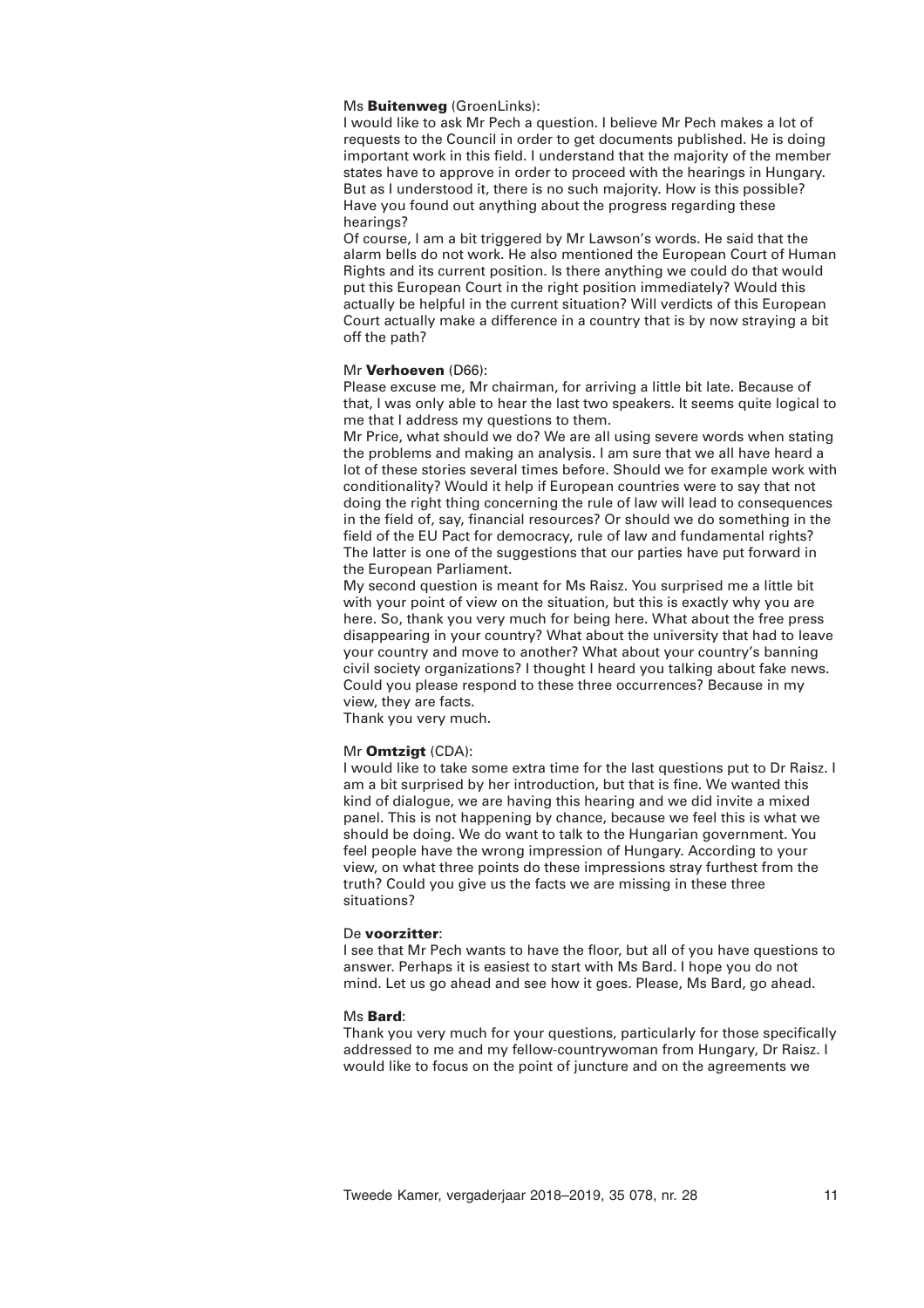have, because I feel that is more fruitful than focussing on the differences, which are perhaps more apparent in these talks. First of all, I agree that the Hungarian language is an extremely difficult language and that it is super hard to process it properly. More importantly, I also agree that rule of law is a vague concept. In order to be true to the concept of the rule of law you cannot slice it down, you cannot have a one-size-fits-all solution. It should be kept vague, but the fact that the concept is vague does not mean it is not defined. It should not be an excuse for the European Union in action. There are fairly good descriptions of what the rule of law is. Just look at the Bingham Centre, look at the UN Venice Commission's rule of law checklist. It is simply not true that *Rechtsstaatlichkeit*, the rule of law, *l'Etat de droit* or *jogállamiság* are concepts so different that we do not share the same vocabulary at all. Although not specifically said, between the lines it was implicated that this is not a central European thing. Let us not have an east-west divide; I would very much agree with that. Rule of law backsliding and human rights violations are not typically or exclusively for central and eastern European states. I think it is very difficult to justify why the article-7 procedure and the pre-article-7 procedure concerning the rule of law framework was initiated against Poland first and against Hungary only afterwards. For this, there are no good explanations. The only explanation I can think of is that it puts European party families in a very bad light. In my opinion, what we need is a scrutiny that is objective, methodologically correct, contextual, based on academic scrutiny and conducted by a non-political organization – let us name it the Copenhagen Commission. This is how some refer to it in literature, but I think it is incorrect to call it Copenhagen, because not just the countries that acceded in 2004 might face these problems. We should rather call it the Rome Commission. Let us face the fact that all the tools we currently have within the Lisbon Treaty framework are only applicable ex post facto. Think about article 7, think about the infringement cases. They are slow and time is an important element in rule of law backsliding. If a country slides down, starts to slide down towards rule of law backsliding or is on the slope of rule of law backsliding, we need ex ante and immediate responses. Let me come up with my final thought in this respect and formulate a proposal. The DRF Pact that the European Parliament fairly recently proposed is a very promising attempt to have an objective, annual and regular scrutiny, applicable to all member states irrespective of their size, origin or geography. Were this to be realized, the European Union could signal in due time that one's presumptions behind EU legal concepts such a mutual trust do not hold. In this way, we do not shift the responsibility to the judiciary, to the Court of Justice of the European Union or even to national courts to prevent proliferation of rule of law abuses or human rights abuses. There would be an entity bearing the political responsibility to put a halt to such phenomena.

## De **voorzitter**:

Thank you, Dr Bard. You referred to the introduction by Dr Raisz. Dr Raisz, would you like to respond? If so, I will give you the floor. If not, I will give the floor to professor Lawson, to whom my colleagues have asked three questions.

### Ms **Raisz**:

No, thank you.

#### Mr **Lawson**:

Mr chairman, I will try to answer these questions in one go and be brief because of the time.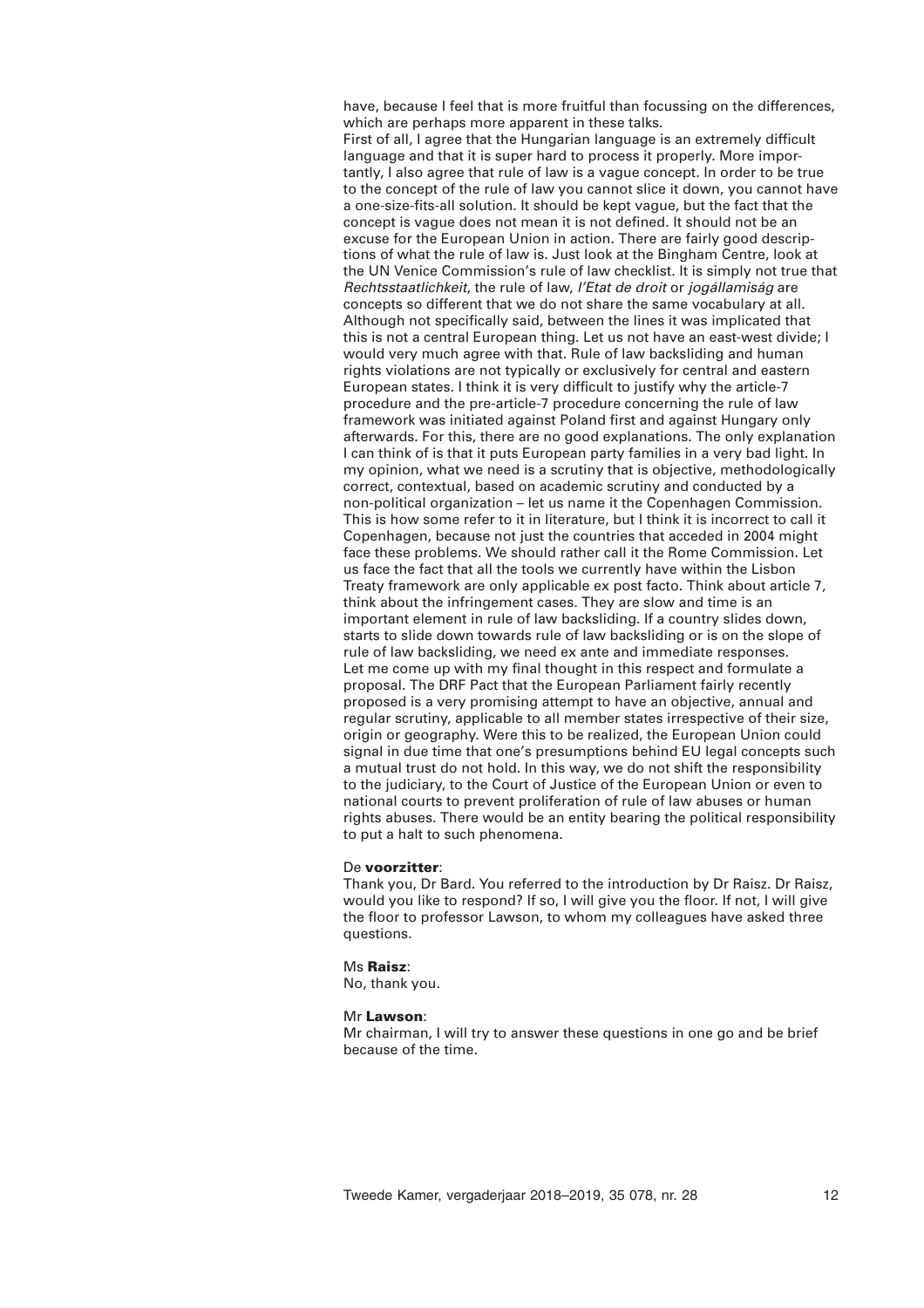## De **voorzitter**:

We have about one quarter of an hour extra.

## Mr **Lawson**:

For me?

## De **voorzitter**:

No, not only for you. For all of you and for my colleagues, of course. Please, go ahead.

## Mr **Lawson**:

Sure. On the first of January 2012, András Baka lost his position as President of the Supreme Court of Hungary. Using the constitution as a base, he had anticipated to continue his presidency for another three and a half years. He disagreed with the fact that he had lost his position and filed a complaint with the European Court of Human Rights in Strasbourg in March 2012. The Court dealt with the case in a sense of urgency and delivered judgement in June 2016, four and a half years after he had lost his position. Mr Baka found favour in that the Court affirmed a violation of both the right to a fair trial and the right of freedom of expression, but Mr Baka did not get his position back. In a nutshell, this is the problem of the European Court of Human Rights. As far as I know, nobody questioned the substance of its judgement. The judgment was extensive, well-argued and thorough, but was passed very late.

Within the European Union, the dynamics are different. Although my colleague professor Pech and I have just agreed that he will focus on the European Union, which has different dynamics and a different toolbox, I would like to mention the position of the Central European University as another example. It was only in December 2017 that the European Commission launched an infringement procedure against Hungary with regard to the Central European University. This case is still pending and a hearing has yet to be scheduled. These delays prevent an effective early warning mechanism in Europe.

The obvious question that has been asked, is: what can we do? I do not think the Netherlands is in a position to change things on its own, but I can think of three things that could ideally be pursued in a coalition of like-minded countries. 1. The financial position of the Council of Europe and, more particularly, of the European Court of Human Rights is precarious. The Russian Federation stopped paying its contribution in violation of its obligations. Turkey has announced that it will cut its budget to earlier heights. As a result, there is quite an acute financial crisis in the Council of Europe which is also affecting the court. Vacancies are not being filled. An easy thing to do would be – well, it is not easy, but it might be an obvious solution – that like-minded countries, at least for the time being, provide the liquid assets necessary for the functioning of the Council of Europe, without dismissing the claim on the Russian Federation that they should pay what they owe. 2. Political support is crucial. A judgement or the findings of supervisory bodies such as GRECO or the Committee for the Prevention of Torture are very important, but need to be backed up by the Netherlands as well as by other countries in the Committee of Ministers. Let us say this is the day-to-day political support. 3. Then, there is the overarching political support. We have seen a long series of high-level summits: Interlaken, Izmir, Brighton and Copenhagen. No doubt, there will be another one somewhere next year. It would be wonderful if the contracting parties, the member states of the Council of Europe, would encourage the Court to rethink its modus operandi, the way in which it deals with cases. The Court seeks to prioritize. It is doing as much as it can do with the means it has at its disposal. I do not want to criticize the Court for the judgments it delivers, but I think it should prioritize those cases in which the rule of law and the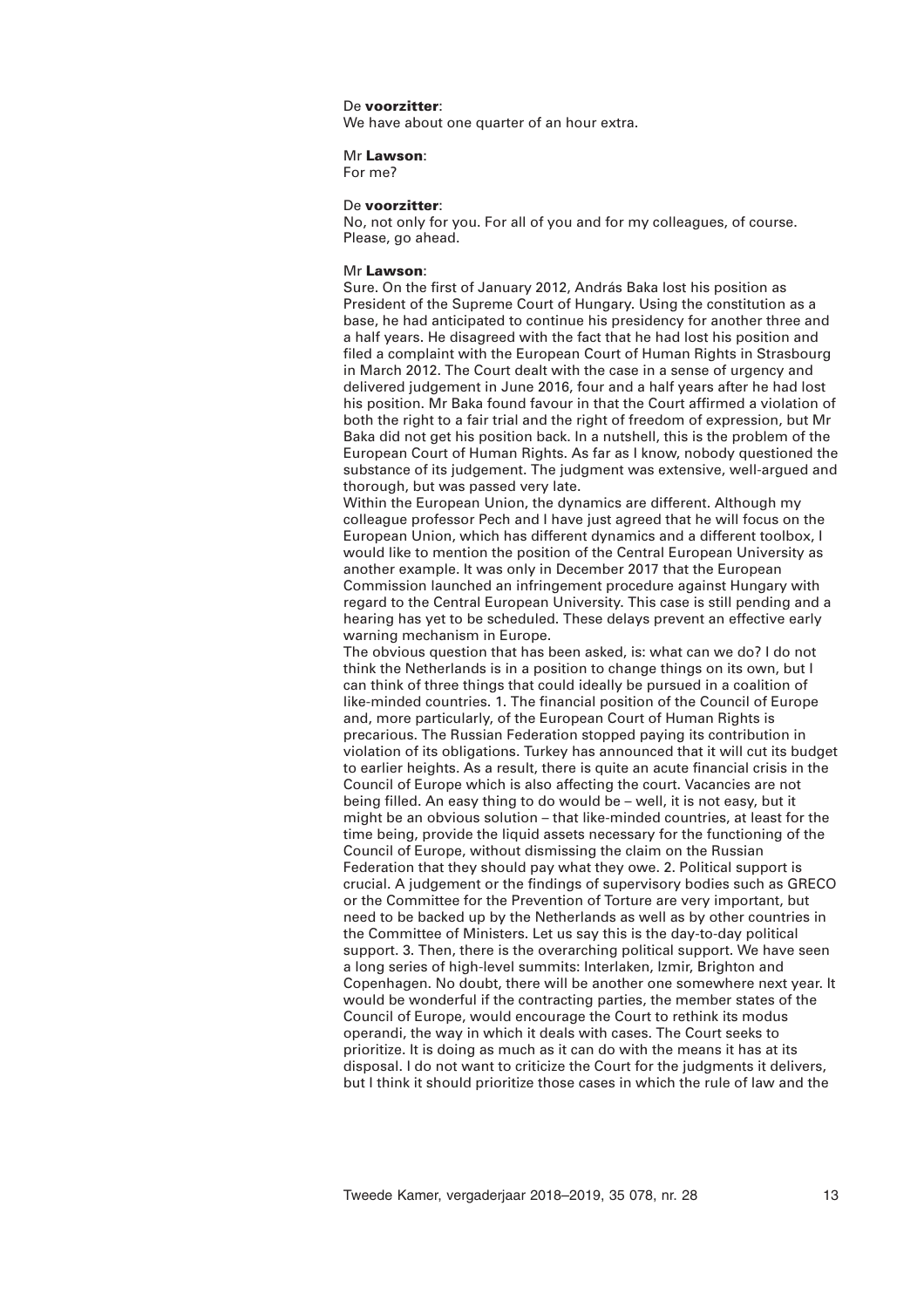systemic underpinnings of democracy and human rights are at stake, because those cases deserve to be addressed immediately. I have been told that the previous speaker and I have very different points of view, but I am not so sure about that. If people argue that the European Court interferes with internal affairs or with the national sovereignty of member states, I would like to say that since the Second World War, states have agreed to and have been joined by their own free will to a treaty system, thus confirming to respect human rights and fundamental freedoms. As a result, these are no longer matters of national sovereignty. Thank you.

## De **voorzitter**:

Thank you, Mr Lawson. I give the floor to Mr Pech.

#### Mr **Pech**:

Thank you very much. I have two questions and just a brief reaction regarding the meaning of the rule of law. This is a tired argument, as I have been working on rule-of-law issues for about twenty years. First of all, if you do not like the rule of law as a concept, then do not join the EU. If you want to join the EU, then you have to comply with the EU acquis and – surprise, surprise – in the EU acquis you actually have two chapters dedicated to the rule of law. So we are spending billions of euros on a non-existing concept, it would seem. Obviously, this is not true. The minimum core requirements of the rule of law are well known. You just have to read the caseload of the Court of Justice, the European Court of Human Rights. You can disagree; we can have long conceptual discussions, but at the end of the day, either you agree with the principals in effect, the legal remedies and judicial independence. If you do not agree, then activate article 50 TEU. It is there for if you wish no longer to comply with the values of article 2 TEU.

This is why we have rule-of-law instruments: to defend the rule of law. The core minimum requirements of the rule of law exist and are easy to find in the caseload of the Court of Justice and the European Court of Human Rights. The first question was whether what we have is sufficient. I would agree that yes, it is. You know the expression «a bad workman always blames his tools for the bad work he does». I would say that this is very much the situation of the EU. But to be fair to the EU: we never thought we would need to address the kind of issue that we are facing today. I call it «rule of law backsliding», because the pre-scrutiny, as part of the enlargement process, was supposed to solve these issues before they could arise post accession. So if you had asked me about rule of law backsliding twenty years ago, I would have said: it cannot exist, because of the pre-enlargement scrutiny. But we are seeing now that, once you are in, it is easy to undermine the rule of law and very difficult for EU institutions to do something about it.

Why is it difficult? Not because of the instruments, but because of the failure to understand what we were dealing with for so long. When Poland made insufficient progress, measured against the Rule of Law Framework, and the procedure was first activated in 2017, that happened, according to me, because we had learned from our mistakes and we knew about the new danger we were facing, which I call «rule of law backsliding». Infringement actions can work, if you understand what you are dealing with. And what we are dealing with here – sorry to be blunt – are national governments violating, on an industrial scale, the principal of loyal cooperation. It is an EU obligation applying across the board, regardless of the limits on EU competence. It has been the EU's tradition to be struggling, because it always engages in good faith, assuming the good faith of the national authorities violating EU law. In the case of Hungary, we are learning that essentially the assumption of good faith is misplaced.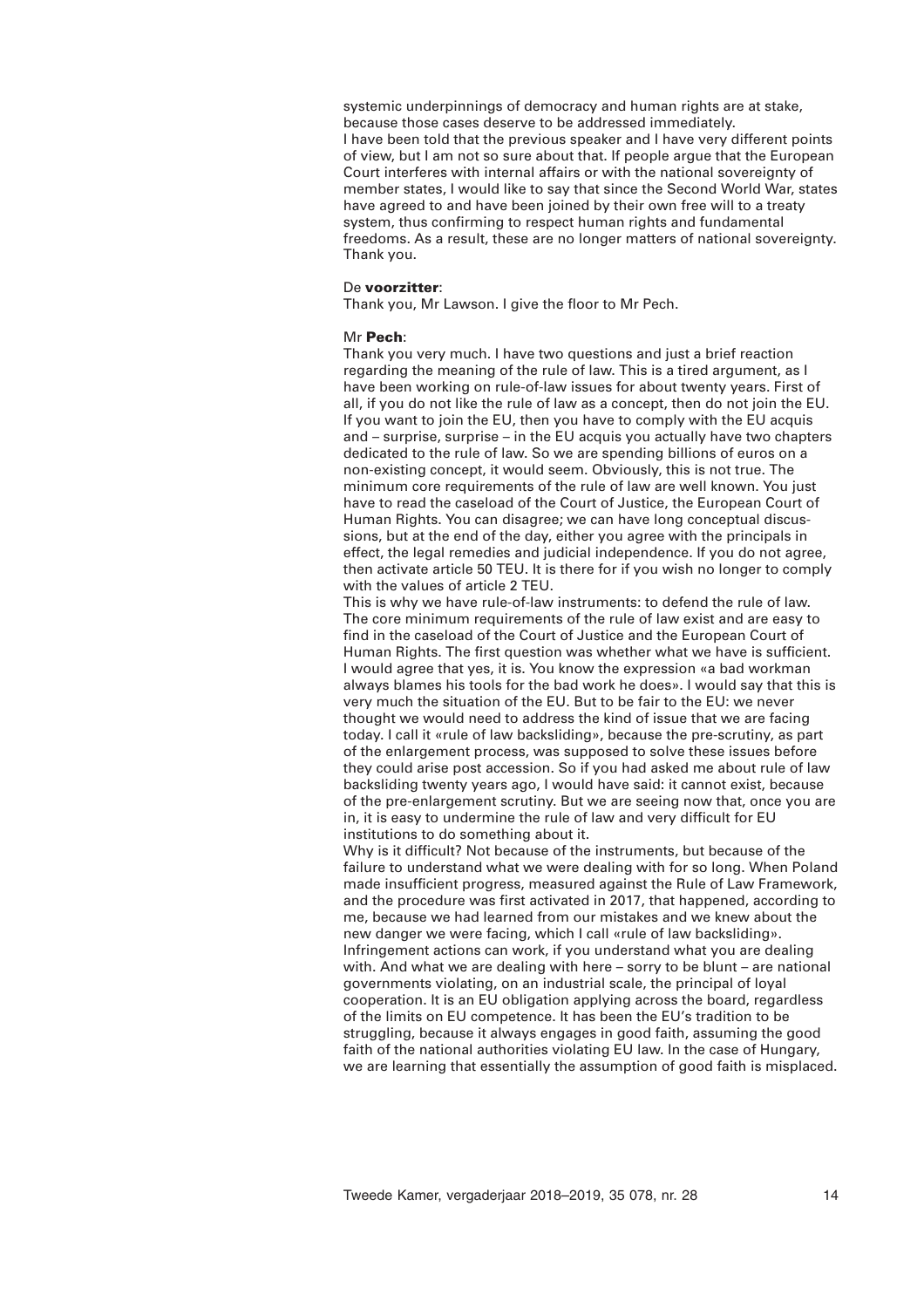That is why we are not catching up. That is why we have seen the Court of Justice revising its previous caseload to address the new danger. So the rule-of-law instruments we have are sufficient from my point of view. This is not to say I would be against the adoption of the regulation proposed by the Commission in May 2018. If I had any advice to suggest and if you allow me to express this viewpoint, then I would say: if I were a Dutch taxpayer, I would certainly ask my Dutch representative to lend my support to the adoption of this Commission's regulation. For the first time we would have an explicit rule-of-law mechanism, which would allow for EU funding to be suspended in a situation where a country is facing systemic deficiencies as far as the rule of law is concerned. And you have actually a definition of this notion in the regulation. So you may not like it, but it is there. I would say that this would be a good additional instrument to have, but infringement actions, provided that they are used effectively, are sufficient to address the situation. The problem is that the Commission sometimes, for a number of reasons, may be slow. By the time we get to the Court of Justice and we get a ruling, we already have irreversible facts on the ground. So then it becomes a struggle to change the facts on the ground.

There is something the Dutch government could do, based on the possible advice of the Dutch parliament. It could initiate infringement actions, article 259 of the TFEU, which is essentially no longer used actively. So essentially, the Dutch authority can initiate an infringement action in situations of violations of the rule of law, should the Commission fail to do so. The Commission has a discretion to do that. It does not have to do it, even though there might be good reasons to do it. So the answer is: yes, it is sufficient.

Then I was asked an interesting question regarding article 7. However, it is a difficult question, because what I know may not be possibly in the public domain. We do not quite know officially what is happening in the Council regarding article 7. What we do know, is that we have had three hearings organized under article 7, paragraph 1 as far as Poland is concerned. But you are right, to get a hearing, we would need to have a majority for it, as far as I know, in the Council. Apparently, from what I can read in the newspapers, it was a struggle just to get article 7 on the next edition of the General Affairs Council, because the Romanian presidency forgot that the rule of law is part of article 2 TEU and therefore they forgot to add it as an item of discussion. But now it has been added, I think, from what I read. Again, this is in the public domain. I think sixteen member states have asked for article 7 regarding both Poland and Hungary to be added as an item of discussion. But we have no formal hearing organized yet, as far as Hungary is concerned. I say this to the best of my knowledge as of today, based on publicly available information.

#### De **voorzitter**:

Thank you so far. Dr Price, please.

#### Mr **Price**:

Thank you. Just in passing, so that I am not misunderstood. I did not mean to say that the rule of law has no meaning. I meant to say that it is a bit of an obese concept: there is too much packed into it. What should we do, you asked. I would appeal to the two great traditions in the Netherlands, and I assume that as members of the Dutch legislature, with «we», you refer to «we, the Netherlands», rather than «we, Europeans» or «we, citizens of the world» or whatever. What we should do, is either resort to pragmatism or to moralism. I think these are your two great traditions. Pragmatism. After Brexit, Poland is a rather big nation. Poland will also be the last member ever to leave the EU, because the EU provides it with a soft guarantee of its external and internal security. So Poland is not going anywhere. I cannot speak for Hungary, but Poland is not going anywhere.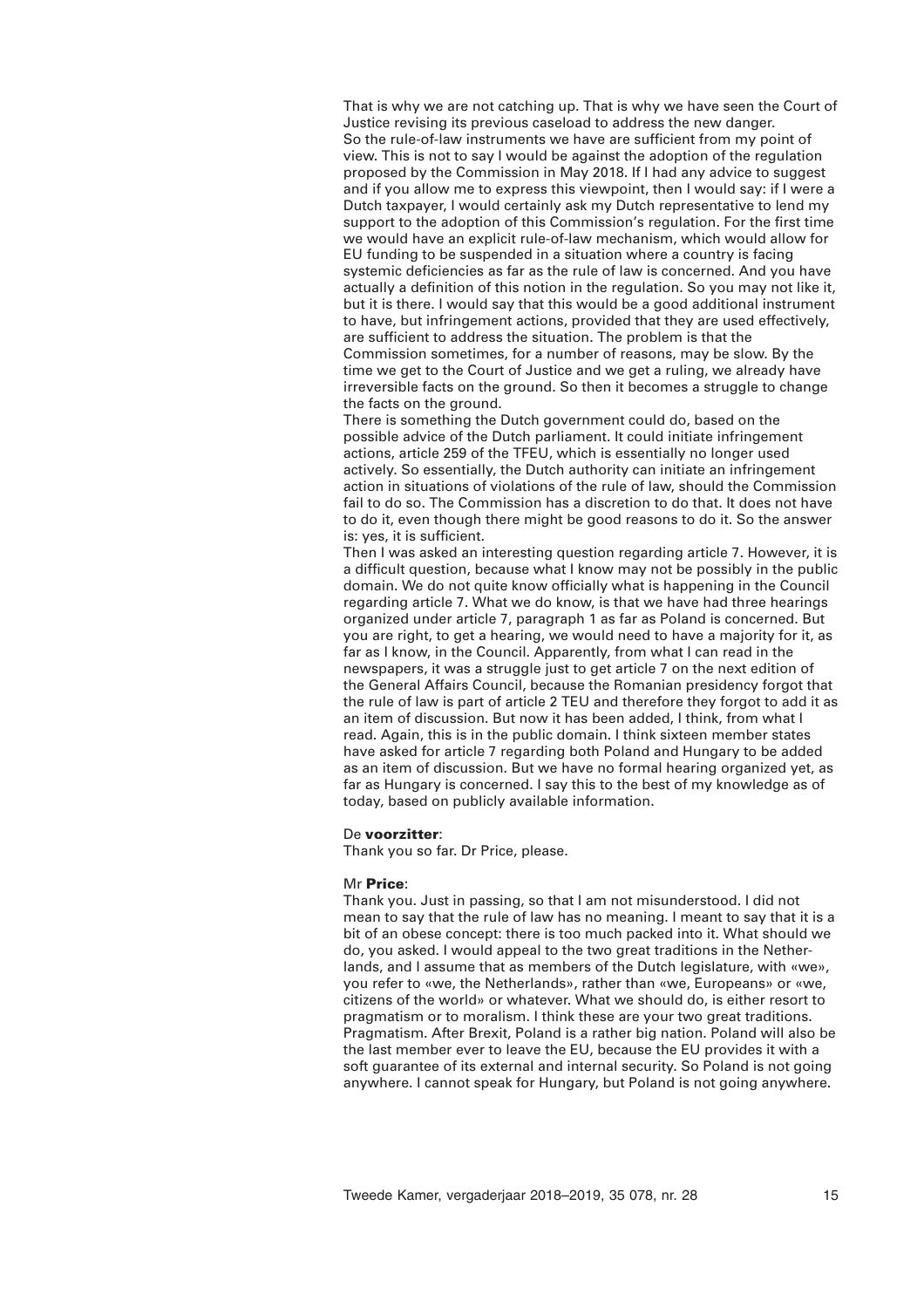You also will not have Polish opposition permanently installed in Brussels, because the former Prime Minister Donald Tusk at some point will have to go home. Now I would travel there, if you have not already done so. I would meet your peers and I would speak to people who, when they do publish in the Western press, betray their conflicts of interest. Okay, the moralistic side. As we have learned from professor Pech, the rule of law is what we say it is...

## Mr **Pech**:

That is not what I said.

## Mr **Price**:

... so get used to it.

#### Mr **Pech**:

Do not misrepresent me, please.

## Mr **Price**:

I do not want to, but it did sound like that is what you were suggesting.

#### Mr **Pech**:

No, I was misrepresented. I said: if you want to know what the minimum requirements of the rule of law are – I did not say «in my mind» – then have a look at the caseload of the Court of Justice and the caseload of the Court of Human Rights.

#### Mr **Price**:

Okay, I am sorry. In that case, some sort of auto roll-in of content might be wise to push for, if that is the end you want, openly declaring it and limiting the concept. Perhaps this would also have to do with a sort of clarification of and doubling down on what the interpretation of European values is going to be, going forward, and who is going to get to interpret it. There is broad agreement I think on most core European values. The difficulties right now are about authority, about who gets to say what they mean in practice, so the practical reason that needs to be applied. This is especially contentious not only in Central Europe and in Eastern Europe, but increasingly you see a convergence of the North and South, up through the Baltics and into Northern Italy, of persons who are finding it difficult to accept interpretation of European values, ostensibly coming only from Brussels and Strasbourg. Those are of course bywords for «mostly influenced by Western Europe». I think moralism or pragmatism are your two options.

#### De **voorzitter**:

Thank you. Dr Raisz, please.

## Ms **Raisz**:

Thank you very much. First of all, I was asked to react to my colleague Petra Bard's first speech. Yes, we have some common points, as Petra already stated, but we differ as well. She says that the election system is not working. Actually, professor Pech said the same: they were not free elections, or «fair and free elections»; those two come together. These are allegations which have never been founded. It is only the perception of some actors or it may be due to the fact that the opposition in Hungary today is not very strong. I admit that, but it is not the fault of the electoral system. Yes, we wish for a much more comprehensive opposition, but that is not the fault of the electoral system. For example in the second term, in 2015 or 2016 – I am not sure in which year it was – the two-thirds majority was lost within a few months after the elections, under the very same electoral rules. To blame the electoral system is a very dangerous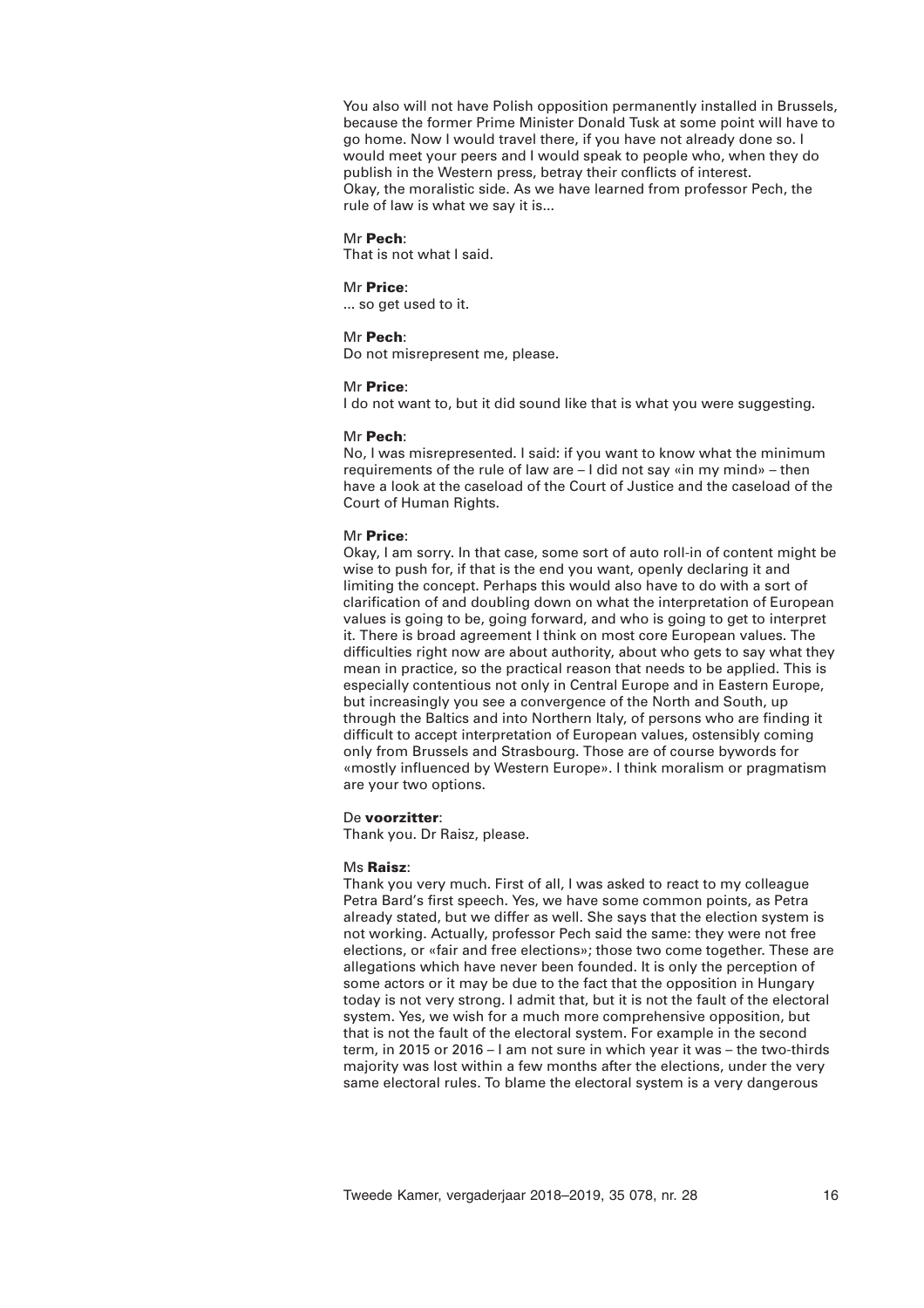path. I would recommend not to go with it. In the Netherlands I can see that you have many parties in your parliament. You have – I am guessing – at least eight different parties in your parliament at present. In Hungary that is not the case, simply because we have different traditions. Even Germany had its problems with having many parties. It is working in the Netherlands, but it does not work in Britain, even though they are a democracy. It does not work in Hungary either. We are different... It is not a matter of the electoral systems. We have free and fair elections; that is not the point. It is only that as a state we have another type of political organisation. That is okay. You cannot say that because we do not have eight parties in parliament, we do not have a good electoral system. Everybody can be elected. I have to reject your argument, because it is a hard argument and it has never been founded.

The second thing in Petra's speech I would like to react to, are the checks and balances. That is an American notion. In Europa we have a different system, but we have a constitutional court. We have a constitutional system. The president of the state is sending back many laws, either to parliament or to the constitutional court and they are getting abolished. So in many cases, we do talk about a bill, but it never becomes an act in force, because it is cancelled or reversed by the constitutional court, for instance. So I had to react to that also.

I love the notion of the backsliding of democracy. But at EU level I would like to state: let us skip this new Poland and new Hungary part and let us keep to the real questions. Yes, backsliding. What we are dealing with here, is human rights versus terrorism, and what we have to do, what the state has to do, to actually keep us safe, to deal with problems like terrorism. That is the real question and not whether Mr Baka has received a compensation for the illegal act that has happened to him. Petra said something like: the EU legal system is at stake. I would go further. I would say: the EU is at stake now. So if we are only judging by loud sentences and without looking at the core of the issues, I think it is really a dangerous path we walk on, especially now that Petra was actually pushing for a mechanism that is based on perception. I am sorry, but I have to address the other questions. I was asked about free press. That is a concern, but I have to say: that is why you should read in Hungarian. I am sorry, but it is difficult if you cannot read Hungarian, because the best-read paper or the best-read internet journal can hardly be called a government-friendly journal. It is flourishing and it is among the most popular ones. It has no problems whatsoever. Yes, there was a change in the people who are behind these media, but let me tell you: for twenty something years now, we have seen an overwhelming majority and now it is shifting back. We are not even at fifty-fifty now. So I would say: free press. You can read, you can say whatever you want, you are not persecuted, no journalist is in prison. There is no chilling effect, it is actually a fairy tale. Nothing like that happens. You can read anything you want in Hungary. But yes, I know, it is in Hungarian, so it is really hard to do that, but you can do that in the journals, in the news, whatever. The CEU. My colleague is teaching there, so do not ask her to be impartial in that part. I am going to be...

#### Mr **Pech**:

How dare you question the impartiality of a colleague of yours? I mean we are all academic colleagues. I would never dare questioning your legitimacy as an academic because you work in a...

#### De **voorzitter**:

It is very interesting to hear a conversation between you all, but we have to stick to the rules. You have to ask the chair to give you the floor. It will not take long. It is perhaps best if Dr Raisz gets the opportunity to answer all three questions she was asked. She has answered two questions so far.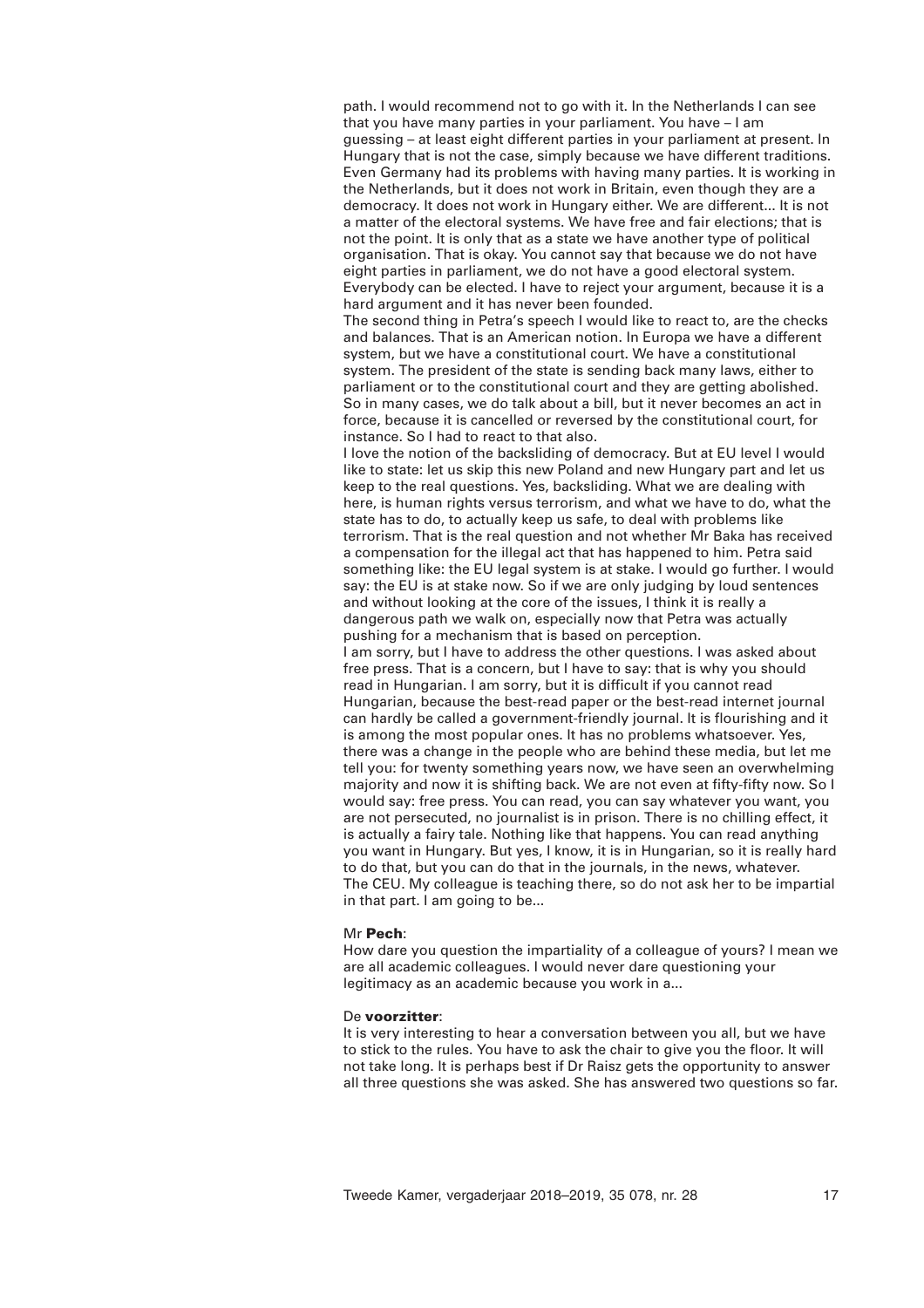## Ms **Bard**:

Could you just repeat it, because I missed that part.

#### Ms **Raisz**:

I did not want to hurt my friend and I did not. She is teaching at the CEU. That is why I am saying that when I am talking about the CEU in a different manner than she would like me to, you have to understand why she is in a different position than I am. You have not heard yet what I was going to say, but that was what I am saying.

I continue with the CEU. It was asked what the truth is. The truth is that you actually... Maybe she can help you further with it, but it is a complicated question. The CEU itself is a complicated institution. Actually, it is a double institution. First there is the Hungarian university, which is called Central European University in Hungarian. And there is an American university called Central European University. These are two different things under the same name. I have to tell you that I did some research and in the Netherlands, it could never have existed like it did in Hungary. But the CEU is not leaving Budapest. One of the parts, some of the... I have never seen that in person, but according to the news, some of the faculties or some of the parts of CEU are leaving. But actually, the CEU is staying there. You can go there. You can see it. The university is there and functioning. So it is not true that the university is banned. It is working. It is functioning there. Ask her, she is teaching there. So it is not that the university was banned from Hungary. It is not like that.

As for civil society, we have over 60.000 organisations working normally. And yes, there is a handful of organisations, many of whom are present here today – you can hear their opinions later today – that do not agree with what is happening here and they are loud and they are professional and I duely have to respect that. But it does not mean that it is not functioning. Civil society is thriving. They are having more money from the state than beforehand. Yes, there is a problem with the transparency question, with the international money coming in. Indeed, but that is not concern for the 60.000. That is a concern for only twelve or fifteen or something like that. So you hear the opinion of some of them and you cannot get to hear the others.

I proceed to the third question. You said I should name three points where you have the wrong impressions. It is hard to stick to three. We have many others. The constitutional court was questioned. The constitutional court has in many cases much more and much larger competences now than it had earlier, but it is still labelled as being something

anti-democratic. We have switched to the German system. Beforehand we had a different path.

I give you one example, maybe then you will understand what I am talking about. It is about secondary information on migration. I do not know if you remember, but in 2015 there was also in your newspapers a picture of a Hungarian policeman with migrants on the train tracks. It was about how a bad Hungarian policeman treated migrants – sorry: refugees – like that. Then the video came up, which showed that the person, the guy himself pushed his wife and his child onto the tracks. Still, in the news it appeared as if the policeman was maltreating the refugees. In fact, the policeman was the one picking up the woman and the child from the tracks, which they were pushed onto by their husband and father. This is just something like that. I mean to say: you are getting an impression, but that is not necessarily the objective truth. You can check it out on YouTube. It is there.

I could talk about many more things, but we are out of time. Did I miss something?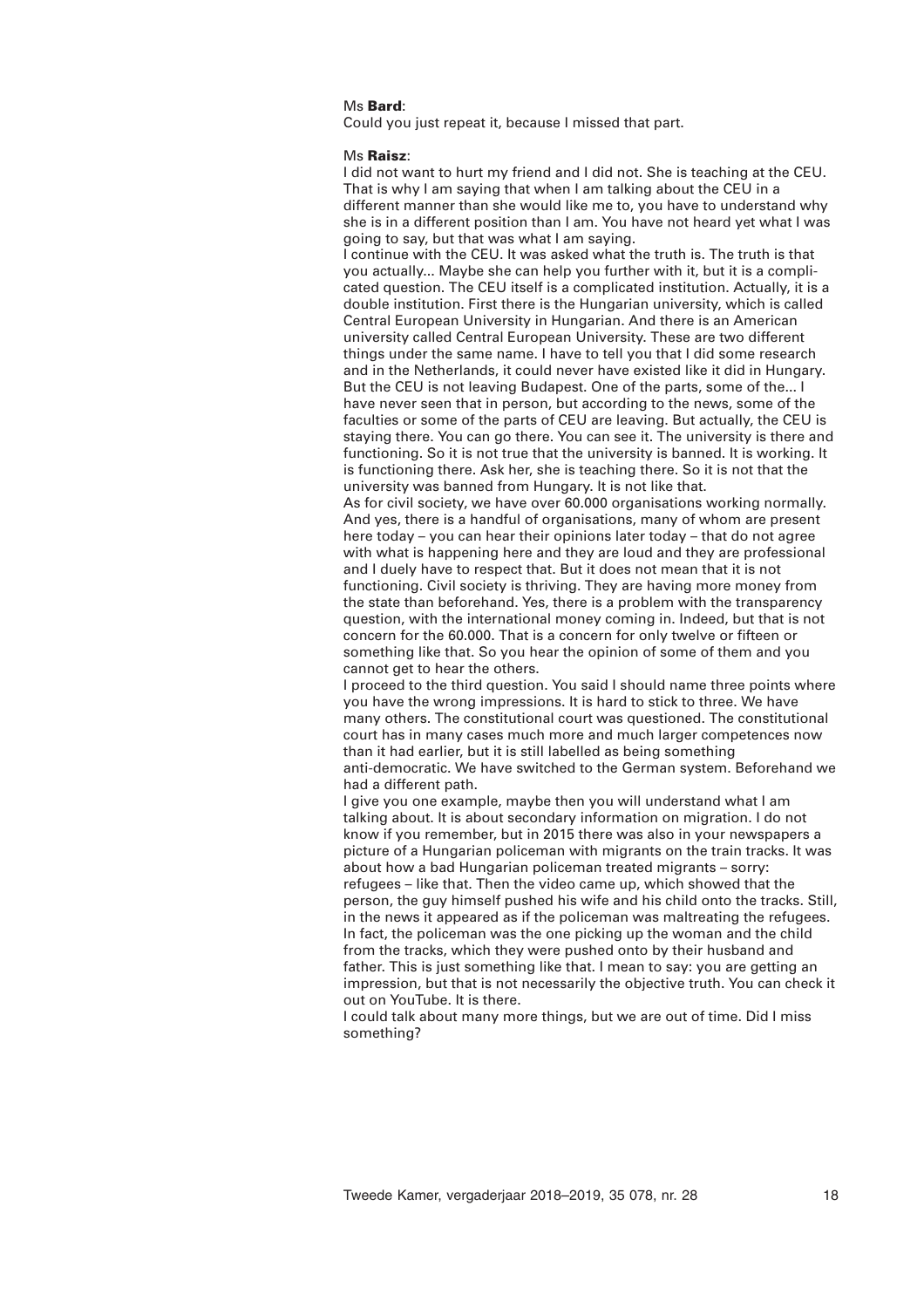## De **voorzitter**:

Thank you for answering the questions asked so far. I feel that some colleagues have a pressing need to ask another short question. You have to be very brief, though, and I will be very strict. Ms Van der Graaf.

## Ms **Van der Graaf** (ChristenUnie):

My question will be addressed to professor Lawson again. You welcomed the Netherlands to build coalitions with like-minded states, but you also warned us to watch out that the Netherlands will not get isolated. What should we do to avoid that?

## Ms **Buitenweg** (GroenLinks):

I want to ask a question to Ms Raisz. She said that we cannot read Hungarian. That is true, but we can see for example posters. On posters on the wall in Hungary – partly financed by the government – my colleague Ms Judith Sargentini is bashed as an unwanted person. As an academic, I see quite little overall reflection on the things that may be going well – it is very right to also state that – and the things that may be problematic. I would like to hear your opinion on particularly this aspect. Is this seen as a problem or is this all okay in terms of chilling effect?

## Mr **Lawson**:

I am trying to be an academic. I find it difficult to go into the details of diplomacy or political relationships between nations. Is there a sense of urgency with regard to this topic? The mere fact that this standing committee on European Affairs has decided to pinpoint the rule of law in Europe as one of its priorities for this year suggests that there is a sense of urgency. I can very well imagine that the Netherlands as a member state doubles its efforts to harmonize its position, both within the European Union when it comes to the article-7 procedure and in the event court cases are being prepared: shall we or shall we not intervene and present our views? In a number of cases brought before the Court of Justice of the European Union the Netherlands has intervened. In the famous Celmer case, the Netherlands was the only non-involved state to intervene. It presented the Court with arguments thus enabling the Court to define its own position. It was very good for the Netherlands to intervene, but there may be examples of cases in which other states, too, could intervene. The Netherlands very rarely intervenes in cases before the Court of Strasbourg. Some countries do this much more often than the Netherlands. If I were a Member of Parliament, I would be interested to know what my government is actually saying in cases in which the rule of law is at stake. And sooner or later, there will be cases involving Hungary, involving Poland, involving other countries in which the foundations of a democratic society governed by the rule of law are at stake. I can very well imagine that the Members of Parliament encourage the State of the Netherlands to intervene. However, in order to do this, capacity behind the scenes is needed as well.

#### De **voorzitter**:

Thank you, Mr Lawson. Dr Raisz, would you like to respond as well? Please, go ahead.

#### Ms **Raisz**:

Well, if you wish me to, I will. I am not the government, so I am not going to justify anything what may or may not have been done. The acquis mentioned by professor Pech is something that is applied. It was exactly my colleague who said that we should not single out certain things but look at the overall picture. So, let us now refer to the overall picture. I hope that you are not going to say that you have seen something that you do not like or something that you do not like from a legal point of view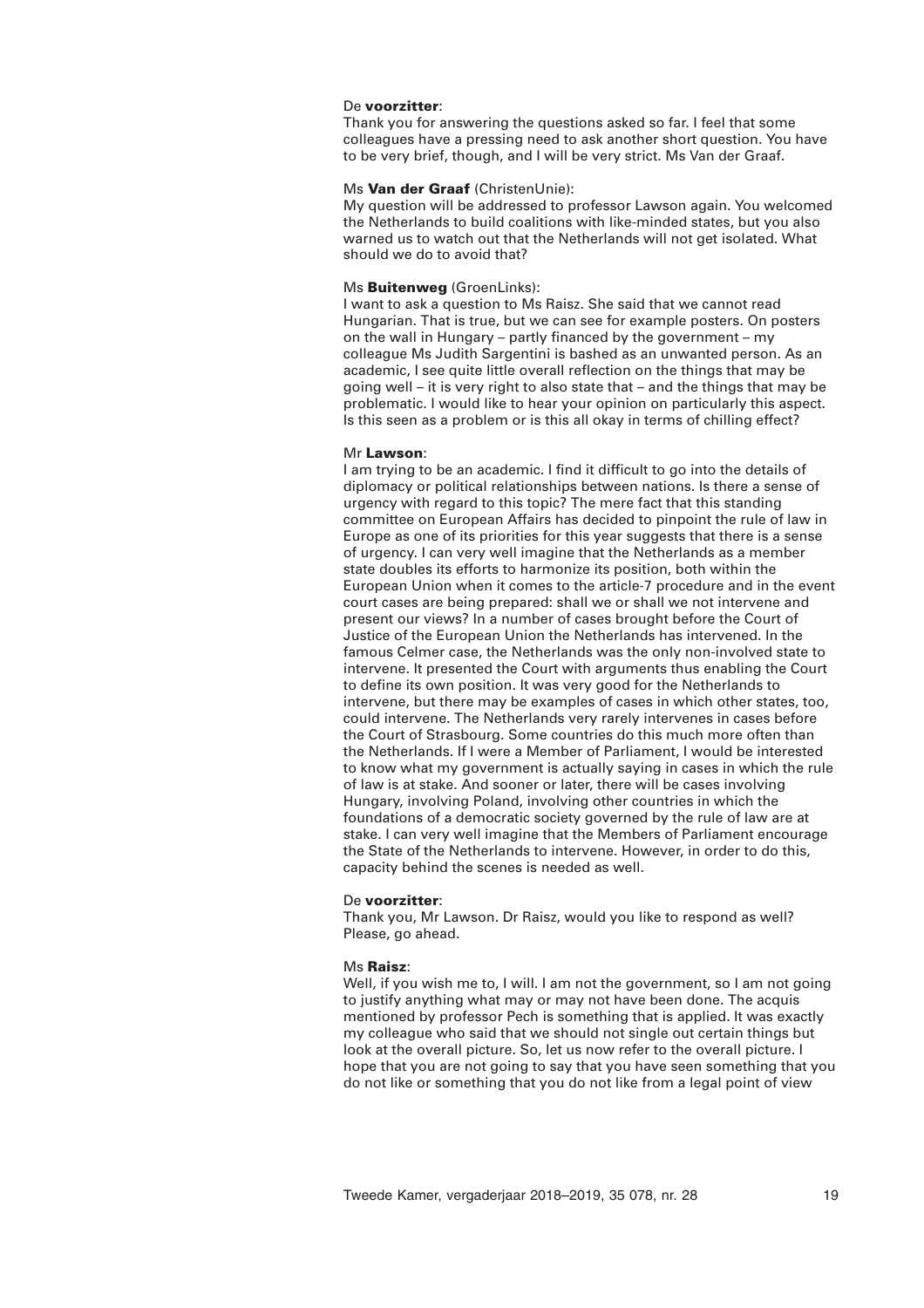– that is another question – without judgment. Because that is the point where I am going to ask: is it legitimate to say that there is no rule of law here? I was just trying to tell you that I hope I can make you raise at least some questions: do we have all the information we need, do we have the correct information? If you think you have, fine, then that is your decision. I am just asking you to look at the other side. The other side may not be that loud, but has won a two-thirds majority in free and fair elections. This means that they have the support of the majority of the people. This may not hold true for every single thing, because that is never possible, but it does for the great wave in which the country is going. I hope that you are going to respect that.

Thank you very much.

## De **voorzitter**:

Ms Bard, the floor is yours for a very brief response.

#### Ms **Bard**:

A very brief comment. I find it somewhat disturbing that you can kill someone's character just by saying that she lectures at a particular university. I deliberately did not want to enter into the CEU discussions so as not to give the slightest impression that this is the place for complaining about the institution I am affiliated with. But I must tell you that I am a researcher at the RECONNECT Europe Project led by the Catholic University of Leuven. Today, I had a piece published in which I use three pages to explain why it is not true that CEU left the country voluntarily.

Thank you.

#### De **voorzitter**:

Thank you so much for participating. Mr Omtzigt, final words?

#### Mr **Omtzigt** (CDA):

I only miss the answer to the last question. You do not have to be the government to have a view on a poster campaign. You have a view on private universities, which I genuinely respect, but I would be interested to know what you think of such a campaign.

#### Ms **Raisz**:

I have to admit I have never seen a poster like the one you mentioned. I am terribly sorry, but I have not. But if you say so, it must be there. I mean, look at the posters: today, there are many posters you do not like. That is not the question. That is not my position. I am a lawyer. Do not ask me about things that have to do with politics; I am not sure whether it has something to do with law. If you want to ask me this as a politician, I have to skip. I am not a politician, but I am honoured that you think I could give you an answer. My personal opinion? I did not see it, but show it to me and I am going to tell you what my opinion is. I have to tell you I did not see it. Just show it to me; I do not know what it looks like.

You mentioned your colleague Sargentini. I hope Hungarians are not going to picture Ms. Sargentini as a typical Dutch politician, because she has made many mistakes in her report. And she was not really ready to correct them. This was also mentioned by some universities in Hungary, who said their role was not quite as she said it was. You can say whatever you want about what has been reported in the media, but that is not my job. We would also like other Dutch politicians to be in the news, not only Ms Sargentini.

Thank you.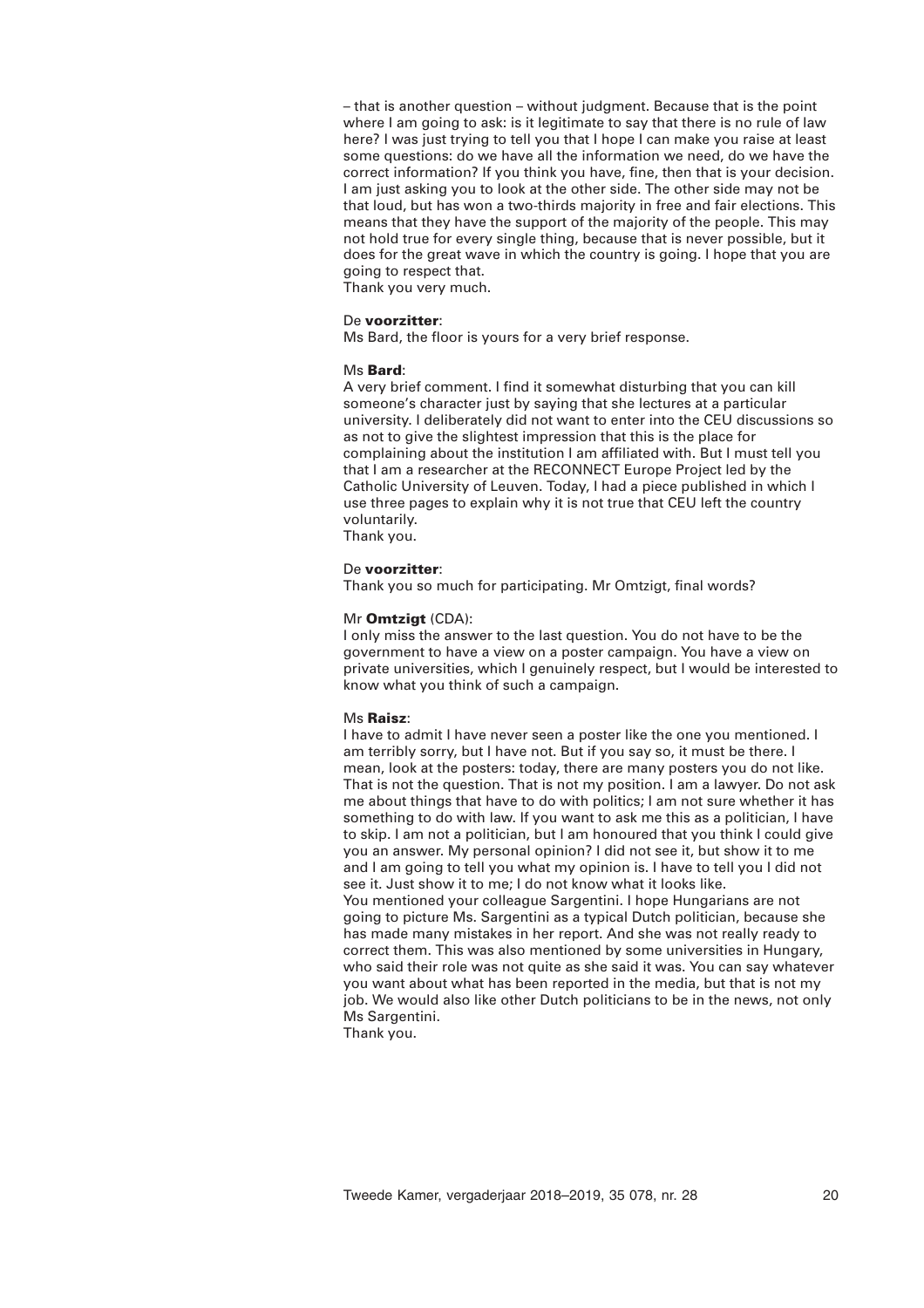## De **voorzitter**:

Thank you so much. Our time for discussion has ended. There are two more sessions to go. I thank you all for participating. If you would like to, you can meet my dear colleagues afterwards. I will suspend the meeting for two minutes so there can be a small *changement*.

De vergadering wordt enkele ogenblikken geschorst.

## De **voorzitter**:

Let us resume our round table conference on the rule of law with part 2.

## **Judiciary**

- Professor Geert Corstens, Former President of the Supreme Court of the Netherlands
- Kees Sterk, Deputy Chair, Netherlands Council for the Judiciary

## De **voorzitter**:

We have two special guest: professor Geert Corstens, former President of the Supreme Court of the Netherlands and Mr Kees Sterk, Deputy Chair of the Netherlands Council for the Judiciary.

I would like to invite you to give a short introduction of about five minutes. Subsequently, I will collect the questions from my colleagues. I first give the floor to professor Corstens.

## Mr **Corstens**:

Thank you very much, Mr chairman. I would like to start by telling you about a bus trip. This is perhaps not a very usual way of starting an introductory speech, but in spring 2011, I sat on a bus from the European University in Fiesole near Florence back to my hotel in Florence, next to my friend András Baka. His name has already been mentioned here. He told me that he was in a difficult position: «It is not excluded that at the end of the year I will no longer be President of the Hungarian Supreme Court.» I had a good friend whose mother was Hungarian and she was very emotional, so I thought this story would be aggerated. But I was shocked that it turned out to become true. As of 1 January 2012, he was dismissed. Some time after that, I spoke about it with two Dutch Ministers. The Minister of Foreign Affairs said: this is a case not for me but for my colleague the Minister of Security and Justice. So I went to the Minister of Security and Justice, who said: I will talk about it. I never heard anything about these two interventions since.

At that time, in my capacity as President of the Supreme Court, I received the result of research into the Supreme Court of the Netherlands during World War II. I would like to mention three elements from that comprehensive report. What the Nazis did in this country with regard to the judiciary was (1) lowering the pension age of judges, (2) dismissing the President of the Supreme Court and (3) creating special tribunals. This was exactly what happened in Hungary, as far as the first two measures are concerned, and in Poland, where the third measure was taken as well. As of 2015, after I had served as president of the network of Presidents of Supreme Courts in the EU, I became involved in the EU actions with regard to the reform of the Polish judiciary and the Polish Constitutional Court. It was in the middle of the government-led action against the Polish Constitutional Court that I held the Mazowiecki Chair at the University of Warsaw as visiting professor.

If you lower the pension age, your enemies go out and your friends are appointed. That is exactly what happens when lowering the pension age. This measure affects supreme courts in particular, because in general, judges in supreme courts are older than judges in other courts. This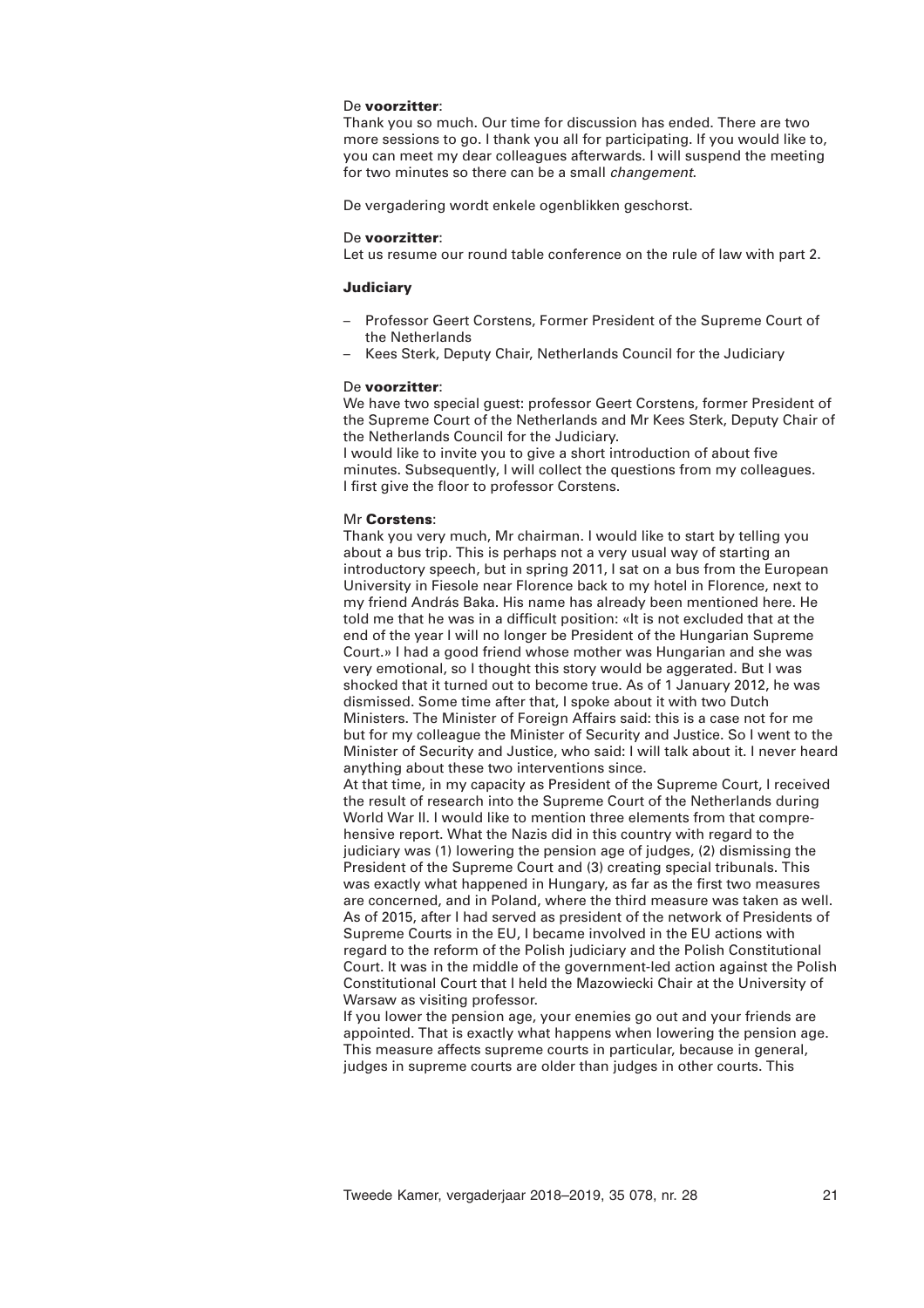means that you get control over the supreme court. When you get control over the supreme court, you will get control over lower courts as well. As far as the second measure is concerned, I already mentioned my friend András Baka. The European Court of Human Rights in Strasbourg concluded that the reason for his dismissal was his critical attitude towards the reform of the Hungarian judiciary, which did not please the Hungarian government. That was the reason for his dismissal. In Poland, Malgorzata Gersdorf was dismissed because of the lowering of the pension age of judges. She could have applied for continuation, but refused to do this, for good reasons. She did not want to apply for a favour of the executive. As you know, in the end she held her position, following a ruling by the European Court of Justice last year. I am very happy with the interventions by the European Commission. I applaud as well that the Polish government complied with this ruling. I think that this is very important. If this had not happened, the whole system of the European Court of Justice would have been endangered, I fear. It is not excluded that the European Commission will also propose measures with regard to the suspension of EU subsidies if a member state does not respect fundamental values of the EU. In Poland, a third measure was taken that affects the judiciary. A measure that was also applied in this country during World War II, i.e. the introduction of new tribunals. This is now the case in Poland, where two new chambers of the Supreme Court were set up, which get extra power. First, there will be a chamber charged with extraordinary control over public affairs. Second, a chamber dealing with disciplinary proceedings against judges. The composition of these two chambers will be new, and indirectly in the hands of the ruling party. I think that this is very important. It means that one of these chambers can perhaps indirectly overrule decisions of other chambers, of which the composition is, let us say, more old-fashioned. The Nazis introduced in this country the so-called peace judges. They got competence over cases that had to do with Nazi-supporting people falling victim to behaviour of normal citizens. It is not necessary to emphasize that all these measures are not in accordance with the ideals expressed in the EU Treaty and the European Convention on Human Rights. They undermine the European Union. As was mentioned in the previous part of this round table, national judges have become reserved when it comes to issuing arrest warrants on the request of Polish authorities.

Furthermore, we should not deny the fact that civil judges will increasingly become reluctant to recognise judgements by Polish civil judges. So, the system of mutual judicial cooperation, an essential element of the European Union, is in danger. Our judges will have to protect people from measures taken by foreign authorities, if they do not trust these authorities because they fear that their independence and impartiality are not guaranteed.

I would like to add some remarks. First: in other countries, such as mine, the structures with regard to the balance of powers are not as strong as we would desire. In this country, we do not even have constitutional review. In this respect, in 2016, the question was put to me in Poland how the appointment of judges was organised in my country. I could only answer that the legal structures in this respect are weak. The executive has very much power over judges. They appoint judges and member of the Council for the Judiciary. Presidents of lower courts have to comply with the orders of the Council for the Judiciary, whilst the Minister of Justice is competent to give general orders to the Council for the Judiciary, However, the culture of respect for the independence of judges is firm. No Minister in this country will try to appoint friends or to give orders that undermine the independence of the judiciary. This means that our culture is strong, but our structure is weak. I now come back to Poland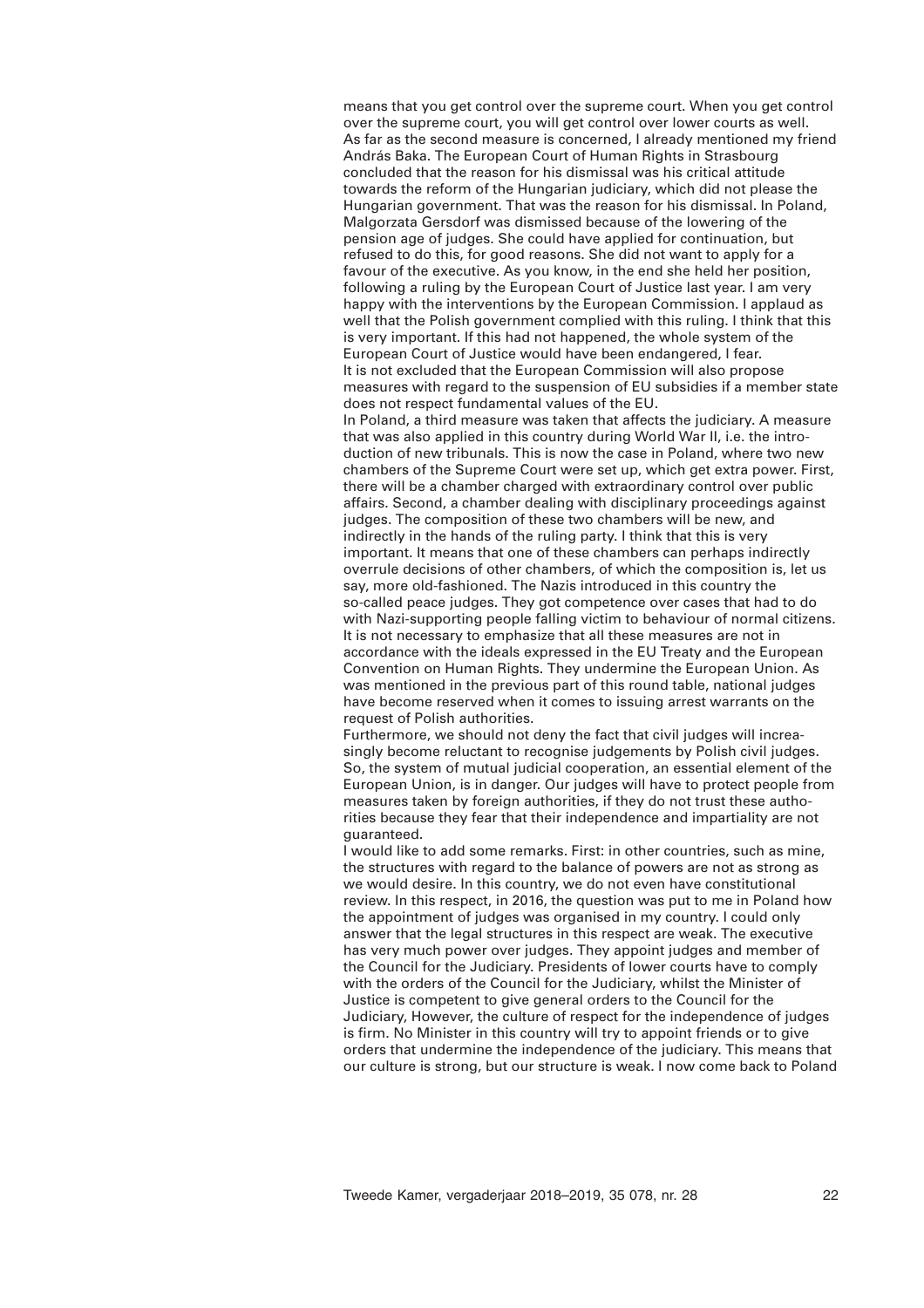and Hungary. Combining a weak culture with a structure that is weak as well is not very promising.

My second and last remark has to do with dialogue. In a dialogue, you try to understand each other. This means: trying to get acquainted with the other's position and views and to discover the underlying motives, feelings and traditions. Therefore, it is very important to know those underlying motives, feelings and traditions. I suppose that outsiders in Western Europe – this is also an advice to you – will have to make clear that in their countries the rule of law was not established overnight. We have to demonstrate how we cope with criticisms and how we enhance the knowledge and insight of the people in the rule of law and how the rule of law functions in enhancing the liberty of all of us. We have to do this without feelings of superiority, understanding the problems that societies in Eastern Europe are facing. We will have to recognise that we as well have difficulties in understanding our people in their desire to be acknowledged. We will have to show that we are willing to strive for better living conditions for everyone, not only for those who are well educated. What matters is solidarity, cohesion between all layers of society, promoting social contacts between different people, between intellectuals, administrative employees, rich and poor people, rulers and governed people. But we have to be firm and remain firm with regard to the rule of law. By doing so, we support those people, in Poland and in Hungary, who for good reasons plead for returning to the spirit of the rule of law. In these circumstances, moral support is what we can and must give.

I have three recommendations:

- 1. Support those who enhance the rule of law. So, give them moral support.
- 2. Support the EU Commission in the pending procedures.
- 3. Think about introducing criteria for the rule of law in the EU directives about the various European funds.

That was my contribution.

#### De **voorzitter**:

Thank you, professor Corstens. I now give the floor to Mr Sterk.

#### Mr **Sterk**:

Thank you, Mr chairman. Dear Members of Parliament, let me start by thanking you for the invitation to participate in this round table. It is an honour and a privilege for me. I will gladly share my views and experiences on the subject of the rule of law with you today.

I am not only the deputy chair of the Dutch Council for the Judiciary, but also the President of the European Network of Councils for the Judiciary (ENCJ). In that capacity, I very closely follow the events concerning the state of the rule of law in the European Union, especially in Poland and Hungary.

I very often visit Poland, where I talk to the council, to the President of the Supreme Court, the associations of judges and the Polish Ombudsman. In Hungary, the contacts are primarily with the council and the Minister of Justice.

Let me first give you a short introduction to the ENCJ. The ENCJ works on the basis of cooperation between councils, in order to ameliorate the quality and effectiveness of judiciaries. For years now, we have been developing standards in the field of independence and accountability, which are accepted by all members of the ENCJ. The European Commission, the Venice Commission and the European Court in Luxemburg refer to our standards. We assess the independence of the judiciary in a country on the basis of these standards.

Let me come to the situation in Poland. The ENCJ welcomes reforms of the judiciary in case the reforms are an addition to the independence,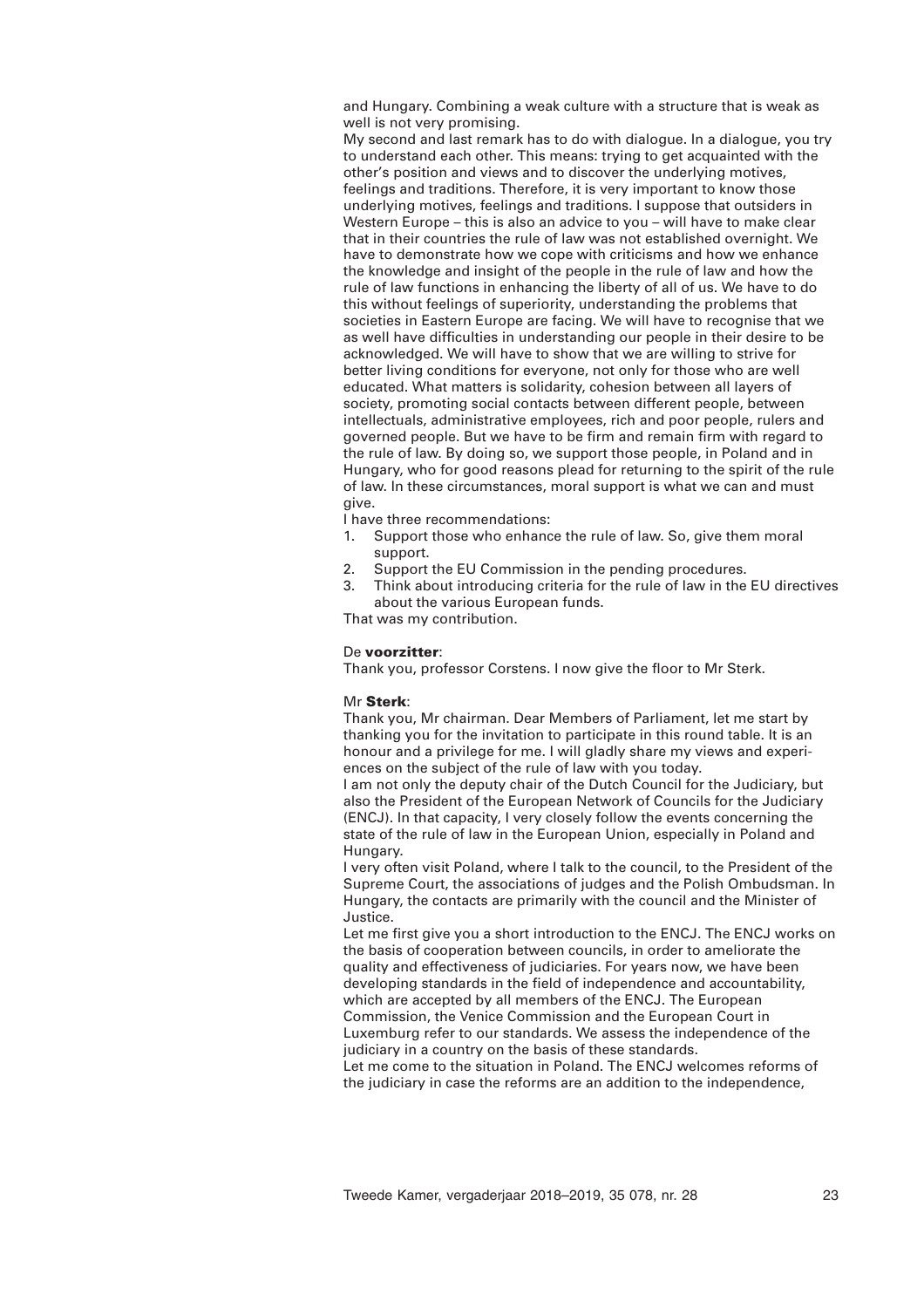accountability and effectiveness of judiciaries. These reforms should be made in cooperation with the judiciary, and uphold the independence of the judiciary from the executive and the legislature.

The Polish reforms were enacted without a dialogue with the Polish judiciary. To a great extent, they resulted in the abolishment of the independence of the judiciary. For example: the Constitutional Court is now under the direct control of the government. The current Polish Council for the Judiciary (KRS) is just an instrument of the executive, and not the guardian of the independence of judges. They appoint political PIS-friends in senior posts in the judiciary, and start disciplinary actions against judges who publicly oppose the reforms. That is why the network suspended, for the first time, the KRS in September 2018, with only the votes of the Polish Council against.

Next month, I will lead a delegation of the members of the ENCJ on a visit to Warsaw to look at the practice of these disciplinary proceedings. We will talk to the KRS, to associations of judges, to individual judges, to the President of the Supreme Court, and to the Ombudsman.

In Poland, the independence of the Constitutional Court and the KRS is already lost. As far as the Supreme Court, the courts of appeal and district courts are concerned, the fight over independence is not over yet. The European Court of Justice has blocked the forced retirement of members of the Supreme Court and the government has accepted this decision. But within one or two years, vacancies in the Supreme Court will be filled by appointments by the KRS, which has a record of appointing friends of the regime.

And the new disciplinary chamber in the Supreme Court, which is not under the authority of the president of the Supreme Court, and is appointed by the KRS, is in place and will soon give judgements against judges who are opposed to the reforms.

The KRS tries to get a grip on the courts of appeal and the district courts by appointing presidents who are loyal to the PIS-party. These appointments encounter fierce resistance from the judges in these courts, who mostly unanimously make this clear in public statements.

The Polish government is of the opinion that by compliance with the order of the Court in Luxembourg there are no problems left as to the independence of the judiciary. I hope that I made it clear that this is obviously not the case. The attacks on the independence of the judiciary continue. Let me turn to the situation in Hungary. A few years ago, the Hungarian government was successful in the forced retirement of judges and the reformation of the governance of the judiciary. At present, two recent developments concern the ENCJ. Firstly, the Hungarian Minister of Justice has the ambition to set up a new administrative court system. He claims that the proposed reforms follow the French administrative court model. In this model, administrative law is in courts separate from the civil, family and criminal law courts. In a sense he is right. However, there are some serious issues with this reform that are not in line with European standards and especially pose a threat to the independent delivery of administrative justice.

One issue is that the administration of administrative justice is integrated in the common courts. The tendency in most countries in Europe is to further this integration because of the ever closer connection between administrative law on the one hand, and the civil law and criminal law on the other hand. So why separate administrative law from the rest? I have not yet heard a convincing reason from the Hungarian government. Furthermore, I do not know of an example where administrative law was first integrated and thereafter separated. Perhaps, the separation is just a pretext for the Minister to be able to appoint new administrative judges, because the reforms do not entail that the current administrative judges will automatically be transferred to the new court. And the procedure for appointment of the new administrative judges has changed. Instead of an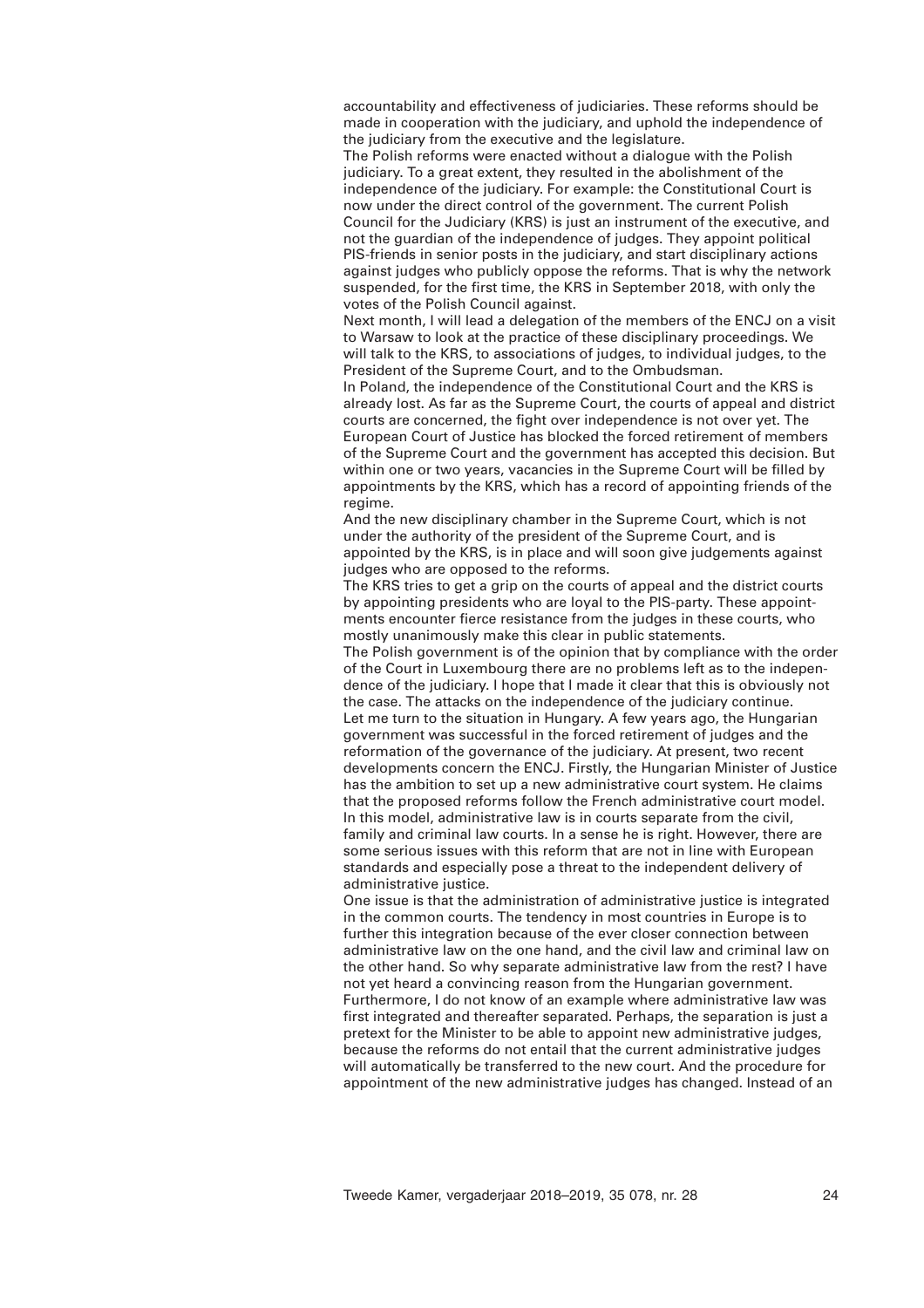exam and appointment by the judiciary on the basis of objective criteria, new administrative judges will be appointed by the Minister of Justice directly upon his own discretion.

Secondly, the Hungarian Minister of Justice is about to propose a reform, again, of the governance of the judiciary. Presently, the judiciary is governed by the National Judicial Office. Its Director, Ms Tünde Handó, is appointed by Parliament and holds close ties with the political party of Prime Minister Orbán.

The Council for the Judiciary can veto certain decisions taken by the National Judicial Office. The relation between Ms Handó and the Council is not good. Ms Handó refuses to give information to the Council which it needs to fulfil its supervisory duties.

Following these events, the Council is about to request her dismissal by Parliament. This is the context in which the Minister of Justice proposes to change the governance of the judiciary. It is unclear in which directions the reforms will go.

Upon request of the Minister of Justice, the ENCJ has shared information on the European standards on the administration of justice and the reform of the judicial system. Until today, we have not received any response. Visits have also taken place and I will visit Budapest again in March. May I conclude? Judiciaries must try to deliver effective and high quality

justice, and they are willing to reform to that end. However, there is a limit to reforms and that is when the independence of the judiciary is at stake. In Poland and Hungary, the governments overstep this important line and thus make the judiciary an instrument of the executive.

The EU cannot function without the rule of law: it is one of the fundamental values of the European Union and the independence of the judiciary forms a crucial part of the rule of law. The Netherlands, as every other member of the EU, should be active in protecting the rule of law in the European Union, especially in Poland and Hungary, and in doing so protect its own interests.

Thank you very much.

## De **voorzitter**:

Thank you, Mr Sterk. I give the floor to Ms Van der Graaf to ask questions.

#### Ms **Van der Graaf** (ChristenUnie):

Thank you for you clear introductions. My question is for Mr Sterk. What is the importance given by countries in general to the opinions of the ENCJ? You suspended the Polish Council for the Judiciary. What was the response from the Polish authorities to that decision? Which other countries are being monitored, by the Dutch council, but also by the European council?

#### Mr **Anne Mulder** (VVD):

I have a question for Mr Sterk about extraditing suspects to Poland. I understand that the Dutch judges do not consider the judges in Poland to be independent enough, so they do not extradite suspects to Poland. Is this still the case and if so, why? Is Hungary heading the same way? Could you comment on that?

#### Ms **Buitenweg** (GroenLinks):

I had exactly the same question, so I will not ask that. I have a question for Mr Corstens about his assessment that in the Netherlands we do not have a constitutional court either, and that there is strong involvement of the executive in the appointment of judges. The budget of the judiciary is part of the budget of the ministry of Justice. We had discussions about that here in the Netherlands, but the question is whether this is something worrying. Or is it really against, for example, the checklist developed by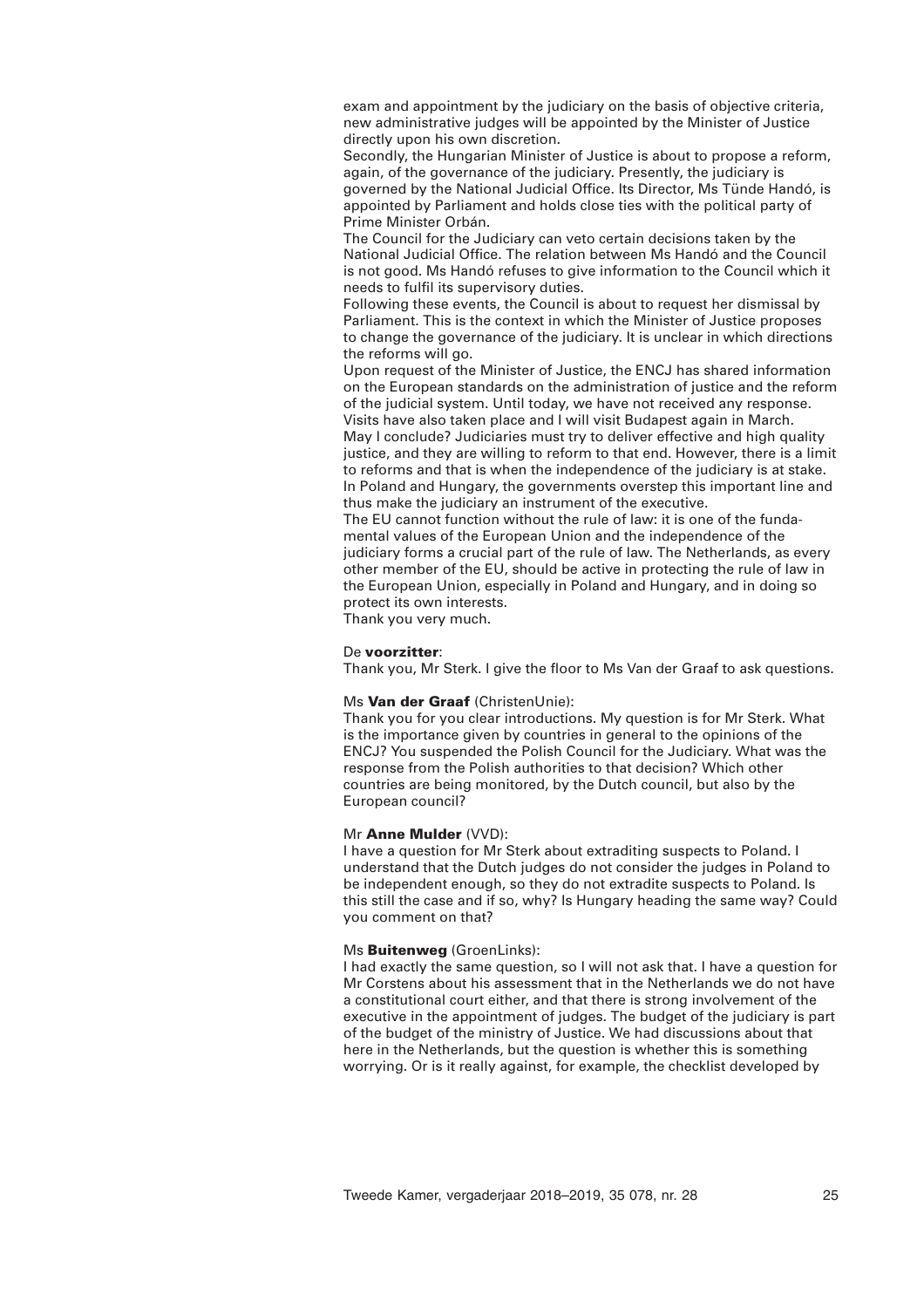the Venice Commission of the Council of Europe? Is it just something that you notice, or is it in contradiction to the principles of the rule of law?

#### Mr **Verhoeven** (D66):

Mr Corstens, you stated that we, as a country, and the European Union or other organisations that are looking at the rule of law and the judicial situation in other countries, should talk about it and discuss the matter without being arrogant. I found that a very interesting remark, because even if you are not arrogant, it is very difficult to discuss the matter without getting the response that you are arrogant. Could you give an example from your experience of a way of communication that works? I think it is very difficult to raise the matter without being considered arrogant.

### Mr **Omtzigt** (CDA):

That was a question very similar to the one I was going to ask. We just noticed that this dialogue is very difficult. Hungary has ended the cooperation with the Venice Commission. It was mentioned that we were not very welcome on our visit, even though we do try today to have a diverse set of opinions about who we invite. We would like to talk with the Hungarian government as well. Mr Corstens, you have some political experience, even though your job was very non-political, and you know how to deal with political pressure in the job. Even in a democracy as the Netherlands you may sometimes feel it. What is the best way to have checks and balances? Personally, I do believe that it might actually backfire if foreign countries are being seen as dictating to another country what they should do. You then usually get the opposite reaction of what you are aiming at.

#### De **voorzitter**:

Mr Corstens, let me give you the floor first.

## Mr **Corstens**:

Let me first comment on Ms Buitenweg's question about what worries me in this country. I am glad to hear that some of you are also members of the standing committee on Justice and Security. What really worries me is that one day in this country there will be a ruling party or a majority of parties that do not want to continue the culture of distance to the judiciary which I mentioned in my speech. Once these people are in power, they have all the possibilities to really politicise the nomination of judges in this country. I am very happy that never when presenting lists of candidates to the justice committee of this parliament the question was put to me what my or the candidates» political colour was. I have to admit that I always listened carefully whether such a question was asked. Only once did I get a positive answer, namely when there was a candidate who had been a member of a municipal council for one of the political parties, one that is very much associated with the judiciary, unfortunately. But that was the only time this happened. So, the only worry I have is that we have to reinforce the system of appointing judges. The structure is too weak, but the culture is really perfect, no problem. But we have to improve the legal stucture.

We are one of the few countries, with Israel and some other countries, that have no constitutional review. I think this is a bad thing. But, fortunately, we can cope with this, because of the possibility of our judges to check the conventionality of national laws, even of the Constitution. Even if we are of the opinion that the national law, including the Constitution, is not in conformity with an international treaty or a specific article thereof, we can annihilate the national law. Therefore, it is not a very pressing problem.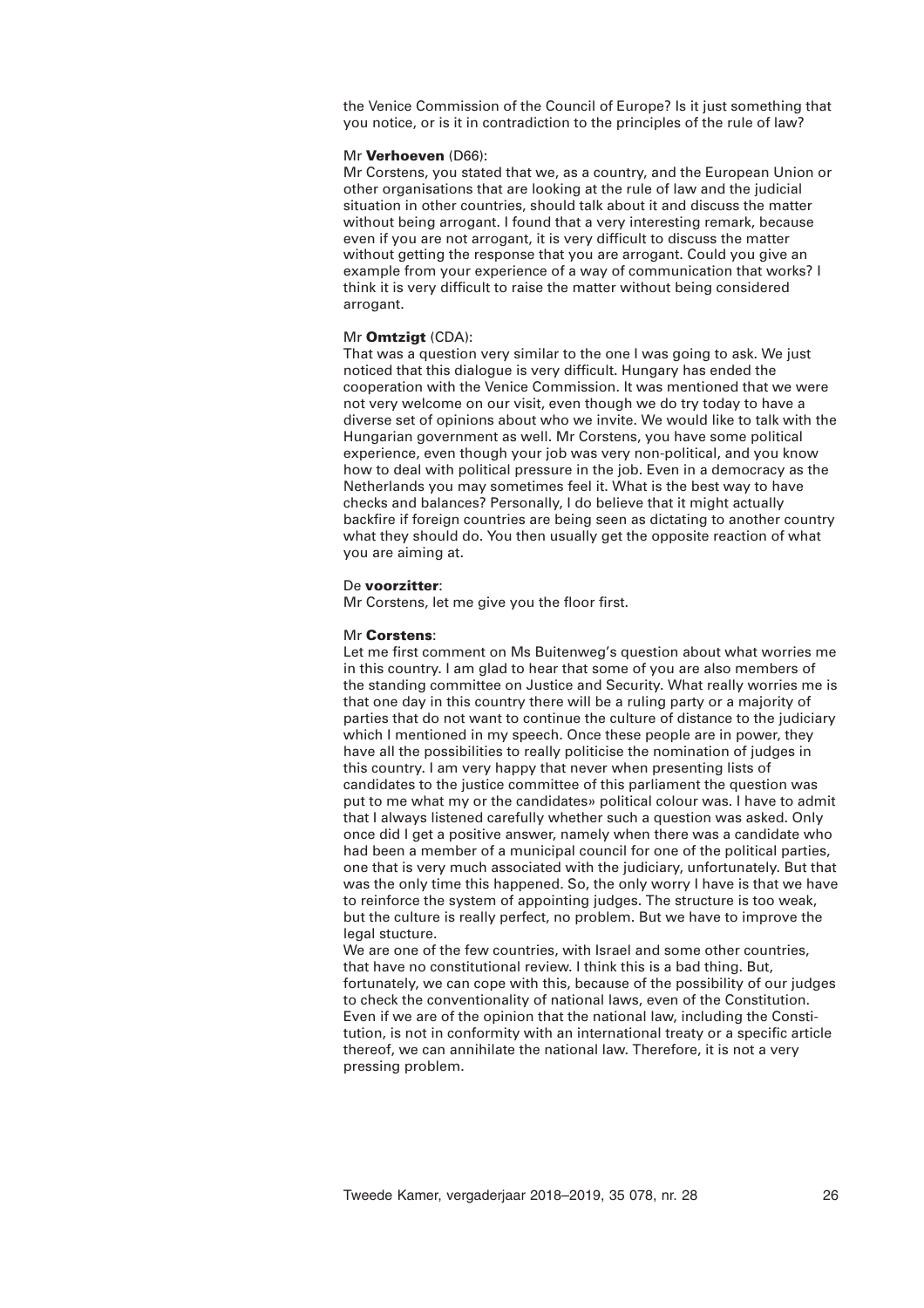Let me now answer the question about arrogance, put forward by Mr Verhoeven and Mr Omtzigt. As president of this Network of Presidents of the Supreme Courts I also had to deal with the successor of Mr Baka, Péter Darák, who is still the current president of the Hungarian Supreme Court. Always remain in, let me say, friendly contact. Please, always treat a man or woman who really does not respect the rule of law and behaves in a way we do not like in a friendly way. Never treat them as enemies. Then you can remain in contact and remain in dialogue. That is very important, but in the end you must be clear. What I also emphasized in my talk was that you also have to be clear about the rule of law. In all those countries there are also people who do not agree with the plans of the government. So you have to give them support and encourage them. That is my answer. Circumventing arrogance is a matter of remaining in dialogue.

#### Mr **Verhoeven** (D66):

What you actually say is: hard on the matter, soft on the relation. Is that the way to...

#### Mr **Corstens**:

And that is very non-Dutch.

#### Mr **Verhoeven** (D66):

Perhaps we should train ourselves in such pragmatism. Sometimes we go to other countries and have discussions with parliamentarians and organisations there in a certain tone or voice that is not always appreciated.

#### Mr **Corstens**:

This does not hold true for the Dutch only, but also for Scandinavian people. I would say to the peoples of the North and to us: please, always try to treat others as your friends.

#### De **voorzitter**:

I now give the floor to Mr Sterk.

#### Mr **Sterk**:

I would like to start by answering the question of Ms Van der Graaf about the importance of the actions of the ENCJ. Let me focus on the suspension of the Polish Council for the Judiciary. The process starts of course as an internal affair. We are an association. We said: one of our members does not comply with our articles of association, because they are not independent. That is the first layer, so to speak. The more interesting thing is that outside our association, governments react. So did the Polish government. The Minister of Justice reacted. They were not pleased, because it was the first time that a European organisation put its money where its mouth is, to put it that way. They do not like that. Of course, it is soft law. The suspension of the Polish council is based on our own standards. But as I said in my introduction, these standards are referred to by the Venice Commission and the Court of Justice in Luxembourg. There are cases pending in Luxemburg against the Polish government concerning the Polish council. If I am right, it could be that in these judgements of the Court in Luxembourg this judgement of the association could be of importance. But we have to wait until April to see whether I am right. But we in the network were rather surprised to see that it had such a big impact.

As far as the response of the Polish government is concerned, we had this meeting in Bucharest, where they were suspended. Of course, they were allowed to plead their case and they did so very fiercely. They took quite a lot of time to do so. They were very eager not to get out. After the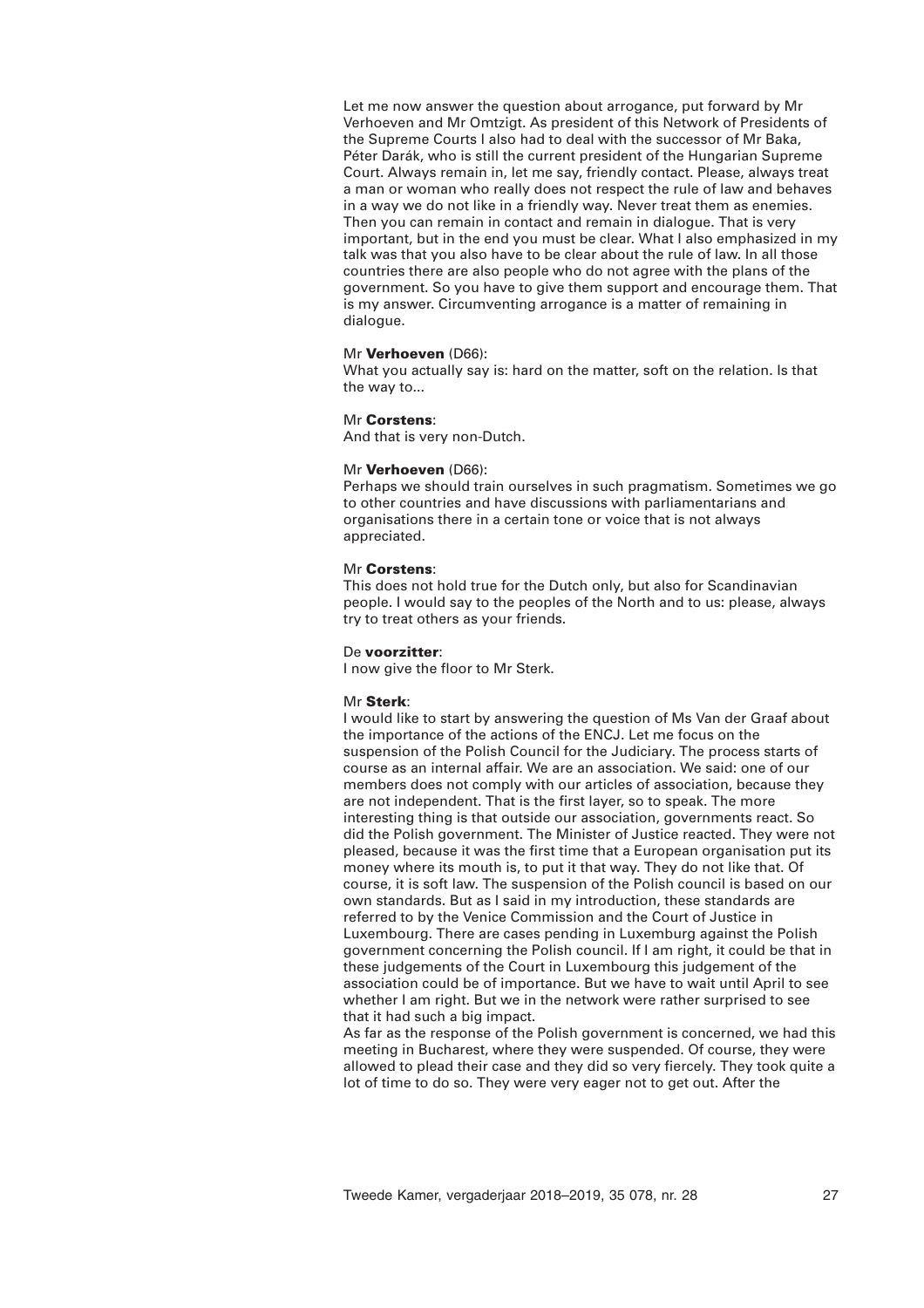suspension had been pronounced, they were very angry and said: okay, you suspended us, so we do not want to be a member anymore. But after a week they said they wanted to remain a member. They wanted to keep in contact and have a dialogue. That is why I am going to visit them next month. The dialogue is very difficult, not because of the arrogance of anyone, but because of the totally different concepts we are talking about. But I think it is very important to do that. I think we are one of the few organisations in Europe that have been in close contact to the core of the judicial system in Poland and Hungary. So I think we have some influence. Mr Mulder asked me whether Hungary is treated the same way as Poland as to the extraditions. I have two observations here. First, Hungary started earlier with the reforms than Poland. They do it more gradually and with more grace, if I may put it like that. Poland is doing it in a more systematic and more forceful way. At this moment, in Poland, the grip of the government on the individual judge is tighter than in Hungary. When I talk to Hungarian colleagues, they say: at the level of the Supreme Court and the courts of appeal the situation is not okay. At the district courts, they are replacing the presidents, but it takes a while before the presidents get a grip on the judges. At this moment, I would say that extradition is not a problem, but in the near future, within a couple of years, there could be a problem, depending on how quickly this process continues.

#### De **voorzitter**:

I just saw that Mr Corstens wants to react to a remark made by Mr Sterk. You have the floor, Mr Corstens, but please, keep it brief.

#### Mr **Corstens**:

In our network, we opted for continuing the dialogue in response to the problems in Hungary. We did not exclude Hungary from our Network of Presidents. We did this in a well-considered way. We even went further. We wanted to support the Hungarian people of good will. What did we do? We appointed András Baka Honorary President of our network, to give a signal to the Hungarians: we appreciate this colleague very, very much. At the same time, we continued the dialogue by not excluding the Hungarians.

## De **voorzitter**:

Mr Sterk, there was a question from Ms Van der Graaf about whether your committee also monitors other countries. Could you please answer that question?

#### Mr **Sterk**:

There are problems in a number of other countries as to the independence of the judiciary. I visited Bulgaria on the invitation of the Bulgarian judges» association. They are very much afraid that they are heading in the same direction. Mr Pech said so as well. The situation in Romania is also somewhat troublesome. I also mention Malta, where it is very difficult to get a grip on what is going on. There are also problems in Spain, I would say, to name a country in the West.

#### De **voorzitter**:

I now invite one or two colleagues who still have urgent questions. Mr Omtzigt, please.

#### Mr **Omtzigt** (CDA):

Could you please give us a short overview of your findings in Malta?

#### Ms **Buitenweg** (GroenLinks):

I am still puzzled by the question why it still possible to extradite people to Hungary or to carry out the European Arrest Warrant if it is only a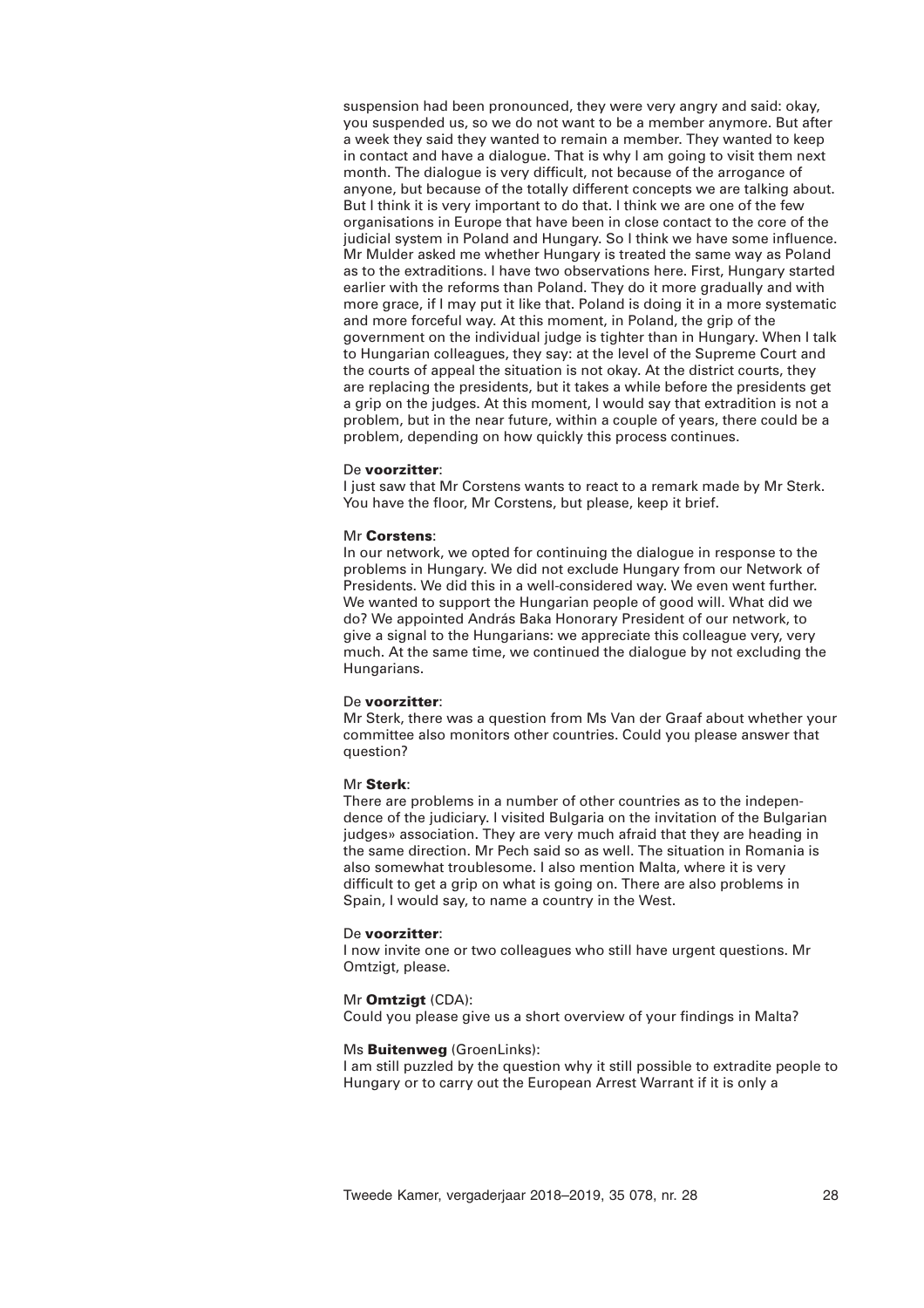partly-free state and no longer a free state. I find it difficult to understand that. Why is this no longer possible in the case of Poland, following the ruling by the European Court, whereas it is still possible in the case of Hungary, given this qualification?

## Mr **Corstens**:

We now have a ruling. There was an Irish Court that put a preliminary question to the Luxembourg Court. The Irish Court then asked itself: are we still in a position to issue an arrest warrant on the request of a Polish judge? The answer was – I summarize: you need to have good reasons not to do this. In general and in principle, you issue an arrest warrant. This has been done quite automatically since this system was introduced, replacing the old system of extradition. But you are entitled not to issue an arrest warrant. However, there have to be concrete circumstances providing a ground for not issuing the arrest warrant. That is the position now.

## De **voorzitter**:

Finally, the question about Malta, asked by Mr Omtzigt.

#### Mr **Sterk**:

I spoke two times to the President of the Supreme Court of Malta. He is a member of the network, and I know him very well. He says that there is no problem with the judiciary or its independence. There are some troubles, but he is very vague when it comes to the position of the government. I said to him: this is too vague for me; I want to come to you and to talk to quite a lot of people. He invited me, and I will go there sometime next April or May. If there is anything to share with you, I will be very happy to do so.

## De **voorzitter**:

Thank you. Thank you very much, proffessor Corstens and Mr Sterk for participating in this meeting. It is time to continue with part three of this round-table.

De vergadering wordt enkele ogenblikken geschorst.

#### De **voorzitter**:

Dear colleagues, if you would all take your seats, then we can continue with part 3 of this round-table conference.

## **Civil Society**

- Ms Clare Algar, Director Global Operations, Amnesty International
- Ms Marta Pardavi, Co-chair, Hungarian Helsinki Committee
- Dr Israel Butler, Head of Advocacy, Civil Liberties Union for Europe
- Dr László Marácz, Senior Lecturer East European Studies, University of Amsterdam

## De **voorzitter**:

We have four special guests. First of all Ms Algar, she is the Director Global Operations of Amnesty International; welcome. Ms Pardavi is Co-chair of the Hungarian Helsinki Committee. Dr Butler is Head of the Advocacy of the Civil Liberties Union for Europe and, finally, Dr Marácz is Senior Lecturer East European Studies at the University of Amsterdam. You all know the drill. You each have five to six minutes to give a brief presentation to the colleagues. Afterwards, I will collect the questions my colleagues want to ask you and hopefully you will be able to answer them.

First of all Ms Algar, please. You have the floor.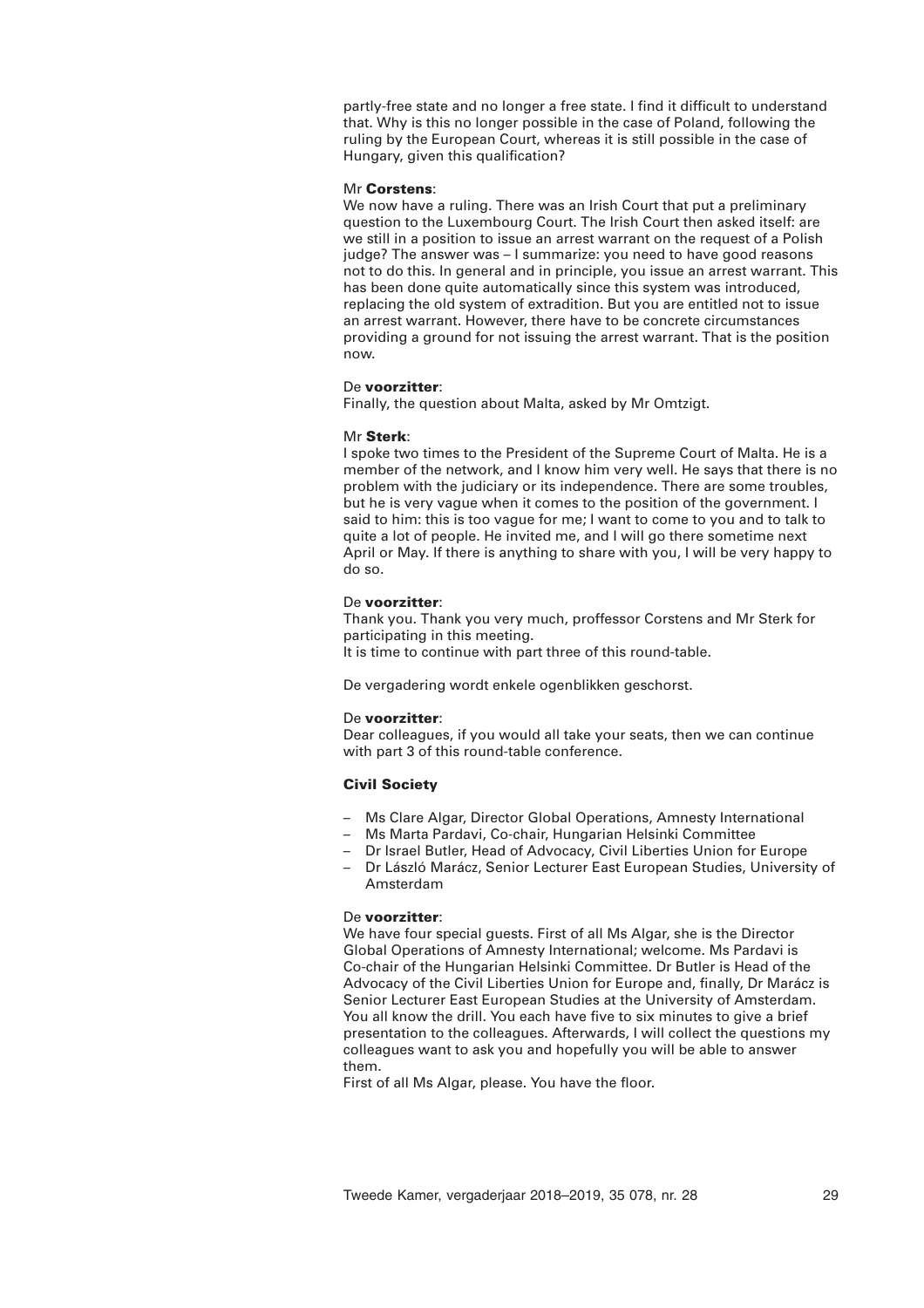### Ms **Algar**:

Thank you. My name is Clare Algar, I am the Director of the Europe regional office of Amnesty International. Thank you for inviting me here today. Thank you also for the work that you are doing on these rule-of-law issues. It feels important and specifically as a person from the United Kingdom, it feels as though you as members of parliament are doing something more positive than the members of parliament in my country are currently doing. Thank you.

Inevitably I am coming to this matter with a human rights perspective. Let me start by stating what you already know. This is a tough time for human rights around the world. We have an unhelpful US president, an interventionist Russia and a China working to create the most sophisticated surveillance state we could imagine. At Amnesty, we would ideally like our work to be as boring as possible. We dream of making ourselves redundant. I regret to tell you that at the moment, in 2019, I work in a growth industry. So with that preamble, I am moving on to Hungary. As one of your panellists said earlier, Freedom House last week released its annual Freedom in the World report, which stated that Hungary had dropped back into the partly-free category and was last among the European Union countries. This is because the Orbán government has launched a sustained attack on the country's democratic institutions. The report specifically says that the government seeks to impose restrictions on or assert control over the opposition, the media, religious groups, academia, NGOs, the courts, asylum seekers and the private sector. Maybe unsurprisingly, I am going to talk specifically about NGOs. Amnesty is present in Hungary and this is Amnesty's direct experience in Hungary. In June of last year, Amnesty was accused by a government representative of facilitating illegal immigration and wanting to flood Europe, and Hungary specifically, with migrants. At around the same time, a pro-government magazine published a list of 200 people whom it referred to as «part of the George Soros mercenary army». On that list were members of Amnesty International, of the Central European University and of Transparency International. As you know, the Open Society Foundation and CEU have both now left Hungary for other locations.

Amnesty is still in the country, but it is at risk of prosecution and generally at risk under one of a suite of new laws. I am just briefly going to go through those laws. Apologies if you are already really familiar with them, but I think they do bear repetition. There is Lex NGO 2018, which is known as the «Stop Soros Package». It creates the criminal offence of «facilitating illegal migration», a pretty broadly defined offence. It can apply to individuals or organisations and it is punishable with a year in prison. This criminalization is a direct assault on the work of civil society actors who support or campaign on behalf of refugees, asylum seekers and migrants. Of the other two laws worth mentioning, the first requires NGOs receiving foreign funding to register as such and to report donations and donor details. Then there is a special tax law, which imposes a tax of 25% on any funds received by civil society organisations that are conducting activities deemed to be supporting migration, again broadly defined. So as I say, Amnesty remains in Hungary, but the risks it faces are real and I have pored over quite a lot of risk register documents in order to work on that. The other point that I would make on Hungary was made by one of the previous panellists, one of your judges. Amnesty is also deeply concerned that the Hungarian government has taken steps to create a new administrative court system. Within that system, judges will be appointed and promoted by the Minister of Justice, and that court will deal with cases on human rights taxation and the economy. Obviously, this is problematic in terms of the executive appointing the judiciary.

I am now turning to Poland. I was going to talk about the judiciary in relation to Poland. This was, however, covered quite a bit in the previous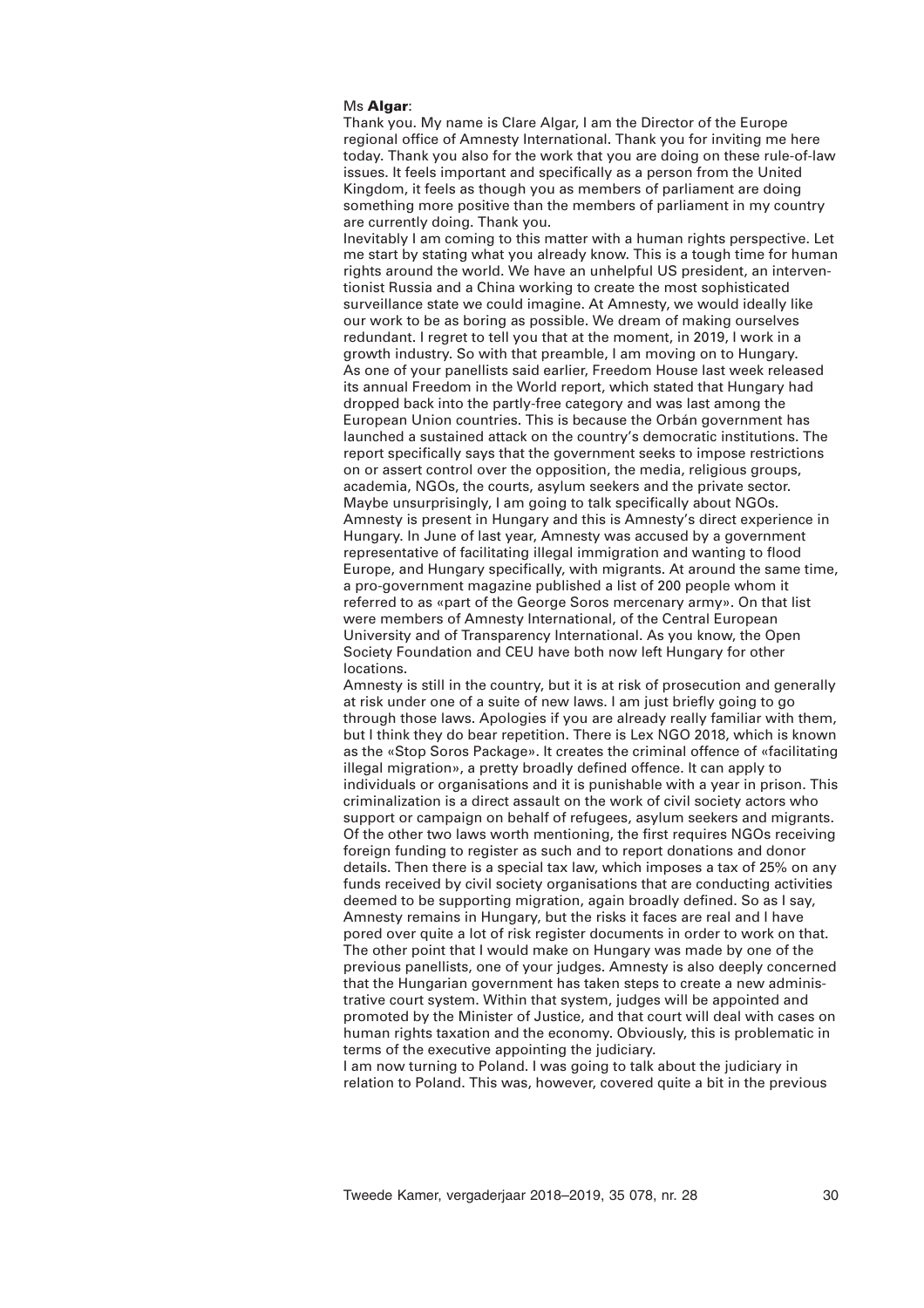session, but something I would like to add to that is the hostile environment in which judges are operating in Poland. Amnesty has done quite a bit of research on this and I will circulate our most recent report on this. As part of the attempt to reform the judiciary, there was a sort of campaign in which judges were portrayed in a negative light. They were said to be from a certain class and it was suggested that they could act with impunity. This has resulted in a very toxic environment in which many judges are working.

For example, one of the judges to whom we spoke, said that since 2016 he had been receiving threats from members of the public. At some point in 2017, he was receiving up to 50 text messages a day. One of those messages threatened that he would be shot in a shopping mall with his family. He tried to start an investigation into this in January 2017. As of last month, January 2019, it has not been taken forward. So I guess what I am saying is: the government is not making an attempt to remove that hostile environment.

The previous panel also spoke about the disciplinary proceedings which judges who have been speaking out on the importance of judicial independence and even judges who have been referring matters to the European Court have found themselves on the other end of. I may be able to talk about this a little bit more in answering questions.

We have also done quite a lot of work around steps taken to curtail freedom of assembly and freedom of protest. We have had the specific cases of fourteen women protesters who attended the Independence Day march in 2017. Those women were attacked by the marchers. They were holding a banner saying Stop Fascism. Not only did the police not assist those women, the authorities then prosecuted them for «interference with a lawful assembly». When the women tried to prosecute the people who attacked them, the prosecutor chose not to prosecute on the basis that the attackers were simply «expressing their displeasure» that the women had joined the march. Now we got actually very good news yesterday: that decision was overturned and the prosecution is going to go ahead, but it is a good illustration of the situation where freedom of protest and freedom of assembly are being curtailed.

My final point is what Amnesty is asking you to do. The main sort of headline point is around affirming human rights. I spoke to the vicePresident of the European Commission about this as well, and he was saying he felt that the European institutions were very much bearing the brunt of affirming human rights. I was saying that we as Amnesty were affirming human rights and he was saying: what needs to happen is that states and governments and so forth need to take that on as well, so that it is not just the obvious candidates who are easy to vilify.

The second very brief point I want to make, because I know that others are going to speak about this as well, is article 7. Please urge the Dutch Ministry of Foreign Affairs to use their presence in the EU General Affairs Council to advance the article 7 proceedings in both Hungary and Poland. Thank you.

#### De **voorzitter**:

Thank you, Ms Algar. Let us continue with Ms Pardavi.

#### Ms **Pardavi**:

Thank you very much. My name is Marta Pardavi and I am the Co-chair of the Hungarian Helsinki Committee, which is a national human rights NGO, but it has a very strong bond to its sister organisation, the Netherlands Helsinki Committee. We focus on the areas rule of law, criminal justice and refugee protection in general. I would like to thank you very much for the invitation. As a Hungarian, and as a Hungarian NGO representative, I must say that I find it very upsetting that the visit of the committee's delegation to Hungary could not materialize, even though the invitation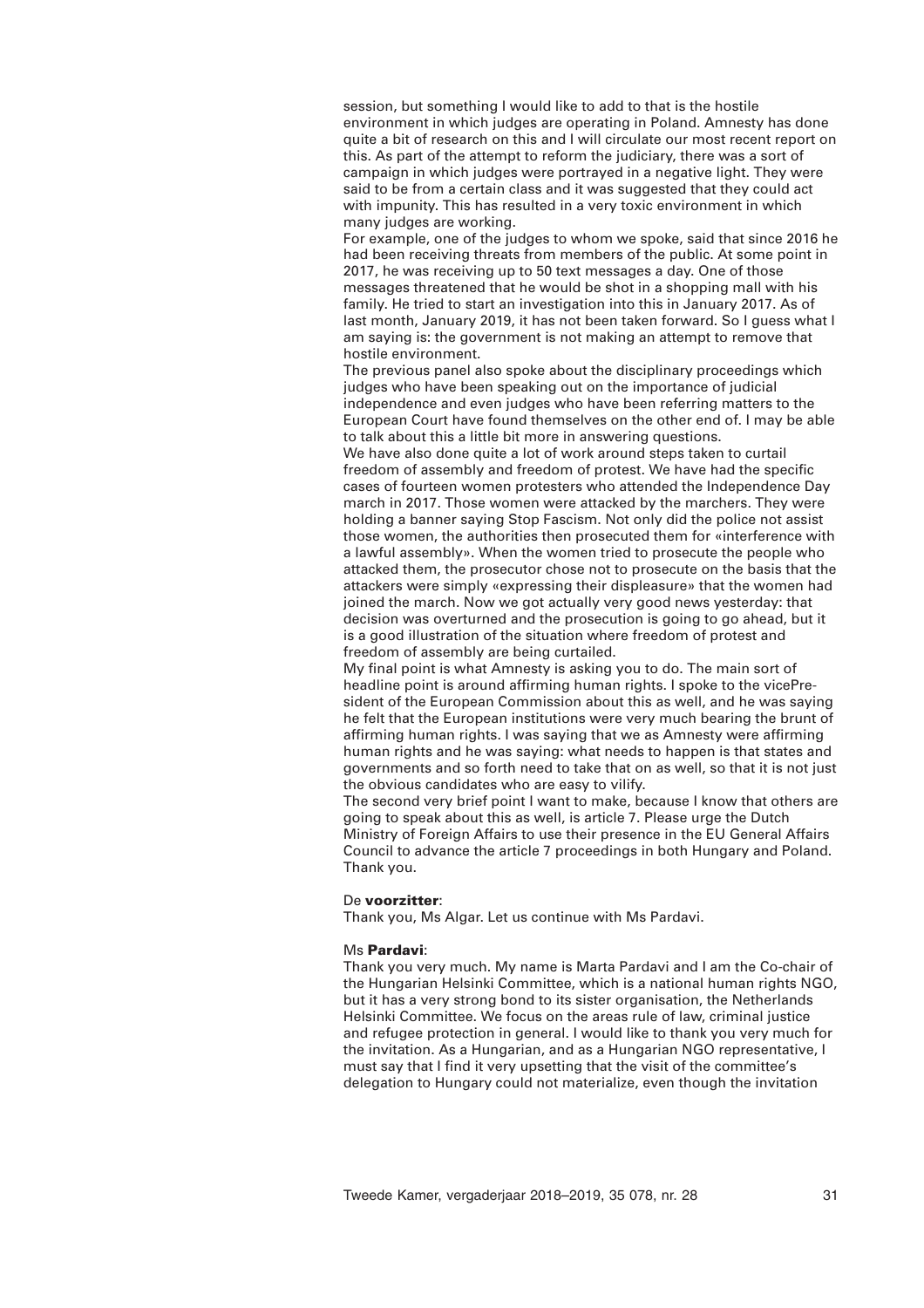was, as I understand it, originally extended, but then revoked later. Also, I find it a very strong signal that the Hungarian government decided not to meet. We, the human rights NGOs in Hungary, have recently said that the Hungarian government is moving beyond the red lines. I think that this is an indication of that.

Dialogue is, as has been highlighted, extremely important. So far, the Hungarian government has engaged in dialogue, but more recently we have seen that declining. It was not only the Dutch parliamentary committee's visit that ended this way; during a visit to the border transit zones, the detention facilities for asylum seekers and migrants, the UN experts of the Working Group on Arbitrary Detention were shown the door. In fact, they were not even allowed to enter through that door. That is certainly something unprecedented and we find it a worrying indication of worse things to come.

Therefore, it is all the more important to have this opportunity to talk to you today. It is very obvious that the Netherlands is very committed to respecting and upholding the rule of law, and this message is clearly reaching Hungarian society, even if you have not had the opportunity to come and explain and be present in person, which we find very important otherwise. As human rights groups we also benefit from this commitment in Budapest, where we feel a strong support from the embassy. We work closely with the embassy. The embassy is very supportive of our work in the field of rule of law and human rights protection. Just recently, the embassy supported a conference we organized on the independence of the judiciary, drawing many foreign experts and their insight to Budapest. We also work closely with Dutch NGOs such as the Netherlands Helsinki Committee or the Dutch Council for Refugees and also the Dutch section of Amnesty.

I would like to give you a typical, though very alarming, recent example of why rule of law is so important in Hungary. Just yesterday the European Court of Human Rights in Strasbourg had to order the Hungarian government to stop starving people in detention in the transit zone. This was not the first such interim measure by the Court. This followed several cases, five cases, that had happened in August. At that time, we warned that the rules needed to be changed to ensure that this could not happen again. But the rules have not been changed and it did happen again. It took the court in Strasbourg to ensure that two parents of three small kids, an Iraqi family, would be given food after six and a half days. The children were receiving food, because they are minors. They were given the option to either eat all the food that they were given, or to offer some of their portions to their parents.

This is not necessarily only a question of rule of law. It is a question of humanity. When it comes to refugees, I must say that many times the migration policy debates taking place in Europe are nothing compared to the harshness and cruelty taking place in Hungary. This is beyond migration policy debates. We had to turn to Strasbourg and it is very likely that we will have to do that again today, as we have heard of similar cases arising.

Now, as my colleague from Amnesty said, lawyers and human rights NGOs helping people to go to court so that they can get food, not only leads to smear campaigns in the propaganda media or to slanderous statements by government officials. It could even lead to the threat of criminal prosecution under the law that came into force in July: people who help asylum seekers and migrants now face the risk of going to prison. It is not clear whether this applies to lawyers as well, but according to the text of the criminal provision, it seems to. Can you imagine that lawyers helping a family to get food, need to think about prosecution risks as well? I think this is unacceptable in Europe. Since late August, if my organisation talks publicly about how inhumane this starvation policy is, we could be facing a tax of 25% on the funding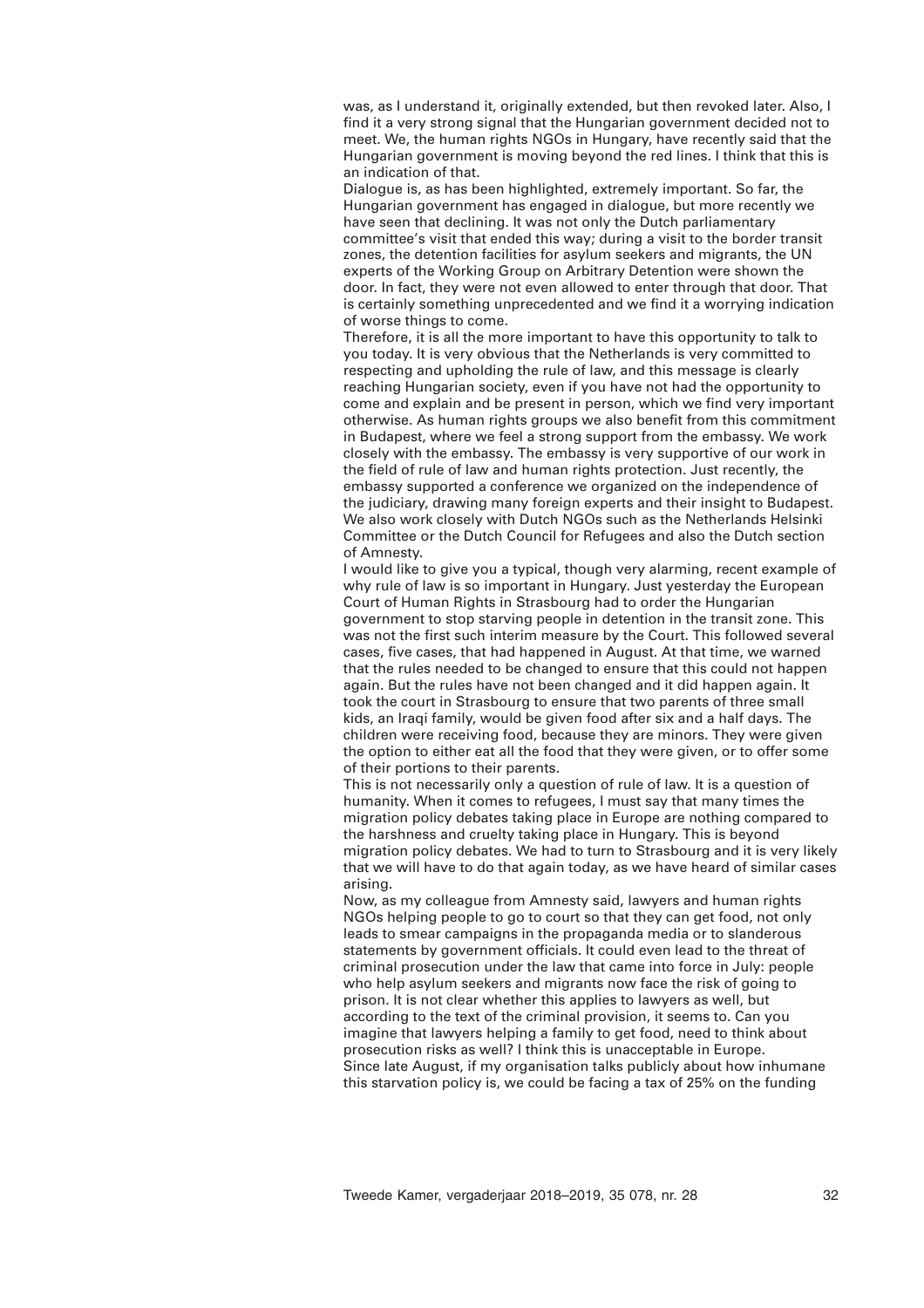our organisation receives. It is a tax on free speech, because we could be, allegedly, «promoting migration». There are several other extremely alarming developments that have been happening since the article 7 vote in the European Parliament in September. These developments are summarized in the document that I have submitted as background. To come back to the more abstract but still very important level: any ongoing or future assessment of rule of law, its protection, the respect for it or article 2 values, will need to be based on objective evidence. I think we have heard very good discussions about that. We have already seen what sources could be drawn on for such evidence. It could come from international or European human rights mechanisms. It could come from the UN or the Council of Europe human rights system. It could come from the Human Rights Commissioner, who just paid a visit to Hungary last week. It could come from the Strasbourg Court or from infringement procedures that are taken forward by the European Commission and reach the European Court of Justice. But if there were no NGOs available to take cases, to launch litigation, to collect the respective information in an unhindered manner, there would be much less of that evidence. This is true not only for Hungary. Everywhere in Europe you need civil society, among its many roles, to document and monitor human rights. Another essential role that civil society can play, and which is really crucial, is to strengthen the support for democratic values on the ground. That is what is really necessary to prop up the institutional legal structures and processes. So we need support for that. Clearly that is partly financial support. We must start investing in the rule-of-law infrastructure much more as European Union, but we also need to support independent media and we also need support in taking political steps. This is something that is happening here and I think that is a great example. I hope you do encourage other parliamentarians in other member states to follow your example. We also need to think of coordinated or joint actions that use existing tools as well. One of them is to intervene in infringement procedures, in rights-based infringement procedures going on at the Court of Justice. Thank you.

#### De **voorzitter**:

Thank you. Then I give the floor to Mr Butler. Please go ahead.

#### Mr **Butler**:

Thank you very much, and thank you for the invitation. I work for Liberties, we work to promote civil liberties inside the EU. We are based on national members that we have, spread across most EU countries. Today I will make three points about the tools that the EU has available to protect the rule of law in the member states. You will see that I have summarized these for you already in a paper that I sent beforehand. First, I do not think that the EU has made full use of the tools that are already available to it. That is partly because the Commission has been cautious over using legal arguments that have not yet been tested before the Court of Justice to protect the rule of law. We have seen the Commission become a bit braver in its legal arguments more recently, using some internal market legislation to promote the rule of law. But it has been quite a slow change in thinking. Another reason why existing tools have been underused, is political

selectivity. For example, the Commission has used its Rule of Law Framework, this dialogue that it opened with Poland, but it has not used it in relation to Hungary, even though the situation in Hungary is arguably more serious. Likewise, it has been very difficult for the European Parliament to pass strong resolutions on Hungary, but not on Poland. And again, that is because the Hungarian government is a part of the centre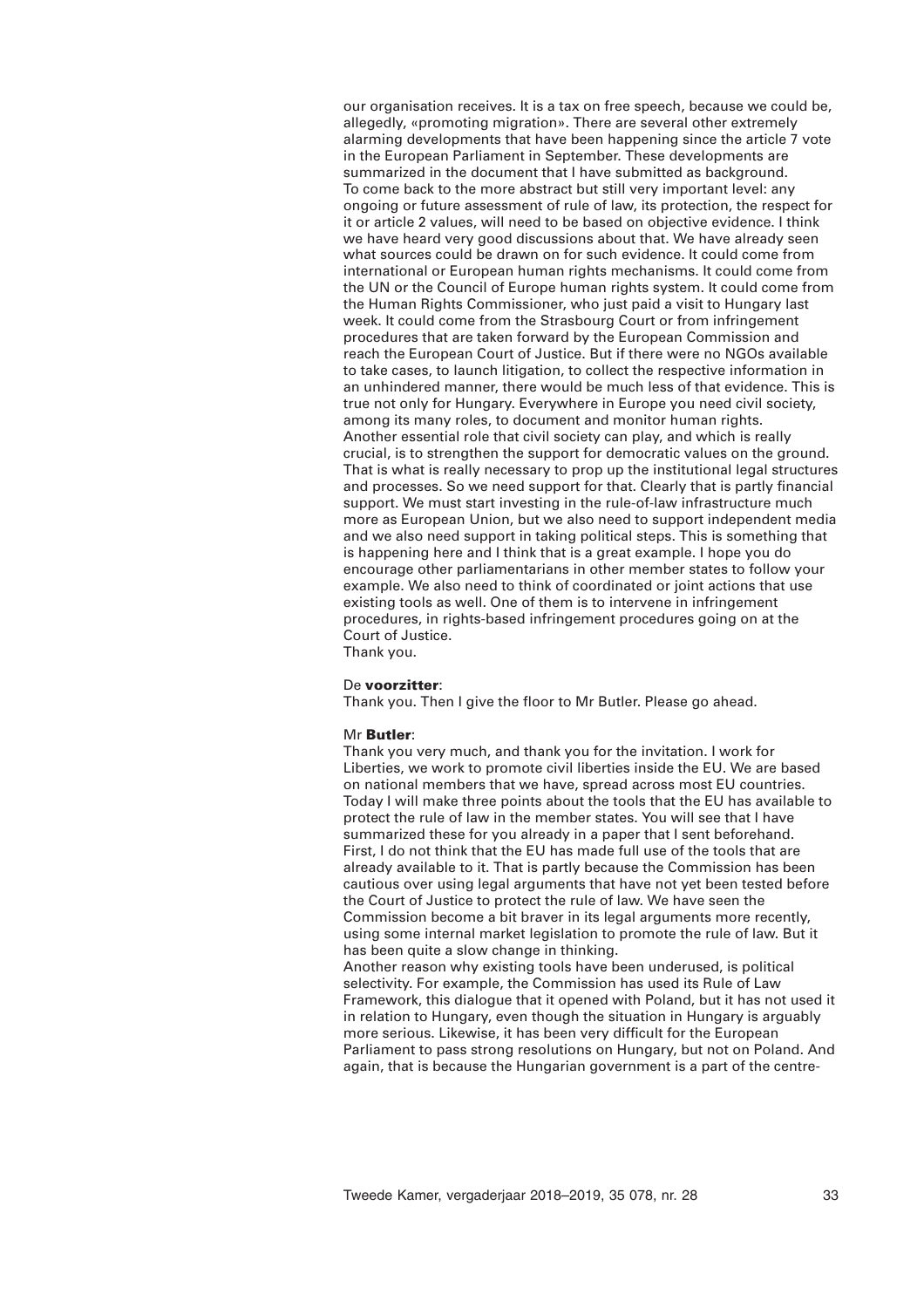right European People's Party group, which is the biggest in the EP and therefore has managed to shield it from strong criticism in the past. My second point is that the tools that do exist, are not ideally designed to deal with governments that are intentionally and systematically dismantling the rule of law. So infringement procedures are ideal for tackling specific legal problems. The Court of Justice has been able to block specific laws that violate pieces of EU legislation, but this has not for example stopped the Hungarian government from finding alternative paths to pursue those reforms. And it has not been able to stop the broader pattern of damaging changes.

Similarly, if you look at the Commission's Rule of Law Framework, unfortunately that system of dialogue does not have any teeth and that has allowed for example Poland to completely ignore the Commission's recommendations. When we look at the article 7 procedure, yes, it can eventually lead to sanctions and it is a very big achievement that it has been activated, because it does provide important political pressure. But ultimately, it is very difficult to get to the point where the Council can actually take sanctions.

So my third and final point would be that the EU needs to keep using these existing tools to maintain pressure, but that we also need new tools, and those new tools need to do three things. First, we need tools that will remove the problem of political selectivity. I think that, as has been mentioned before, there is this idea that has been on the table in Brussels to establish a regular monitoring procedure, where governments are automatically reviewed and engaged in dialogue for their rights» records. Second, I think we need a tool that acts as a credible deterrent and that can be used relatively easily, something that is much easier than article 7. Someone earlier mentioned the idea of funding conditionality or linking access to EU funds to respect for the rule of law. As you know, a proposal is under negotiation that would allow funding to be suspended when a government engages in serious interference with the judiciary. This tool would also help make sure that the taxes of your constituents are not being wasted through corruption.

Finally, I want to mention a third potential tool. We have tended to focus mostly on top-down political pressure and on sanctions, and this is necessary, but by itself it is not enough, because we see that governments, often with the help of friendly or captured media, are able to convince their voters that the rule of law, pluralist democracy and basic levities are bad things. So the EU also has to engage in building grassroots support for these fundamental values, and to do that, it should be providing financial support to rights and democracy groups inside Europe. Now your government and the EU practice this routinely by delivering financial assistance to civil society in countries outside Europe. You know that it is important to create support among the public for the rule of law or democracy if you want these principles to take root and if you want there to be resilience among these institutions.

Now there is a legislative proposal at the moment for something called «a rights and values programme» that is being negotiated at EU level. The problem is that the proposal put on the table by the Commission will not allow the EU to fund rights and democracy groups to protect and promote these values. The funding is designed to fund NGOs mostly to do research, training, awareness raising on EU law. It treats NGOs as subcontractors instead of treating them as an essential pillar supporting the rule of law and pluralist democracy.

The European Parliament is pushing for amendments to that proposal, to give true financial support to NGOs, so they can engage in public education, campaigning, monitoring and litigation. Unfortunately, the position of governments in the Council has so far been just to support the Commission's original proposal. Perhaps I could suggest that this committee might enlighten the Dutch government that, if it wishes to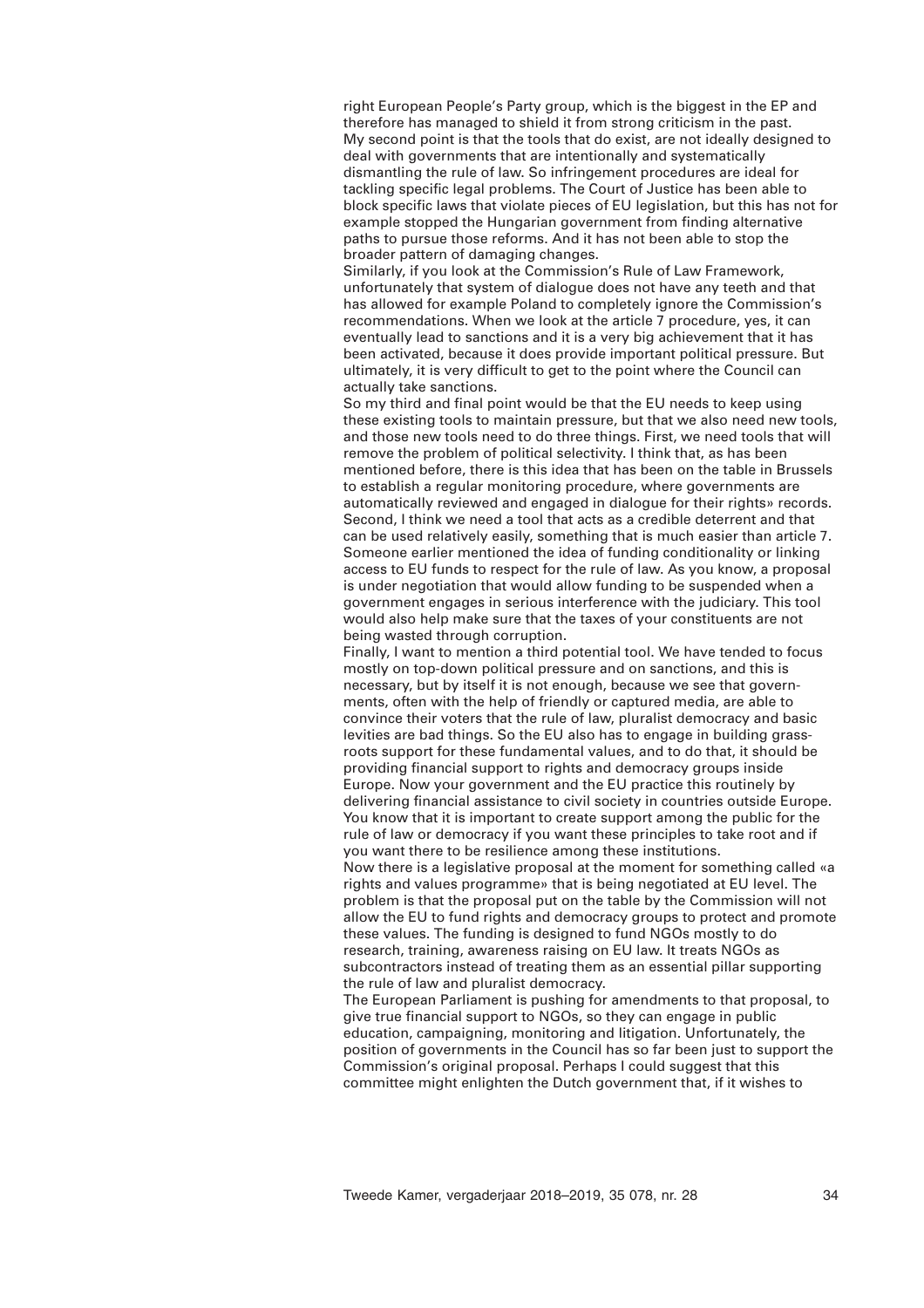protect the rule of law, it should support the changes that are coming from the European Parliament. It is nog going to be possible to protect the rule of law with top-down measures alone. These have to be accompanied by bottom-up support as well. Thank you.

## De **voorzitter**:

Thank you. And finally, mister Dr Marácz. You have got the floor.

#### Mr **Marácz**:

Thank you, Mr chairman. Thank you for inviting me to make a statement on the rule of law, civil society and other issues concerning Europe. First of all, I would like to point out that I think it is extremely hard working for a committee like this one, because I have no idea how it is possible without knowledge of the Hungarian language and the context of Hungary to get the facts of Hungary straight. I think that is a big problem. I have been affiliated to this institute in Amsterdam, at Amsterdam University, since 1992. I started to work on Eastern European affairs in 1978, when I enrolled as a student at Groningen University, where I did my studies and also defended my PhD. So I have been in the business for a pretty long time, I would say, and I have been following the countries that are on the table today. I followed them day by day, or hour by hour, I must honestly say. But sometimes I have the feeling that I am on a different planet or these countries are on a different planet. A lot of information on these countries is one-sided, manipulated or defective. With respect to Orbán and his Fidesz government, this started as early as 2011. The Hungarian constitution was not redrafted then; it was only announced that they would redraft it. NRC Handelsblad approached me and asked: what do you think; is Hungary a dictatorship? I replied: «What do you mean? They just had elections and the outcome of the election brought on a coalition, which is planning to rewrite the constitution». «Yes, but...», they replied. Okay, okay. I read the article and my interview, and it spoke about «Fictator», «Orbanistan» and that sort of very cleverly designed sound bites. Press reports on Hungary have been on this level, from the first or second Orbán government on, since 2011. So I think it is extremely difficult to get the facts straight from Hungary. In 2012, there was a sound bite by the Financial Times, calling the success of the improvement of the Hungarian economy «Orbanomics». It has never been quoted and appeared only in The Financial Times, which I must admit is an excellent newspaper. There are other sound bites we have heard all the time and I think it is extremely difficult to get to know what is going on in Hungary. For example in the constitution – and I mean the constitution rewritten by Orbán and his Fidesz party – we have a fundamental paragraph, namely paragraph E. It says that European integration will always be driven forward by the Hungarian government. How interesting: a government that is called «anti-European» has a paragraph in its constitution, guaranteeing the European project! Please let me know whether there is any other constitution in Europe that has such an obligation. I am not aware of any, but maybe you would know of one.

This is just to show you that there is a misbalance in information. Why is it never mentioned by the critics of the present Hungarian government that in its constitution, it guarantees European integration? It also says that to get out of the Union, a majority of more than two thirds is needed. That is not as in the case of Brexit, where a simple majority was enough to push Brexit forward.

Then we have the report of Ms Sargentini, which was mentioned before. I think it is a missed opportunity. The European Parliament could have given itself a higher stature and more prestige. Instead of doing that, the report does not meet what I would call scientific standards. And I should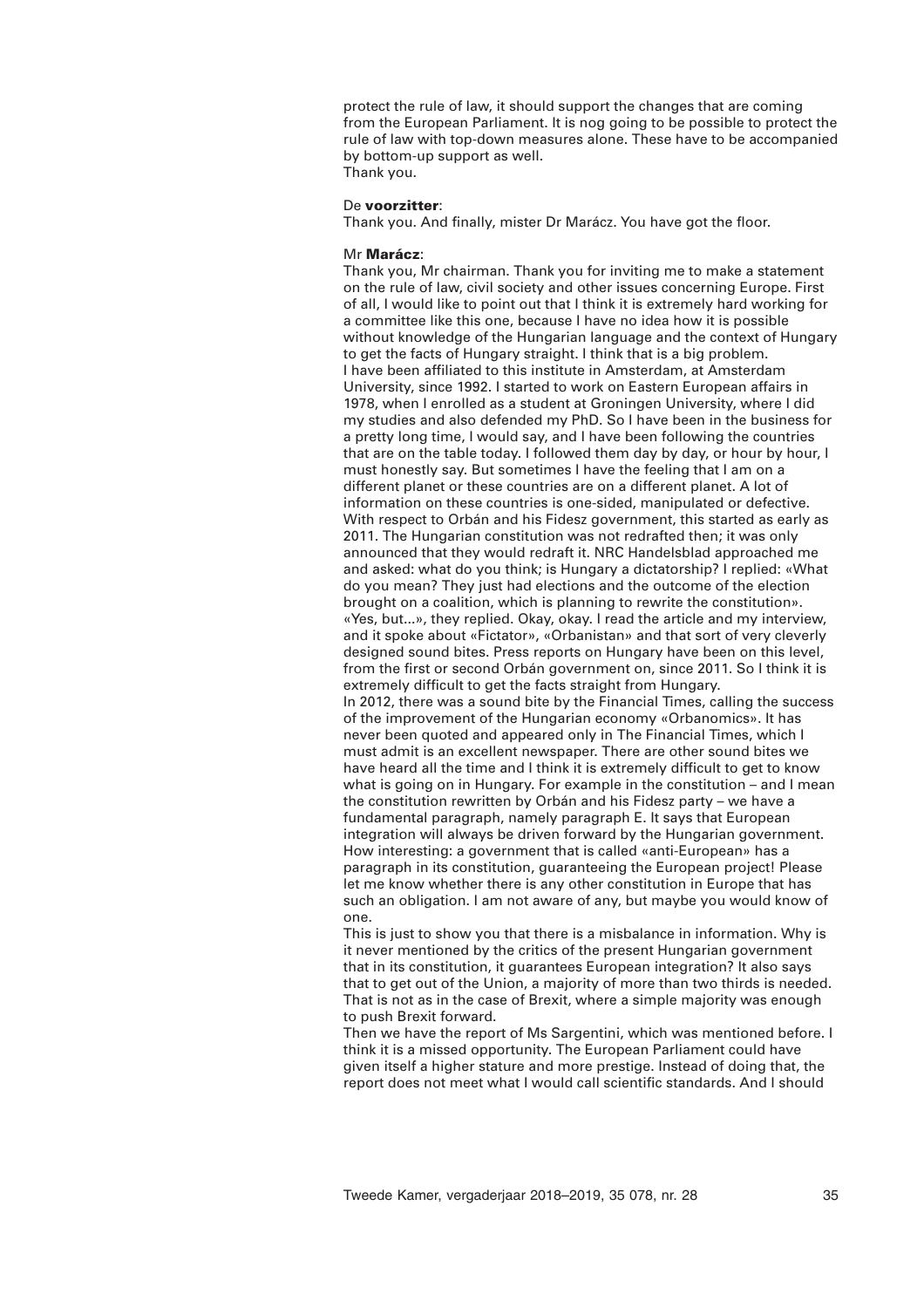know, because I am the author of almost 400 scientific publications, some of them in very high-ranking peer-reviewed journals. When studying the Sargentini report, one third of the cases proved to be outdated. One third of the cases is open, infringement procedures, but that is quite normal: Hungary has 41 open cases with the European Commission. The same is true for brave Sweden, but Hungary has much less than pro-European Belgium, which has 81 cases. In one third of the cases mentioned by Sargentini, there are a lot of factual mistakes. So yes, we need to get the straight facts. That is why I am very glad that this committee is doing its homework and is trying to get the facts straight on what is going on in Hungary and in Poland.

For the context, I brought you a copy of my book. It discusses the 20th century, the history of Hungary. If you want to work on Hungary, I think you need to read my book. It is a collector's item nowadays. Yes, it was written in the nineties, but I think the history part is still relevant today. Before I close, I want to make two points. First of all, the Central European University. I also have a question for you, my highly respected European Affairs committee members. Of course the Central European University is functioning in Hungary. Recently I was at a conference. I was a speaker at the Central European University. It was a conference on the Habsburg monarchy. It was extremely interesting. There were fine colleagues present, but I read in the newspaper that the university was no longer there. So you can see how misinformation works. But of course the Central European University is functioning in a legal context, and that legal context says that foreign universities cannot certify foreign diploma's without having an accredited mother campus. Now the CEU does not comply with this requirement. On the same basis, the CEU could not function in the Netherlands. So please do your best: if the CEU cannot function in Hungary, then bring the CEU over to the Netherlands. I can guarantee you that on the basis of the Dutch educational law, it is not possible to open a foreign campus without a mother campus, nor to certify American diploma's in this case. So on this point, Hungary has precisely the same law as the Netherlands.

I will now tell you why it is that we have these fundamental outcries all the time. It has to do with the geopolitics of Hungary, from the year 1000 on. Saint Stephen I, the wise king and state founder of Hungary, advised his successors to balance between the east and the west, but to always have a close eye on the west. So Hungarian law making will always take this into account, even today. Also, Mr Orbán and his law makers will first study the law of Germany, of France, of Britain and then they will look to smaller countries. So anytime a new law is drafted, there will be Western-European elements in it. You need not be surprised if you find that law after law, Hungarian law making is almost the same as in other Western-European nations. So yes, the Hungarians are more Europeanized than they think. And they are more Europeanized than is perceived by those on the outside.

I come to my final remark, very briefly, about the solution, where to go. Well, most of the time I do not agree with Mr Timmermans as Spitzenkandidat, but last week in this forum, he made a good point. He said there should be a peer review among European countries, in order to follow the process of the rule of law. I fundamentally support this idea, and I think it is a missed opportunity that this committee is not visiting Hungary. But there is only one condition, namely that also Hungary has the possibility to study the rule of law in this country.

Thanks for your attention.

## De **voorzitter**:

Thank you, Mr Marácz. Let me first collect the questions from my colleagues, to start with Ms Van der Graaf. We ask a maximum of two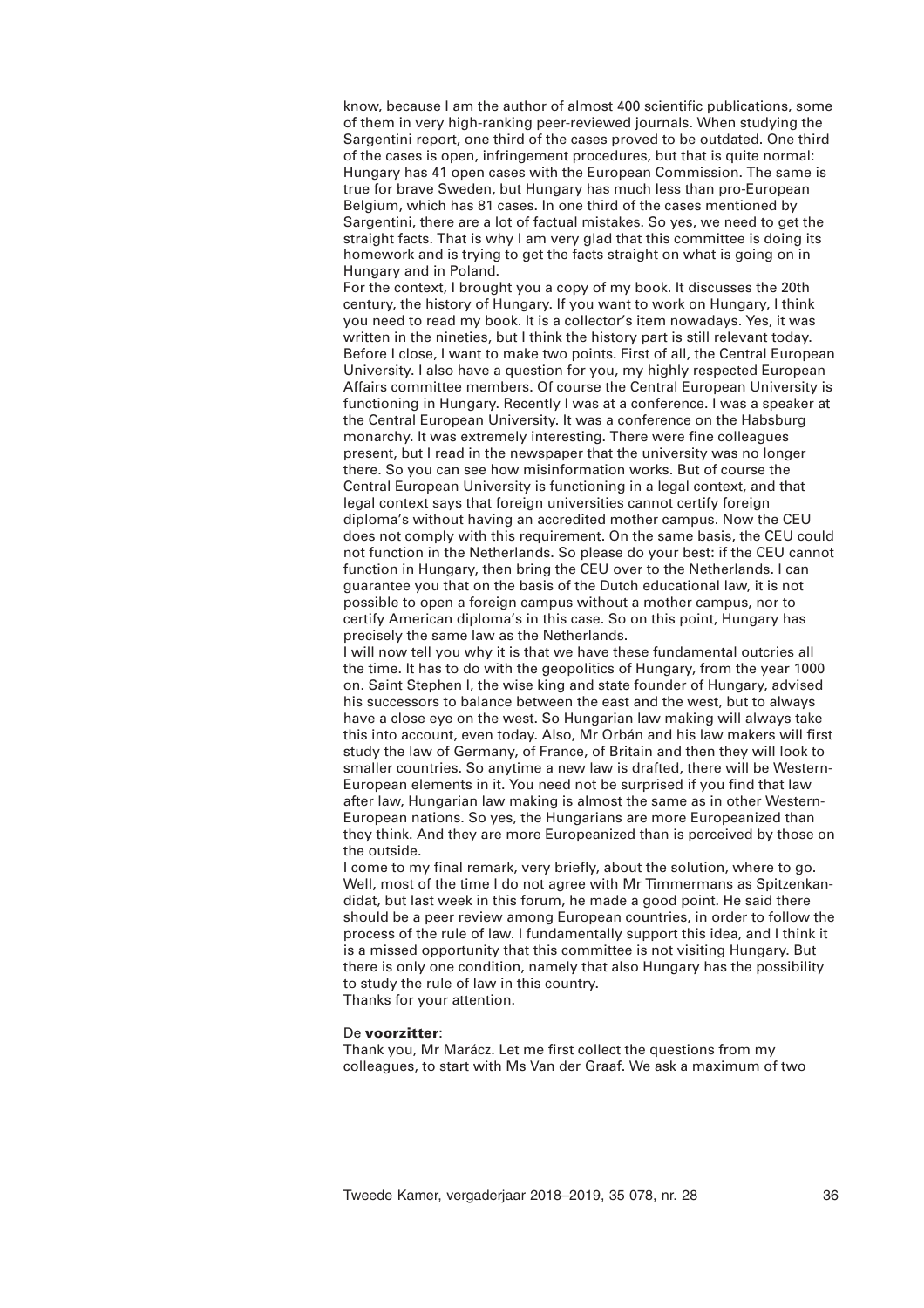questions and Mr Verhoeven lets us know that he has to leave this meeting, unfortunately. Ms Van der Graaf, please go ahead.

#### Ms **Van der Graaf** (ChristenUnie):

Thank you very much for your introductions. My first question will be addressed to Mr Butler and concerns the peer-review system. This parliament adopted a resolution last year to ask our government to promote a peer-review system in Europe. Earlier this afternoon it was said that the European toolbox on the Rule of Law Framework is sufficient. You disagreed with that and proposed some extra measures. I was wondering what is really essential or really key if you want to have an effectively functioning peer-review system within the European Union. I know the one of the UN Human Rights Council, which is quite a loaded instrument. Can you elaborate on this?

And my second question will be to Dr Marácz. Thank you for your introduction. You are really concerned about this committee, that we do not have our facts straight. Then I guess it is good to have you at the table this afternoon. I want to ask you what you think about the reports of the Venice Commission and GRECO and the facts they present to us.

#### Mr **Anne Mulder** (VVD):

Twenty years ago, the then leader of my political party VVD came back from Hungary and said: well, now I found a true liberal in Hungary. That former VVD-leader was Mr Frits Bolkestein and he referred to Mr Viktor Orbán, twenty years ago. So I have two questions. What happened along the way that we now call your country an illiberal democracy? Also, we understand that Freedom House called Hungary «partly free» and we had a Dutch judge expressing concern about the independence of the Hungarian judiciary. Why does the Orbán government attract so many people? Can somebody say something about that and explain it to me?

#### Mr **Marácz**:

Sorry, I do not understand the last part of the question precisely.

#### Mr **Anne Mulder** (VVD):

Why does this government appeal to so many people?

#### Mr **Marácz**:

Who do you mean by «people»?

## Mr **Anne Mulder** (VVD):

The majority of the voters.

#### Mr **Anne Mulder** (VVD):

The majority of the voters that is in favour of the Fidesz party.

## De **voorzitter**:

The voters.

## Mr **Marácz**:

O, you mean why Fidesz attracts voters? That I can explain to you.

#### De **voorzitter**:

Okay, but first I want to collect the other questions as well. Ms Buitenweg.

#### Ms **Buitenweg** (GroenLinks):

Thank you very much. We heard a lot about legal systems and the problems occurring there, but I also worry about something else that I have not heard about here so far. Maybe it is not a problem; in that case, I would like to hear that. To what extent are there cultural changes in the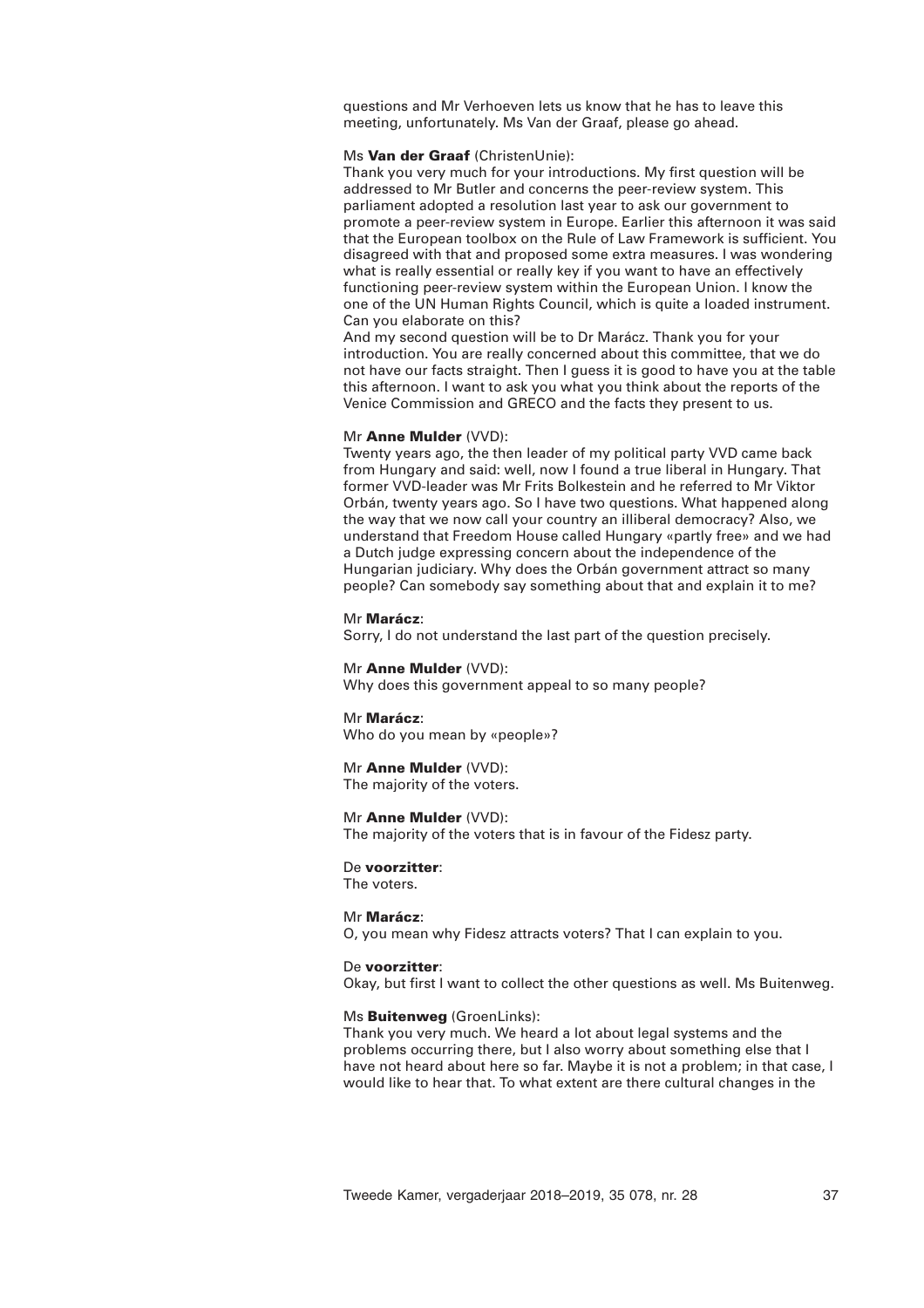social setting of society? Is there an increase in violence or a difference in how women are treated? Because normally, women are among the first victims of such changes. I would like to hear a bit more about whether there is a cultural change ongoing, which also results in e.g. an increase in violence, other than the one we know of towards migrants, as you rightly stated here.

#### De **voorzitter**:

And to whom do you address this question?

#### Ms **Buitenweg** (GroenLinks):

I do not know who can answer it, so can I say: to whom it may concern?

#### De **voorzitter**:

Just say a name. Otherwise everybody is going to want to answer it. You know how it works, Ms Buitenweg.

## Ms **Buitenweg** (GroenLinks):

But I do not know who can answer it.

## De **voorzitter**:

Make a quess.

## Ms **Buitenweg** (GroenLinks): Maybe Ms Algar or Ms Pardavi.

#### De **voorzitter**:

Okay, well noted. Do you have another question?

#### Ms **Buitenweg** (GroenLinks):

About what Mr Marácz said. He said that a lot of things are being mistaken. That may be true, but I have not heard him say anything about some of the very fundamental issues, which were raised by e.g. Amnesty International or the Helsinki Committee. So while some things may indeed not be correct, I think there still are a lot of really fundamental breaches of human rights left and I expect you, as an academic, to also be very analytical and objective about that.

## De **voorzitter**:

This is a question to Mr. Marácz. Well, Mr Omtzigt next.

#### Mr **Omtzigt** (CDA):

Thank you, chairman, and thank you all for your introductions and the papers we received from you beforehand. I would like to ask Ms Algar a question. I basically ask her to react to the points raised by Mr Marácz, because this is a round table and we also find it interesting to see what people think about the comments made here on each other. I would like to invite Mr Marácz to do the same, mostly on the questions raised by Ms Algar or the points raised in the Amnesty report. I also ask you to critically reflect on the report by the Venice Commission and the fact that Hungary refuses to cooperate any longer.

The last question I would like to ask you is: it is one thing to have a rule not to open a university or to have certain rules for starting up such an institution. Many of us have such rules: you need to submit an application and then you are either allowed to start or you are not. However, it is another matter if, once you have allowed an institution to open, you severely curtail it. What happened, in your view, at the CEU and how do you look at e.g. the points made by Amnesty International on the list of 200 names that was published? How should we value that?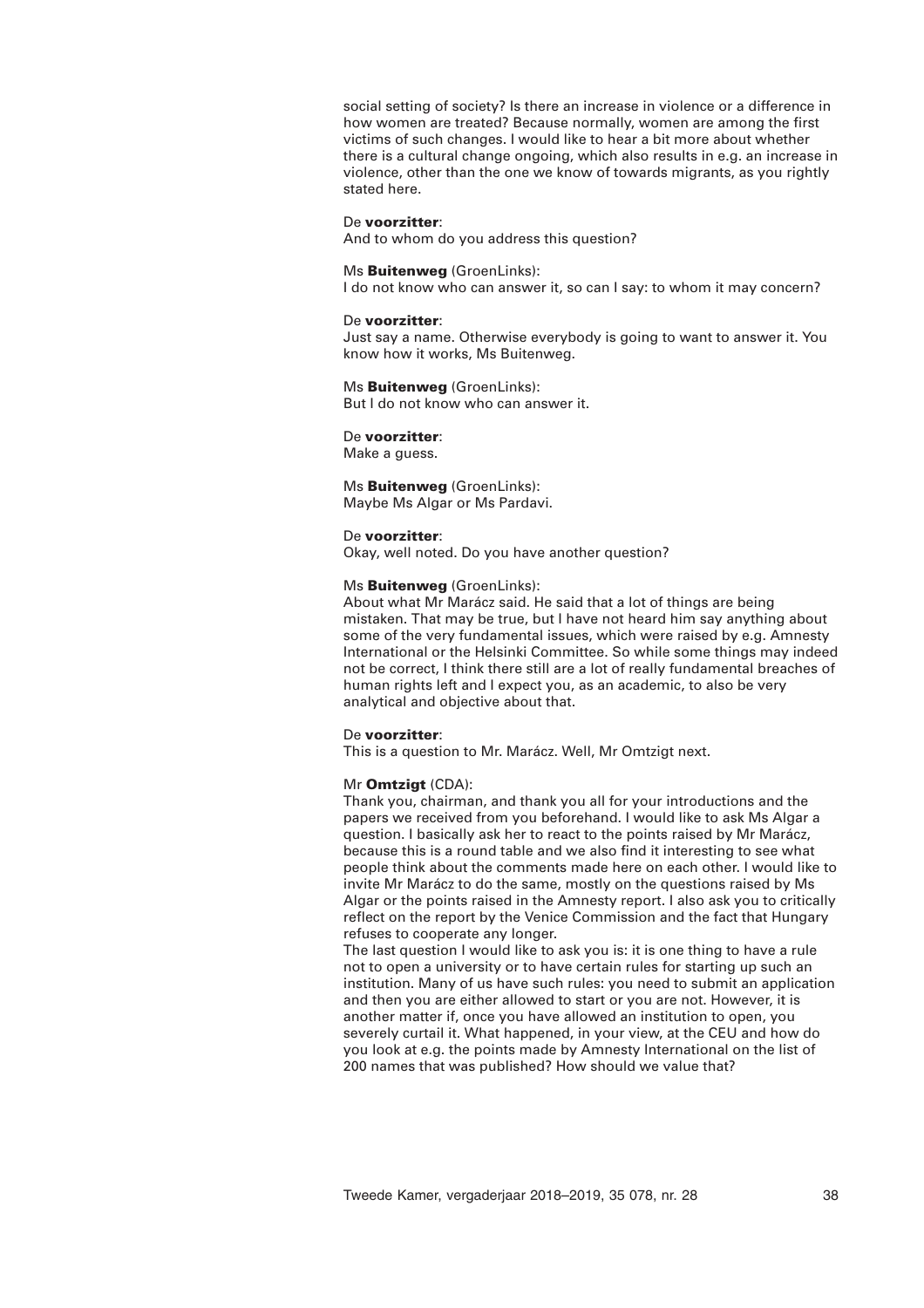## De **voorzitter**:

Let me start with Ms Algar.

#### Ms **Algar**:

I will start with my response to that question. It is difficult, really. It feels like some sort of Alice in Wonderland situation. You have got one panellist saying that the CEU has left Budapest, while another one says that it is still there. I guess that the best response I can give you is to refer to the previous panellist who made the point, in the first session this morning, that the CEU did not leave Budapest willingly. I think that is probably the best I can say on that matter.

Also, reference was made to the civil society that is there, but I think it is inescapable that the laws I referred to earlier make the existence of that civil society extremely difficult and have indeed had a significant chilling effect on civil society in Hungary. It feels to me that there is not really an answer to that. Again, the previous panel spoke about the setting up of administrative courts, whereby the judges who are to serve on these courts are appointed and promoted by the Minister of Justice. It is quite clear that this is not how a court system can best function and I do not think that that has been answered.

I will defer the question on women's rights, if that is alright with you, because I do not feel that I can give a perfect answer to that. It is something that Amnesty is looking into in terms of research, but I do not have a proper answer to it, so I will leave it to someone else.

## De **voorzitter**:

Let us continue with Ms Pardavi.

## Ms **Pardavi**:

Just to add on to my colleague's remarks: when it comes to women's rights, of course in every society more can be done to ensure that there is inclusion and that there is also a culture that fosters public participation from early on. This is very much lacking in Hungary. The Hungarian government has just announced a very ambitious package of social policy measures that are basically aimed at addressing the demographic issues in Hungary. The policy is certainly meant to boost child birth. We have yet to see the effects of those policies and obviously, they have not even been enacted yet, just announced. Whatever effects they might have, would be long-term effects.

However, there is a serious concern. In and of themselves, these policies might be quite legitimate and useful to address certain aspects of society on which a government has to take action. But if these policies are not accompanied by other measures, they will not really remedy the problem. Such measures are now certainly lacking from the toolbox. They would call for ensuring equal participation in every aspect of life. The Hungarian parliament sadly has only 11% female MPs. Of all its 199 MPs, 11% are women. The cabinet has only one female member. If you look at these images, it is very much a male-dominated society and I think it is very important to start sending a signal to Hungarian women and men, that women need to be just as active, and that men's participation is needed in that. The government should certainly be taking a lead in this. On the contrary, we see a lot of discussion and messaging about where the place of women is in society, which concentrates very much on being a mother and staying at home. That is certainly not conducive to ensuring that the social policies designed to address demographic declines will succeed. Thank you.

## De **voorzitter**:

Thank you. We continue with Mr Butler.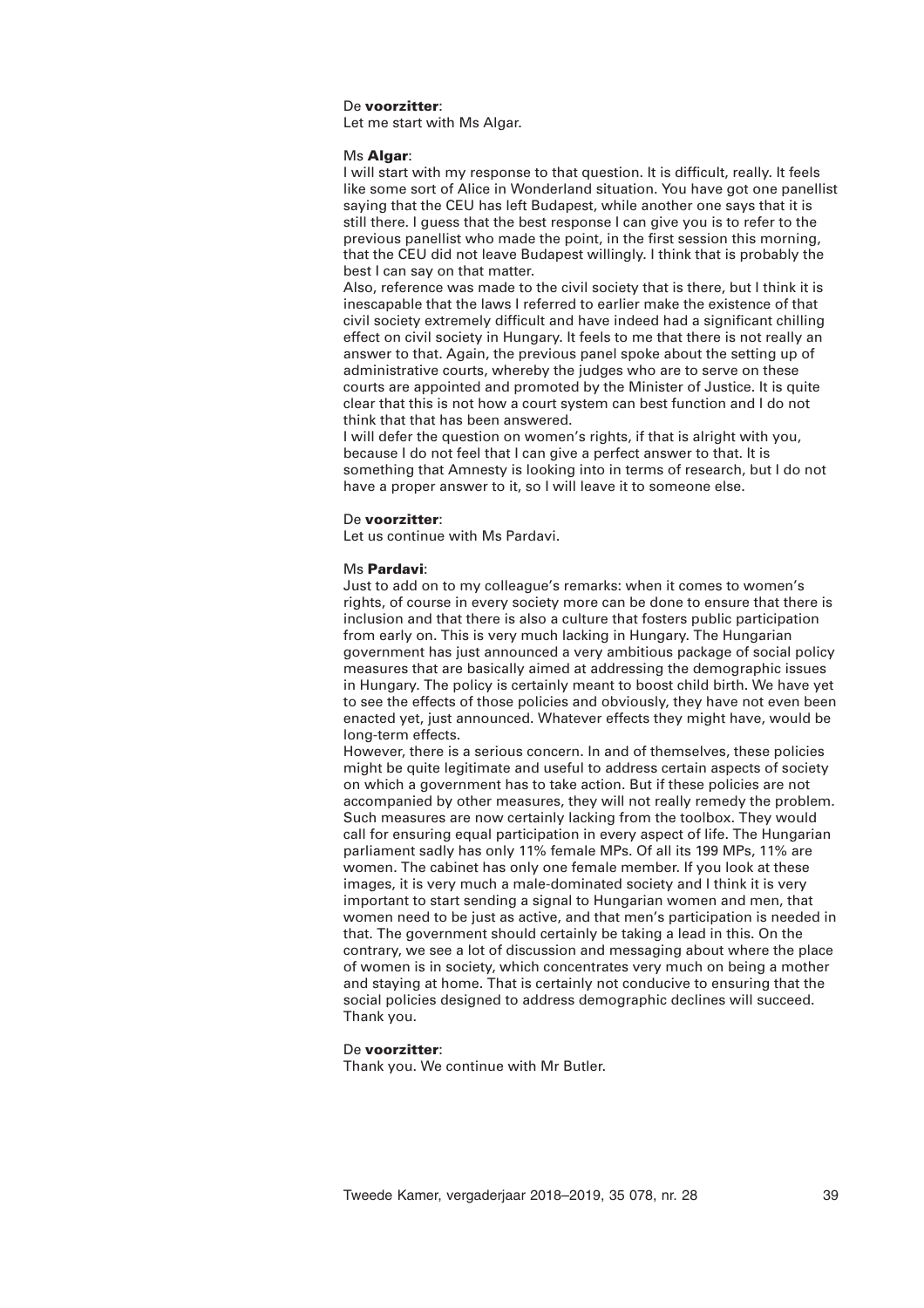## Mr **Butler**:

If you look at the monitoring systems that exist at an international level and the degree to which their recommendations get implemented by member states, you will find that the most effective ones are those that have a follow-up phase that includes some kind of peer review by governments, where they talk to each other about the recommendations or the judgements, and they have to tell each other what they are doing to implement them. So if you look at the system with the ECHR for example, you have the Committee of Ministers that meets regularly to see what governments are doing to implement judgements. With the system of the UN, the universal periodic review, it is the same thing: governments talking to each other. Those two systems secure a much higher level of compliance compared to other monitoring bodies where there is no such follow-up stage. So they are not perfect, but they are a lot better than systems that do not have a follow-up stage in which governments have to justify to each other what they are doing and what they have not done. If you are going to put this in place at EU level, there is no need for the EU to repeat the fact-checking exercises or to even formulate new recommendations. You asked earlier how on earth you can know what is going on in Hungary. Well, you have bodies at the United Nations, the Council of Europe, the OSCE and within the EU, to which all of your governments have signed up and which have procedures that all governments participate in, that eventually produce reports. So there is a wealth of evidence that can tell you what the human rights or rule of law situation is in any EU member state, evidence that has been produced by a body to which all governments have said: we are okay with this. So there is authoritative information.

What you can add at EU level, is to distil all of that information and use it as the basis for a dialogue among member states and the Council, between the Commission and governments, but also between the European Parliament and national parliaments. There is no reason why the European Parliament could not send a delegation here to talk to the EU Committee about a review on the Netherlands for example. So I think that could be how that would work.

The advantage of it is that you have early warning, so you get to see what is going on. There is a kind of explanation, periodically, by the EU of what it sees as the problems. You do not have to wait for there to be enough political will at a late stage in the game, when things have gone too far to remedy. And you also get governments comfortable with talking to each other about human rights in their countries, which they do at the UN, but which they do not or have never done, until recently, at EU level. There was an absolute taboo in the Council on governments talking about each other's human rights records, which was first broken when Poland was put on the agenda.

#### De **voorzitter**:

Thank you. Finally the questions posed to Mr Marácz.

#### Mr **Marácz**:

Thank you, Mr chairman. Yes, I have some questions here. The Venice reports and the GRECO reports: I do not see a reason why Hungary should not operate or cooperate with these European fora. As far as I know, there has been a lot of consultation with the Venice Commission in connection with the Hungarian constitution. Most of these cases have been modified or closed. This was, by the way, also confirmed by Mr Timmermans last week in the same forum. I do not know whether you were there, but he said – I have seen it and heard it with my own ears – that with Hungary, the Commission could work together very well, first by correspondence and later on, if there was a court case, Hungary was willing to modify it. So yes, it is a pity, I think, when European bodies, advisory or whatever,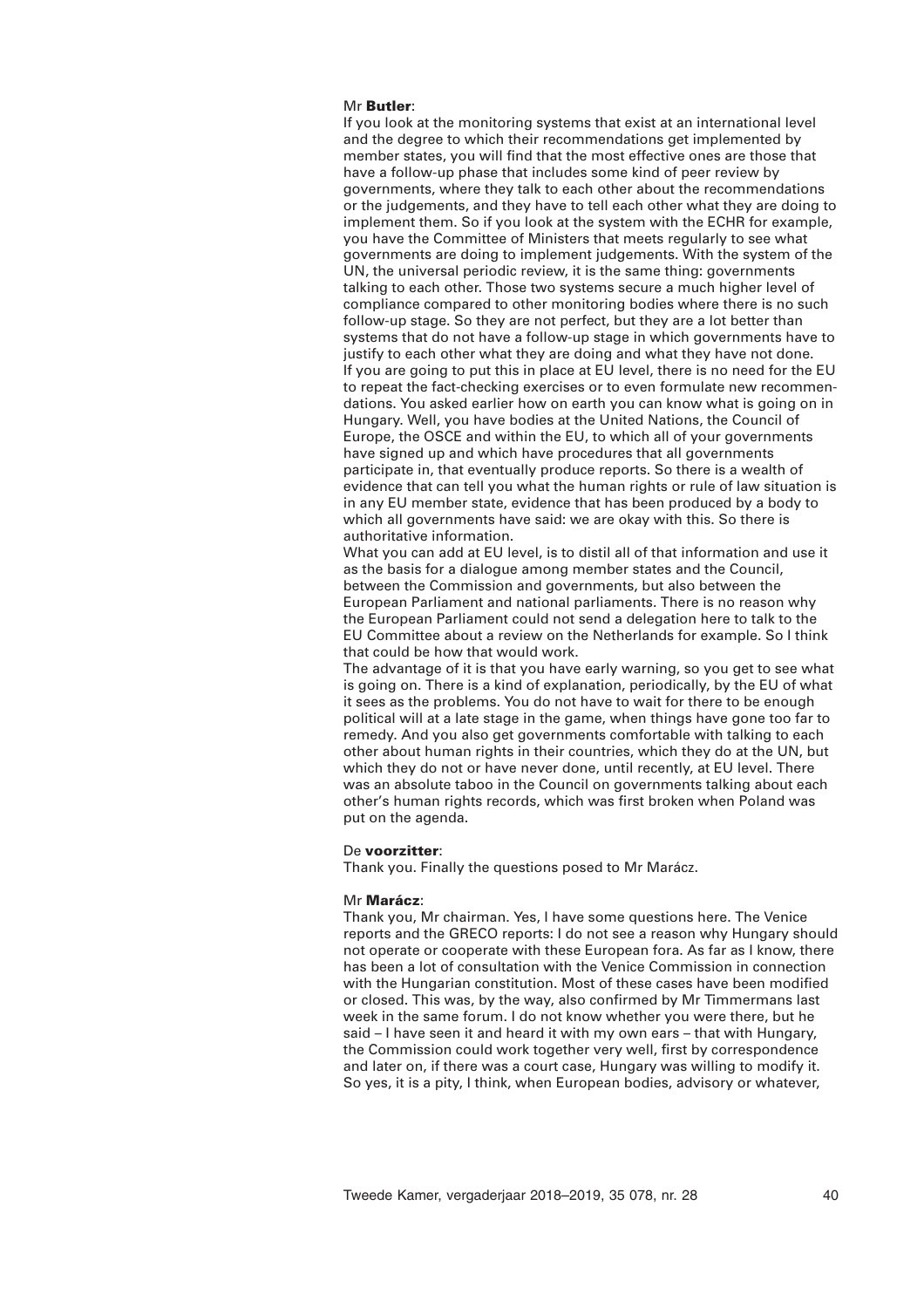are not hosted anymore in Hungary. In this respect, my opinion differs from that of the Hungarian government, as I outlined before. I think it could make the European project stronger if we had peer review and if we were in constant consultation.

Frits Bolkestein. Yes, I remember very well that Mr Bolkestein visited Hungary. His book was also translated into Hungarian. At the time I think it was a bestseller. Later on it did not sell too good anymore, I think. The «illiberal democracy» was mentioned in a very specific context. I think Mr Orbán targeted the economy in the first place and then this whole phrase of the «illiberal democracy» was taken out of its context and mingled up with political issues. So we should go back to the original text. If you do, you will see that it was in fact the economy and not politics that Mr Orbán referred to with his term «illiberal» or «illiberalism».

The electorate, well, I think everything has a context. Hungary has faced a financial meltdown in 2008. It had to go to the IMF and knock on the door for financial support, because it could not pay its debts any longer. In 2006, I was there, at Kossuth Square, among the protesters, be it not to protest, but to do my work as a researcher. It was interesting because the Hungarian government had just admitted that the deficit was minus 10 of the GNP, although half a year before the elections they had announced that the economy was booming and grew by more than 3% of the GNP. Actually, it was covered up by Mr Almunia, who was EU Commissioner at the time. People who had to face a bank run or a financial meltdown will think very carefully, I think, before giving their votes to the left liberals who caused this situation in 2006 and 2008. You should therefore not be surprised that people do not trust these people, because they have put Hungary in a very difficult financial position. I hope I will never have to encounter a bank run in my own country, the Netherlands.

So in 2010, when Orbán won the elections for the second time – as you know he was Prime Minister between 1998 and 2002 – I think he was surprised himself by the outcome, which was more than two thirds of the votes for him. They expected to win, but not with such a majority. The explanation was not the brilliance of the Fidesz programme, but the complete failure of the previous government team, consisting of left liberals that had pushed Hungary into a financial meltdown. Thanks to Orbán and his team, Hungary escaped the fate of Greece. We know that Greece faced and faces a financial meltdown.

I also react to the question about the gender issue. I am a bit surprised, because Hungary has lost a lot of men in the Second World War, as you know. Women therefore played an extremely important role in building up Hungarian society after the Second World War. I think that even today, Hungary would be a completely different country if the strong women of Hungary would not be engaged in society. So I do not have the impression that in the recent history of Hungary, women were or are supressed. I think they were there to build up the country when Hungary faced a very difficult time after the Second World War. Amnesty, Helsinki, 200 names. Even the poster of Ms Sargentini was referred to. I am willing to answer that also. I think Amnesty and other

organisations are going more deeply into the political domain. If you go into the political domain, you can expect that people will counterattack you. That is not nice. It is unfriendly, but the whole atmosphere towards Hungary gets unfriendly, even today, if I hear what kind of words people use in this forum. Take e.g. «constitutional grab»; as if some pirates were stealing the Hungarian constitution. Come on! In Hungary, the Orbán government finally had a more than two-thirds majority! According to the Hungarian rule of law – as it was decided in 1989, when the communists had to hand over the power to the democratic forces – the Hungarian parliament only has the right to redraft the constitution with a majority of more than two thirds.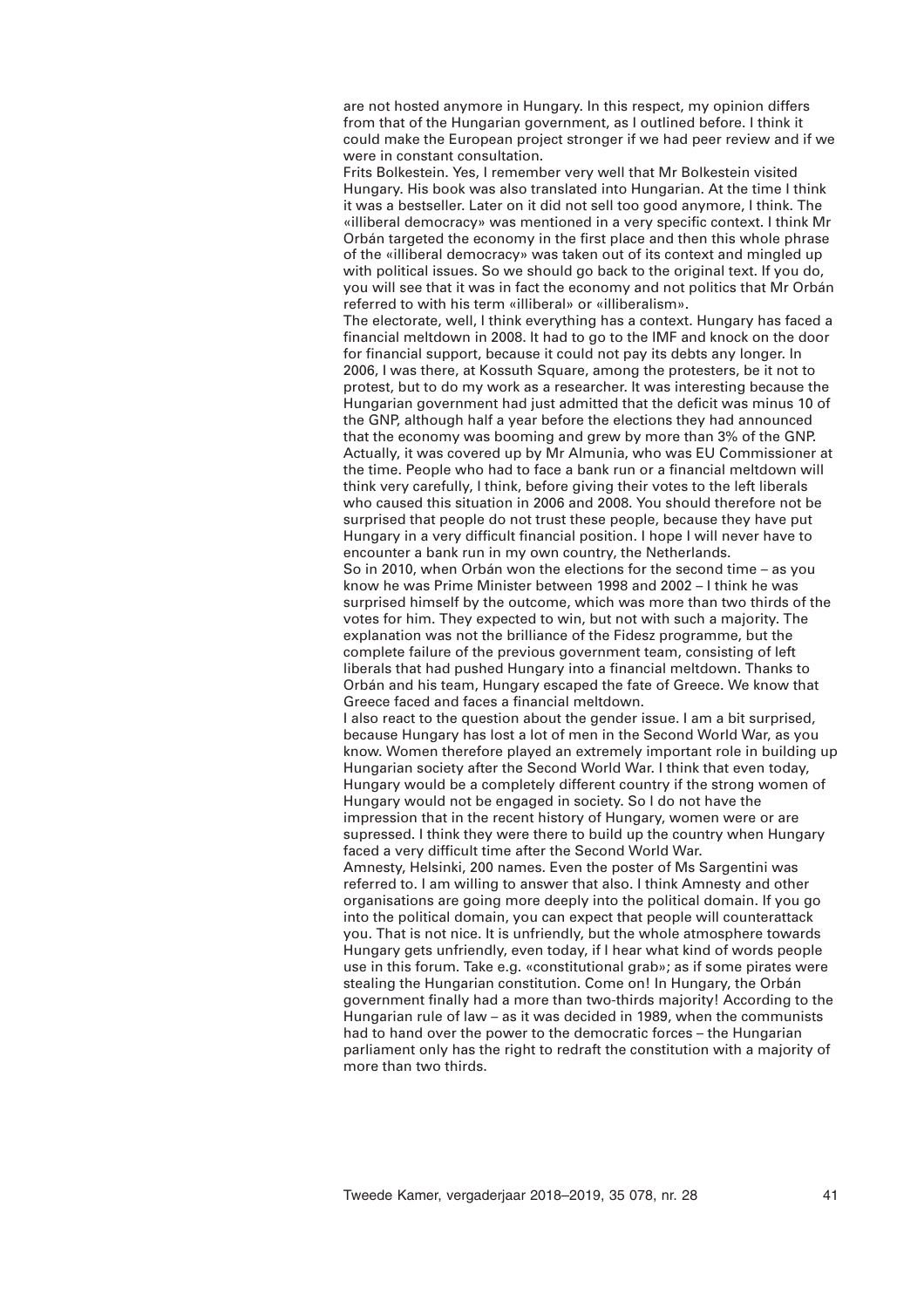The redrafting did not happen until 2010, I think by accident and because of the clumsiness of the left liberal government team. But it did happen in 2010. And yet, now you are saying: well, okay, the government has a majority of two thirds, but it cannot use it for redrafting the constitution? The decision was made by the round table in 1989–90! You did not want to kill and hang people in Hungary, the Czech Republic and Poland. You wanted to save the communists. That is fine with me. It was called the Velvet Revolution. You called it the Velvet Revolution. You did not want to persecute people who committed massive human rights violations against ordinary citizens in Hungary... I hear some comments from across the table, but yes, there were concentration camps in Hungary in the fifties.

You called it a Velvet Revolution. That is fine with me, but then there was a deal made among the democratic forces in 89–90 and most of the people were there, at that round table. We have the same players in the Hungarian political scene as then. Orbán was a bit younger, but the same goes for Gyurcsány and those people. So you should not be surprised that when there is a majority of two thirds, it will be used by parliament. And then of course there is this procedure, by the Court of Justice, by the Venice Commission, that has taken place. One third of the cases against Hungary are closed. Mr Timmermans just said it last week. I have heard it myself. You must have heard it, too. You are members of this committee. Thank you.

#### De **voorzitter**:

Finally, the question from Mr Omtzigt about the university. Could you answer that?

#### Mr **Marácz**:

Yes. I do not think the university is curtailed. Mr Omtzigt, we also have an accreditation, every five years, in our country. We have it at my Amsterdam university as well. Our programme is checked by an independent committee and also by the law. The university was curtailed for its English language accreditation, because it had no English language accreditation. It is the same in the Netherlands. You should know that, you are a member of parliament. The Dutch educational law tells you that you need to have a modern campus in foreign countries if you want to issue foreign certificates on the territory of our country. So I do not think it is a surprise. It is not a curtailment.

I also think that the CEU will stay in Budapest. It has its Hungarian accreditation. I do not think students will go to Vienna or wherever. It will function. There are good colleagues working there, fine colleagues. There are specialized people working there who know their job and I do not think that there will be any reason, under the present Hungarian law, for the CEU to leave the country, contrary to what I am reading in the Dutch press every day.

#### De **voorzitter**:

Thank you. Final round of questions, if there is a need to do so. Keep it brief, please, so we can give our guests the opportunity to answer. Ms Van der Graaf, one question.

### Ms **Van der Graaf** (ChristenUnie):

Again, my question is to Mr Butler and it is about the article 7 procedure. You are very critical about the functioning of this article and this procedure in practice. We are still in the middle of the procedure, I would say. Poland had three hearings and Hungary is waiting for the first hearing. Is it not too soon for your conclusion and for you to be so very critical about the non-functioning of this article?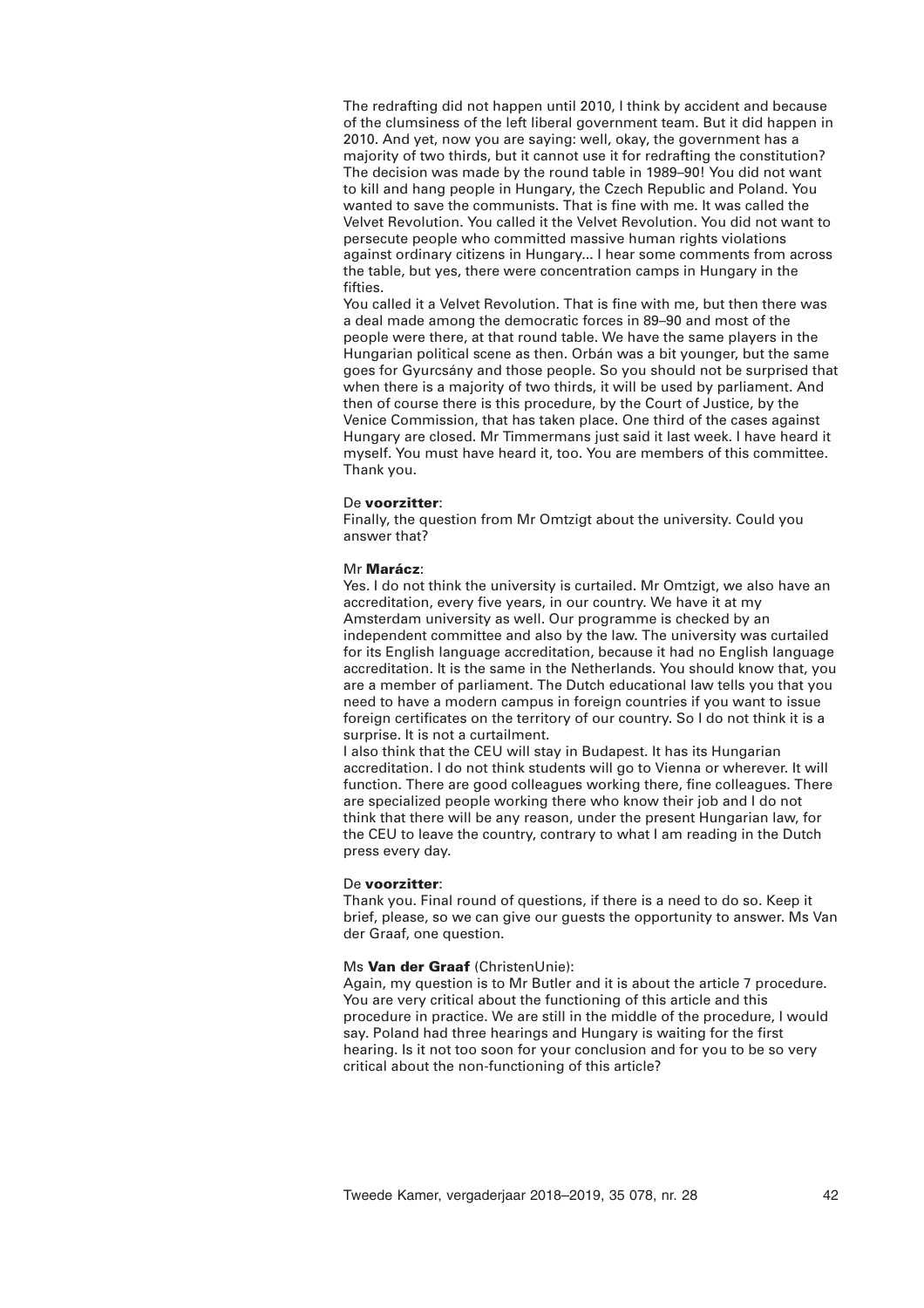## Mr **Anne Mulder** (VVD):

Thanks for your explanation. I am still wondering why people vote for Orbán, even though we heard that there are concerns about independent judges, whom I see as a fundamental right of people. There are also concerns about the media freedom, so why should people sacrifice these rights for something else? That is my question. It puzzles me. I try to understand it. I had a discussion with Mr Ivan Krastev, who wrote the book After Europe. He said that in Central Europe, people feel a little bit humiliated. They have to copy the Western model, but they want to have their own model. They want to have a Christian Europe and they want the West to copy that model. So my question is: is there a feeling, like after the Treaty of Trianon in 1920, that Hungarians feel humiliated, that Hungary wants to have its own place in Europe, with its own concept of democracy? Is that the case?

## Ms **Buitenweg** (GroenLinks):

I feel that my question has not been answered. I asked specifically for some reflection on e.g. the criticism that there is a law now which imposes a special taxation of 25% on civil society actors engaging in propaganda activity and portray migration in a positive light or inform about the maltreatment of migrants. The only answer I got to that is that Amnesty International is getting more political these days, so that they can also expect people to criticize them. My question to you was directly: is there some truth to it that these acts, these laws are against human rights?

#### De **voorzitter**:

I will now give the floor to our guests for answering the questions. Ms Algar, there were no questions for you to answer, but perhaps you want to react. If so, please be brief.

#### Ms **Algar**:

No, I think I rather leave the only question I might be able to respond to to the Hungarian colleagues in the room, because I think that would be more appropriate.

#### Ms **Pardavi**:

Just one small point about human rights organisations becoming political. Politics is not only about party politics, it is about public life. Everybody has the right to participate in that. It is part of our freedom of expression and our freedom of association. Every civil society organisation, every citizen and every non-formal unregistered group has the right to make their views known and to be concerned about human rights. It should be welcomed if there were more of these organisations in Hungary. In a way, I think it is political in the sense of our public society and our public affairs. We have the right to make our views known and to help people who are victims of human rights abuses. Every single one of my colleagues on the financial and administrative staff as well as just graduated law students who joined our organisation a few months ago,was featured in an article about the infamous 200 list as Soros» mercenaries whose only reason for their concern for human rights in Hungary is that there is some sinister plan by an international financial speculator. I think that is absolutely unacceptable. It stigmatises the people who are on the list and it sends a very clear signal to others who have not yet been on the list that they could be put on that list. This has happened. After that list had been drawn up, there were others stigmatising researchers and academics. That certainly sent out a very strong chilling message. I just wanted to make that point.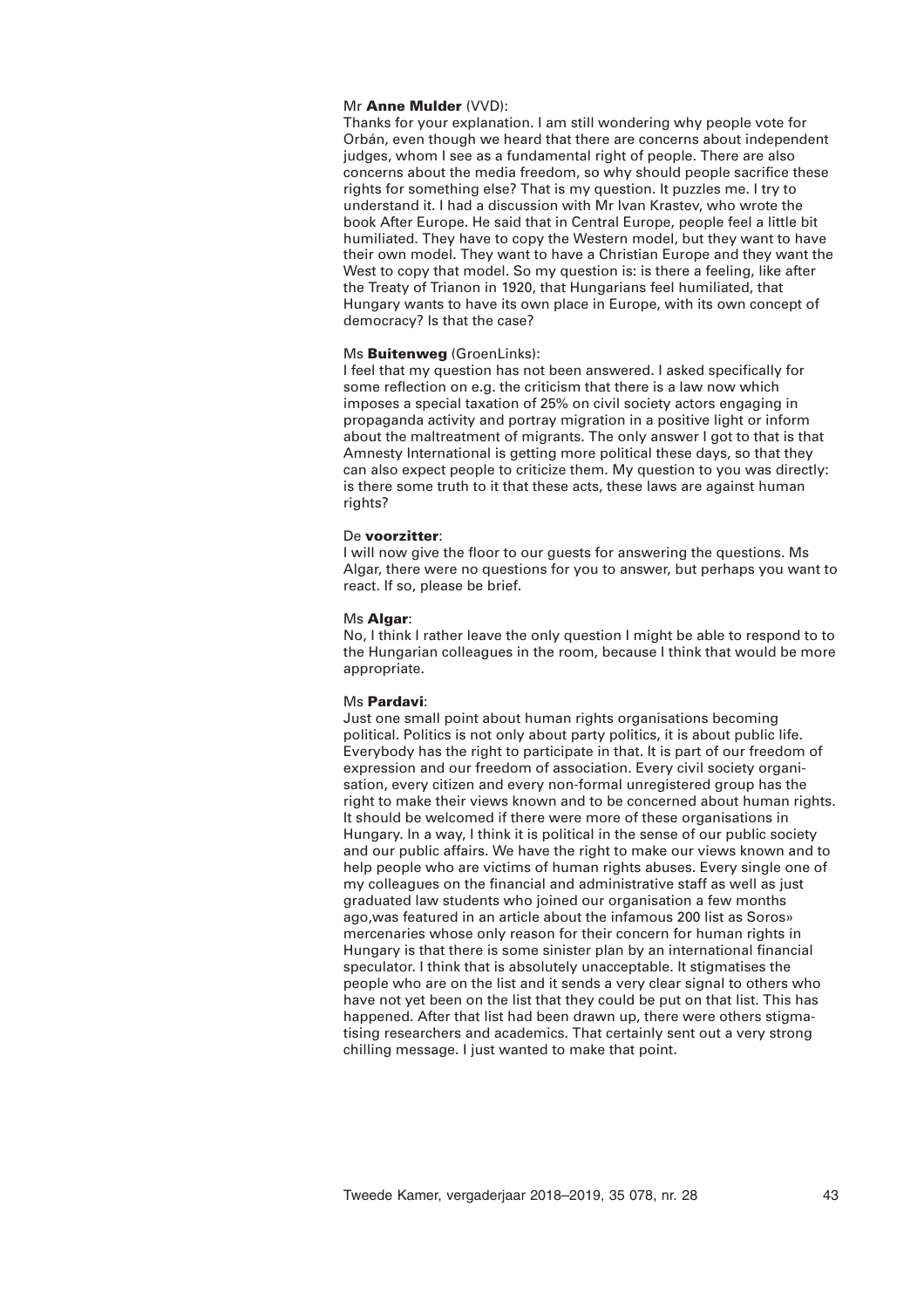## Mr **Butler**:

Article 7 is good and it is necessary. But it depends on a big enough number of Member States being in favour of moving on. We have not even got past the first stage, because you cannot get a sufficient majority to adopt a statement saying that there is a risk posing an actual threat to EU-values. To get to the point where you can impose sanctions you have to reach unanimity. If Hungary and Poland are going to back up each other and if they are possibly joined by Romania, it all becomes very difficult. What I am saying is that you need to carry on with article 7. Peer pressure is very important in view of the possibility that you might get there. The weakness here is that the sanctions are too remote. I think you need to complement that with a deterrent that is much more easy to activate.

#### Mr **Marácz**:

Yes, I think human rights issues occur in Hungary. There are a lot of them. Think for instance of the conditions in prisons. I think you can better be a prisoner here in the Netherlands than in Hungary. So there is a lot of work to do. If human rights activists» organisations like Amnesty raise these issues, I would support that. But that is not what they are doing. They are entering the political arena.

#### Ms **Buitenweg** (GroenLinks):

Could you please further elaborate on what you mean by that?

#### Mr **Marácz**:

I can be very clear about that. The rule of law in Europe was violated by Chancellor Angela Merkel in 2015, when she rendered the Schengen Agreement inoperative. You must have heard of that. «Wir schaffen das» she said. I am in favour of opening the borders, enabling us to travel throughout Europe. But that does not mean that you can allow masses of people wandering around in Europe. I do not think this is a good thing for these people themselves in the first place. In the second place, it can be dangerous for others. The moment I came to realise, in 2015, that something was going completely wrong in this field, was when one evening, I was watching Hungarian satellite television. They were interviewing an elderly woman aged 80. This is relevant for the answer to your question. She told the Hungarian reporter that migrants were taking possession of her house although uninvited to do so, using her shower facility and uploading their iPods. She felt scared. That was my television moment. You had yours, but this was my moment, and I thought: hey, this is going to be dangerous, for the citizens of Hungary too. Yes, Hungary should take care of the safety of its own citizens. That is the duty of the Hungarian government. Of course, human rights activists can assume a position against that, but they should have very good reasons to do so. You can take action in favour of human rights, but it becomes extremely difficult when you assume positions in the political area which undermine the Schengen treaty, with all the risks this entails.

#### De **voorzitter**:

Ms Algar would like to react. Please keep it brief.

#### Ms **Algar**:

I will be very quick, because I know that we are out of time. I think we have very good reasons to have taken the positions that we have taken. We have done research around the laws that have been passed. I do not actually think that this is a particularly political position to hold. What we are saying is that those laws stifle civil society in Hungary at the moment.